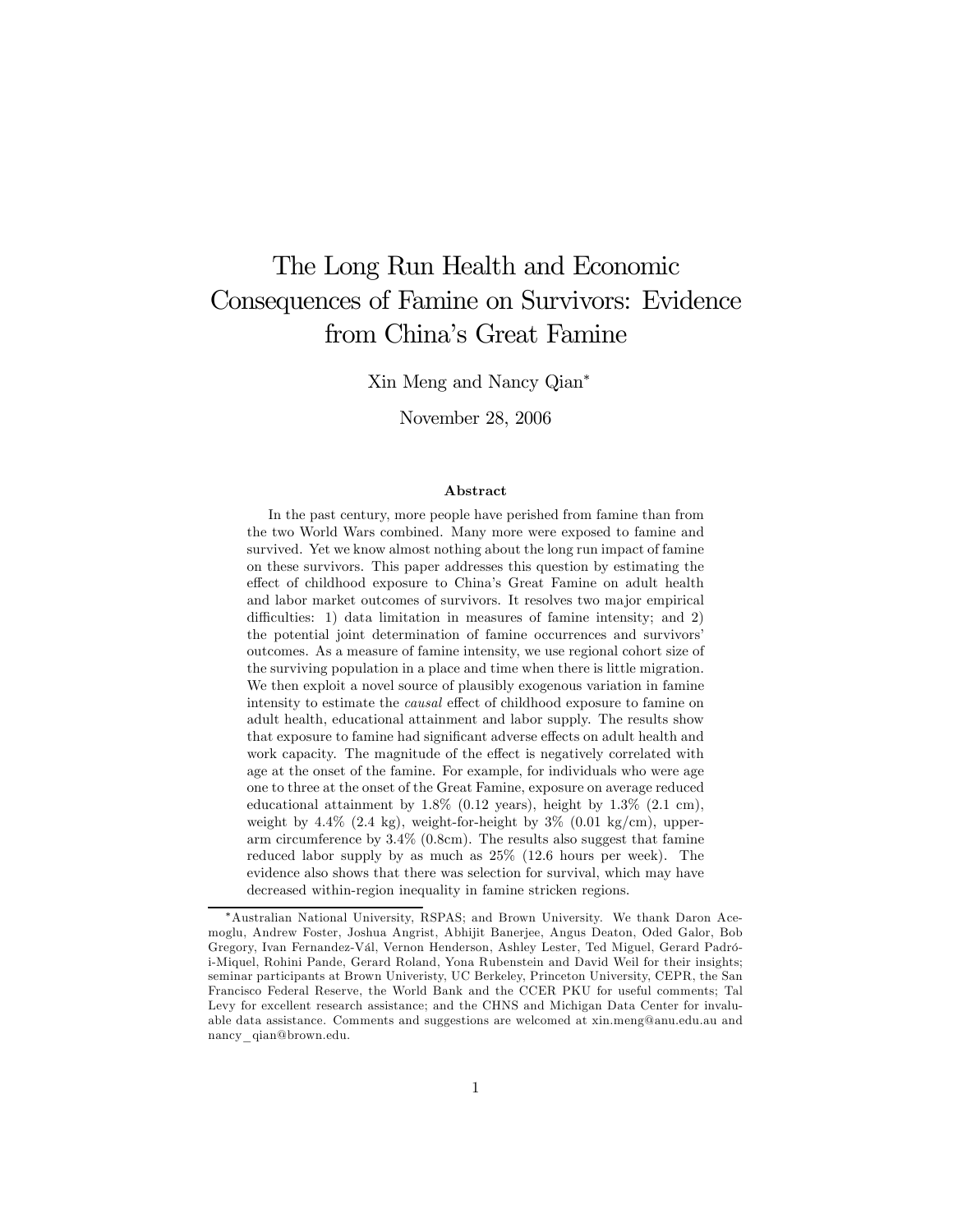# 1 Introduction

In the twentieth century, more individuals perished from famine than from the two World Wars combined (Sen, 1981; Ravallion, 1997). An estimated 16.5-30 million people died in China's Great Famine (1959-1961) alone. While much attention has been paid to those that die from famine, the impact of famine on those who survive has received surprisingly little coverage. Understanding the long run effects of famine on survivors is directly relevant to policy today, as it may affect long run economic growth.<sup>1</sup> More generally, it can help shed light on the long run effects of childhood malnutrition. As recently as 2004, World Bank Indicators reported that, worldwide, 30% of children under the age of five are estimated to be severely malnourished.2 For famine survivors, exposure has two potentially offsetting effects. It can adversely affect fetal and early childhood development, which can in turn affect adult health, educational attainment and/or labor market outcomes.<sup>3</sup> On the other hand, a reduction in cohort size may have positive effects on later outcomes due to reduced competition for family resources or in the labor market.<sup>4</sup> This paper estimates the net of these

<sup>&</sup>lt;sup>1</sup>The correlation between improved health status and economic factors have been found in studies by Fogel (1994), Fogel and Costa (1997), and Smith (1999). Bloom et al. (2001) find a correlation between longer life expectancy and higher economic growth rates. Weil (2005) finds that 26% of the cross-country variation in income can be explained by differences in health.

<sup>2</sup>Prevalence of child malnutrition (height-for-age) is the percentage of children under five years of age whose height-for-age is more than two standard deviations below the median for the international reference population for ages 0 to 59 months. The reference population adopted by the WHO in 1983 is based on children from the United States, who are assumed to be well nourished.

<sup>3</sup>Poor health in children has been associated with lower education and/or labor market outcomes in the U.S. (Case et al., 2004; Doblhammer, 2002), Canada (Currie and Stabile, 2004), Great Britain (Case et al., 2003; Kuh and Wadsworth, 1993; Marmot et al., 2001) and many developing countries (Behrman, 1996; Bleakley, 2002; Brinkley, 1994; Glewwe and Jacoby, 1995; Glewwe et al., 2001; Miguel and Kremer, 2004; and Strauss and Thomas, 1998). See Curie and Madrian (1999) and Curie and Hyson (1998) for a review of studies linking health to educational attainment and labor market outcomes. The latter focuses on the effects of low birth weight. Smith (1999) shows a strong correlation between reported health and income of adults in the U.S. Reduced height has been associated with lower education and labor market outcomes in many countries (Maccini and Yang, 2005; Perisco et al., 2004; Strauss and Thomas, 1998; Schultz, 2001; Schultz, 2002; Strauss and Thomas, 1998).

<sup>4</sup>Easterlin (1980) discusses how the size of a generation affects the personal welfare of this members through family and market mechanisms. See Becker and Lewis (1973), Becker and Tomes (1976), Galor and Weil (2000), Hazan and Berdugo (2002) and Moav (2005) for theoretical discussions of the quantity-quality tradeoff; and see Angrist et al. (2006), Black et al. (2004), Qian (2006), Rosenzweig and Zhang (2006), and Schultz (2005) for recent empirical evidence on the quantity-quality tradeoff.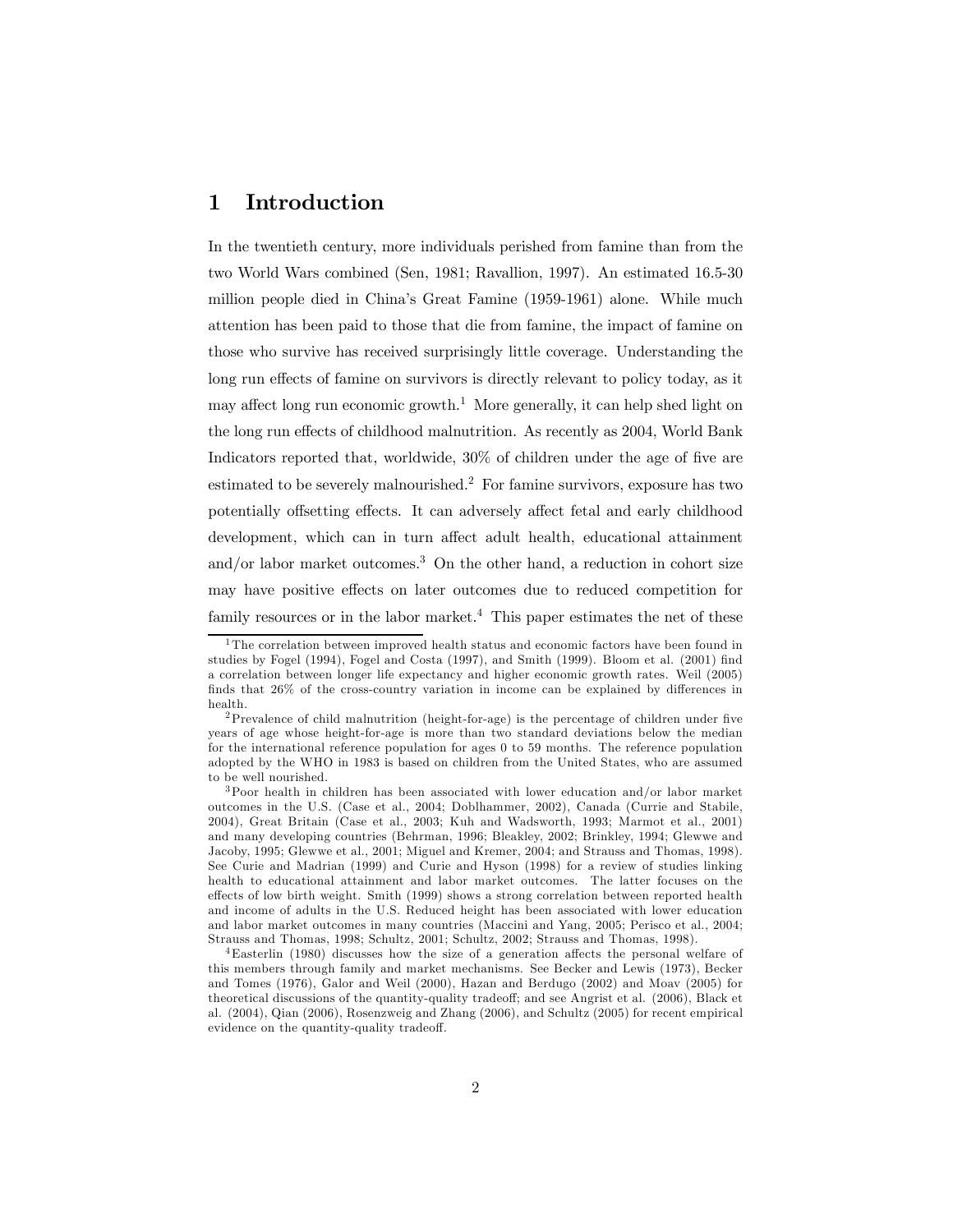two effects in its investigation of the long run impact of famine on survivors. Specifically, we examine the causal effect of childhood exposure to China's Great Famine (1959-1961) on adult health and labor market outcomes almost thirty years afterwards.

There has been almost no studies to date within the economics literature on the long run impact of famine on survivors. The evidence provided by medical and epidemiological studies are, in the meanwhile, conflicted.<sup>5</sup> In general, studies of the impact of famine face two main difficulties. First, it is difficult to find appropriate control groups for famine victims. Comparing exposed cohorts with unexposed cohorts is problematic in that the results cannot disentangle the effects of famine from other changes over time. For example, exploiting cohort variation in exposure to China's Great Famine, Gorgens et al. (2002) find that individuals who were exposed as children are not systematically different from those never exposed. Within cohort comparison is made difficult by the general lack of data on the cross-sectional variation of famine intensity. Even if data were available, the migration induced by famines makes it difficult to determine the level of exposure for survivors observed afterwards. Second is the problem of joint determination. For example, villages with poor institutions may be more likely to have both low grain reserves and poor provision of schooling, leading to increased famine intensity and reduced educational attainment for famine survivors. Then, the observed correlation between famine intensity and educational attainment for survivors will reflect the effects of the underlying institution on each outcome rather than the causal effect of exposure to famine on survivors. Alternatively, if governments target famine-stricken regions with post-famine investments such as school and hospital construction, the observed correlation will confound the effects of the famine with the effects

<sup>5</sup>Epidemiological studies on the long run impact of the Dutch Famine (1944-1945) find that famine is positively correlated with psychological disorders in adulthood (Neugebauer et al., 1999; Brown et al., 2000; Hulshoff et al., 2000); obesity (Ravelli et al., 1999); and glucose intolerance (Ravelli et al., 1998). However, these results are inconsistent with the findings from Stanner et al.'s (1997) study of a sample of approximately 600 survivors of the Leningrad siege (1941-1944). Recently, economists Gorgens et al. (2002) and Luo et al. (2006) have examined the impact of China's Great Famine, which have found little or no difference between famine survivors and individuals not exposed to the famine. Outside of the famine context, epidemiological studies have observed incomplete "catch-up" after adverse childhood nutritional shocks (Krueger, 1969; Hoddinott and Kinsey, 2001).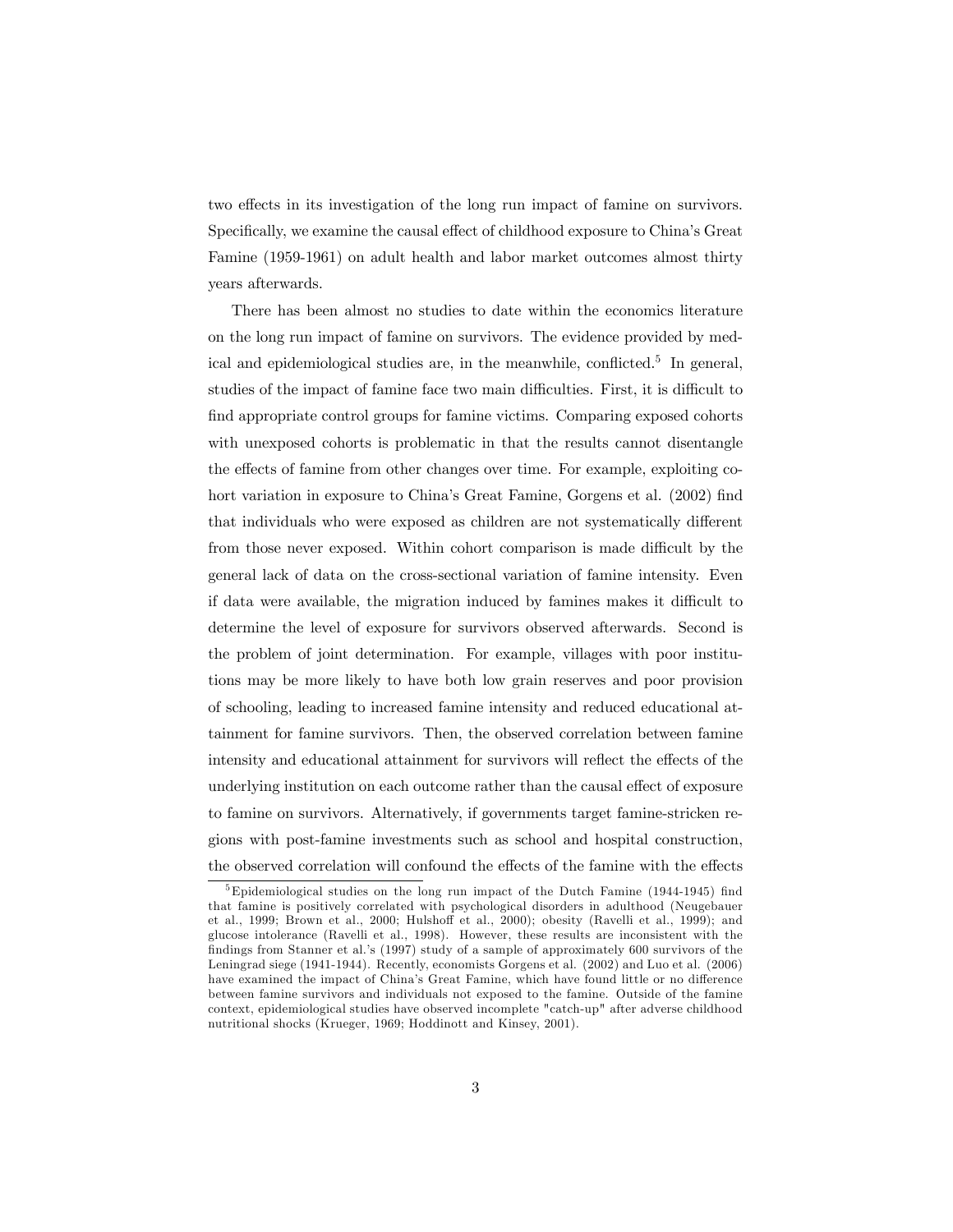of the subsequent programs.

The principal contribution of this paper is to address both of the problems mentioned above. First, we use the size of the surviving cohort in the county of birth to proxy for the intensity of the famine. When these data were collected, there had been little migration since the famine era due to strict migration controls. Hence, the more intense the famine, the smaller the surviving cohort. This provides a measure of regional famine intensity. Next, we address the problem of joint determination by using a heretofore unknown (or unmentioned) observation about the Great Famine: famine intensity is positively correlated with non-famine per capita grain production. This is consistent with the evidence that the direct cause of the famine was over-expropriation of grain from rural areas. (See the Background section for detailed explanation). We exploit the cross-sectional variation in non-famine levels of per capita grain production in combination with cohort variation in famine exposure to estimate the causal impact of famine on adult outcomes. This strategy also allows us to correct any potential measurement error that may arise from using cohort size to proxy for true famine intensity.

The main analysis uses data from the 1990 Population Census, 1989 China Health and Nutritional Survey, the 1997 Agricultural Census, historical climate data from China's permanent weather stations, and GIS soil and geographical data from the Michigan Data Center. The analysis is restricted to rural areas to avoid confounding effects from the Cultural Revolution (1966-1976), which was mainly an urban disturbance (Meng and Gregory, 2002; Giles and Park,  $2006$ .<sup>6</sup> The results show that survival rates are *negatively* correlated with normal *per capita* grain production. The younger a child was at the onset of famine, the less likely he/she was to survive.<sup>7</sup> The results for adult outcomes of survivors show that childhood exposure to famine had significant negative effects on adult health and labor supply. For example, for individuals who were

<sup>6</sup> See Background section for further discussion.

<sup>&</sup>lt;sup>7</sup>We are unable to examine the impact of the famine on mortality rates for individuals who were elderly during the famine. The elderly, like the very young, are more vulnerable to health shocks and were likely to have experienced higher mortality rates relative to other individuals. Because this cohort would be approximately 100 years old in 1990, they do not appear in the 1990 Census.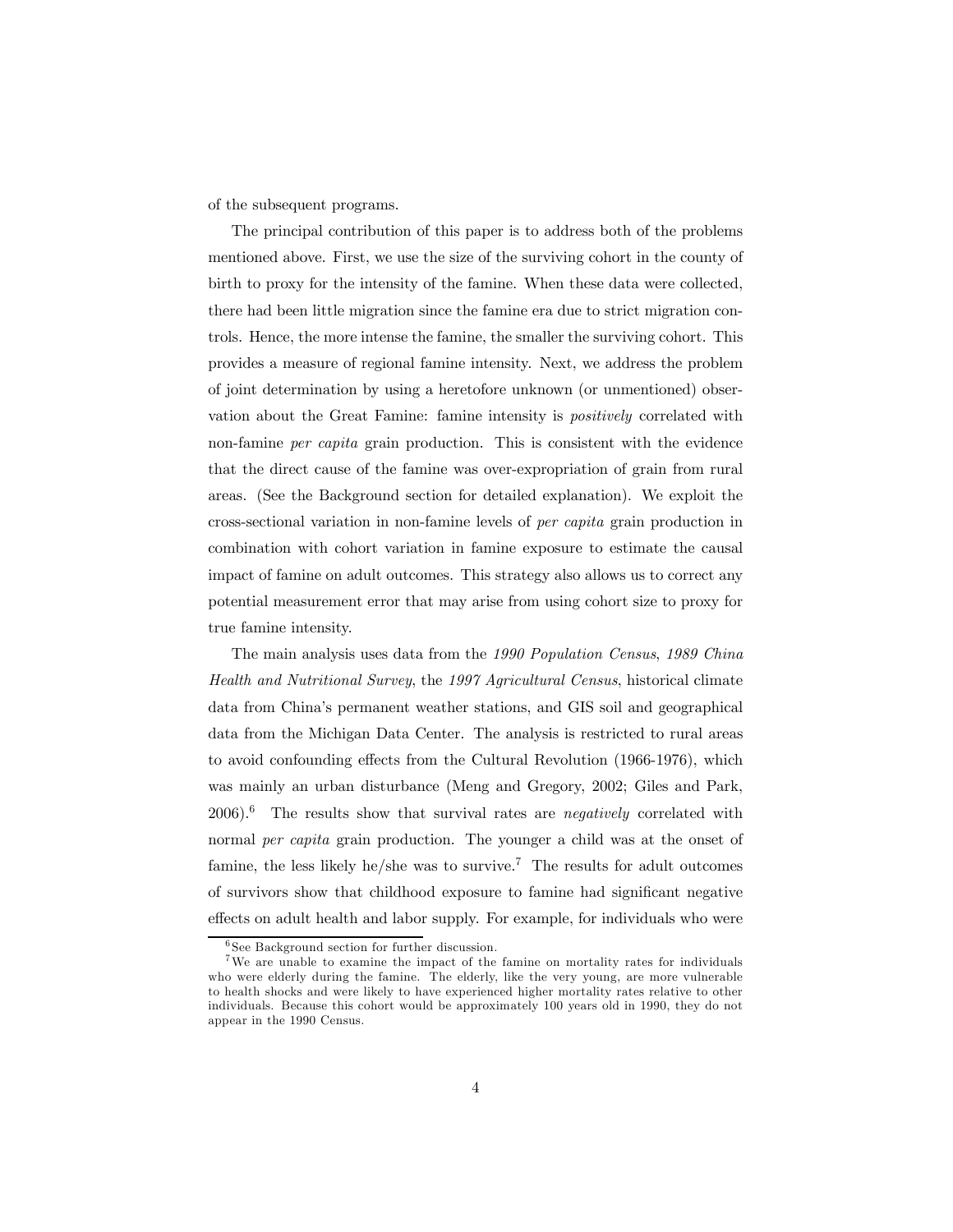age one to three at the onset of the Great Famine, exposure on average reduced educational attainment by  $1.8\%$  (0.12 years), height by  $1.3\%$  (2.1 cm), weight by 4.4% (2.4 kg), weight-for-height by  $3\%$  (0.01 kg/cm), upper-arm circumference by 3.4% (0.8cm). The results also suggest that famine reduced labor supply by as much as 25% (12.6 hours per week). The empirical findings are evidence that famine has significant negative long run effects on survivors, which outweigh any potential benefits from reduced cohort sizes. Furthermore, we find that these effects vary greatly between those exposed in utero and those exposed at very young ages.

In addition to the main results, we investigate the possibility of selection bias such that the determinants of survival may also affect later outcomes in life. In particular, we investigate the possibility that famine survivors may be "naturally" healthier than individuals in the control group. We use the intuition that determinants of health (absent the famine) are transmitted to children whereas famine exposure is not (Gorgens et al., 2002). The findings suggest that selection bias may cause the main results to underestimate the adverse impact of famine. We also examine the distributional effects of famine exposure. The results show that famine decreased within-region inequality in health outcomes. This is perhaps not surprising if selection for survival has removed individuals from the left hand tail of the "health" distribution amongst survivors of the famine.

This study has several advantages over previous work. First, setting the study in China avoids confounding influences from events often correlated with the occurrence of famines, such as political conflict. Observing individuals in 1990, when China had strict migration controls, allows us to also avoid potentially confounding effects of migration. Second, the data are substantially better than those used in past studies. Disaggregated data and large sample sizes allow us to exploit cross-sectional variation in addition to cohort variation, and increase the precision of our estimates. The use of historical climate data from weather stations allows us to show that there was no "natural" disaster during the famine.<sup>8</sup> Third, the empirical strategy, which relies on using the

 $8$ Past studies used official data on historical climate or recalled data from survivors. See section on background for details.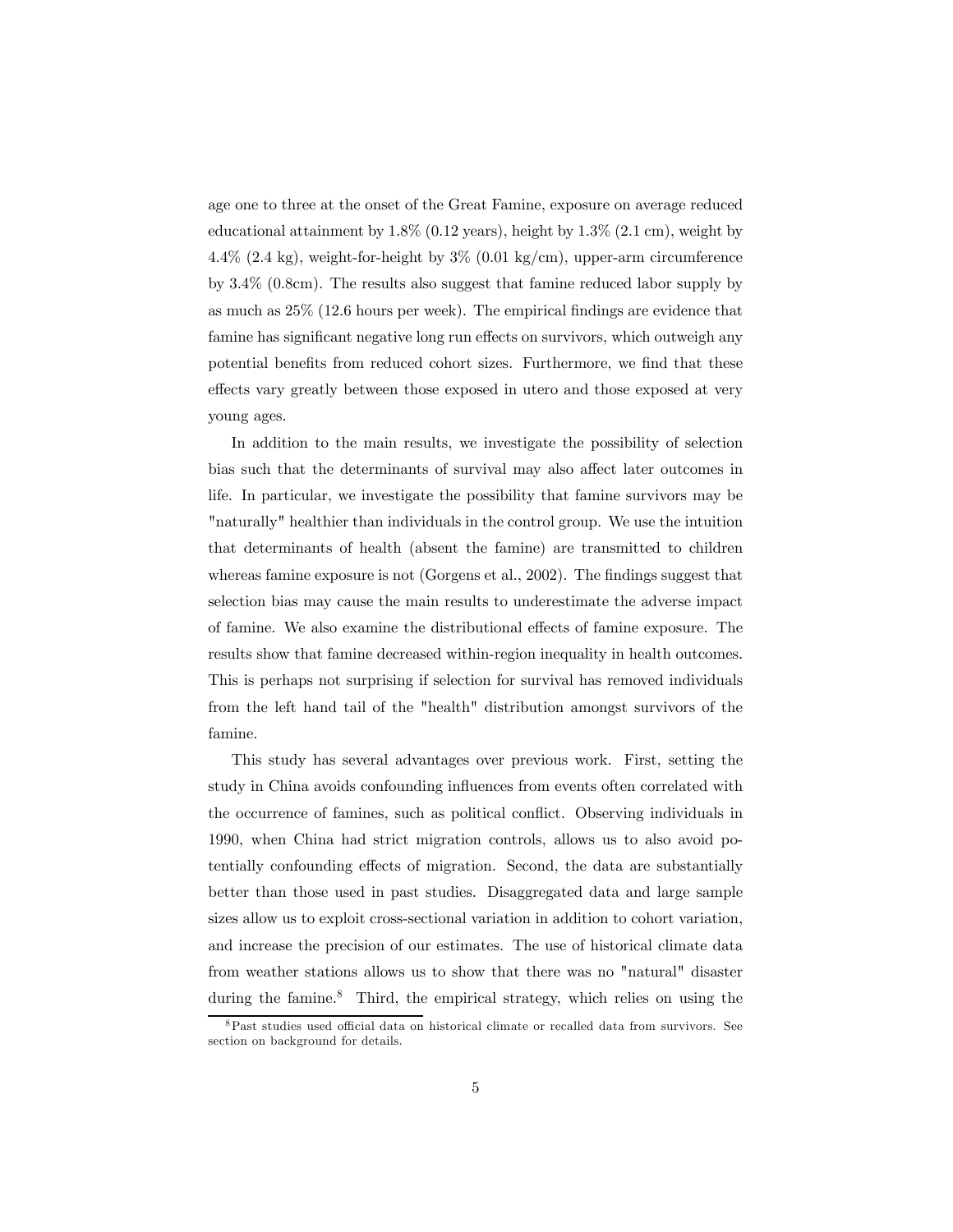level of non-famine grain output, avoids issues of measurement error faced by studies using retrospectively constructed output data for famine years. The CHNS provides rich data on health for both parents and children, which allows us to investigate the possibility of selection bias. Fourth, our explanation of the causes of the stark cross-sectional inequity of famine exposure does not rely on hard-to-explain differences in local political institutions. Finally, the results of this paper contribute to the growing literature on the long run effects of childhood health shocks.<sup>9</sup> As an evaluation of the long run effects of childhood malnutrition, this study avoids confounding the effect of malnutrition with the effects of parental characteristics.

The paper is organized as follows. Section 2 discusses the background. Section 3 discusses the data. Section 4 presents the empirical strategy and results. Section 5 provides an interpretation for the results. Section 6 offers conclusions.

# 2 Background

### 2.1 The Great Famine

During China's Great Famine (1959-1961), an estimated 16.5 to 30 million individuals died (Coale, 1981; Yao, 1999; Peng, 1987; Ashton et al., 1984; and Banister, 1987). Figure 2A plot the population by birth year from the 1990 Population Census. The vertical band indicates the years of the famine. It shows a significant decrease in fertility and survival rates for cohorts born during (and closely before) the famine.<sup>10</sup> Note that the larger effects of young children need not be only biological. Households facing famine may allocate proportionally more food to members that are more productive in procuring or producing food.<sup>11</sup> Figure 2B plots cohort sizes by birth months for those born during 1958-1961. It shows that while cohort sizes are smaller for all birth months for these birth years, there is a dramatic drop for those born during

<sup>9</sup>Recent studies on long run effects of health shocks during childhood include studies by Almond and Mazumder (2005), Almond et al. (2005), Berhman and Rosenzweig (2005), Black et al. (2005), Bleakley (2002), Case et al. (2004), Glewwe et al. (2001).

 $10$  For cohorts born during the famine, we will not be able to distinguish increased mortality from reduced fertility.

 $11A$  similar logic can be used to explain why the elderly are more vulnerable during times of nutritional shocks. We are not able to observe those who were elderly during the Great Famine in our data.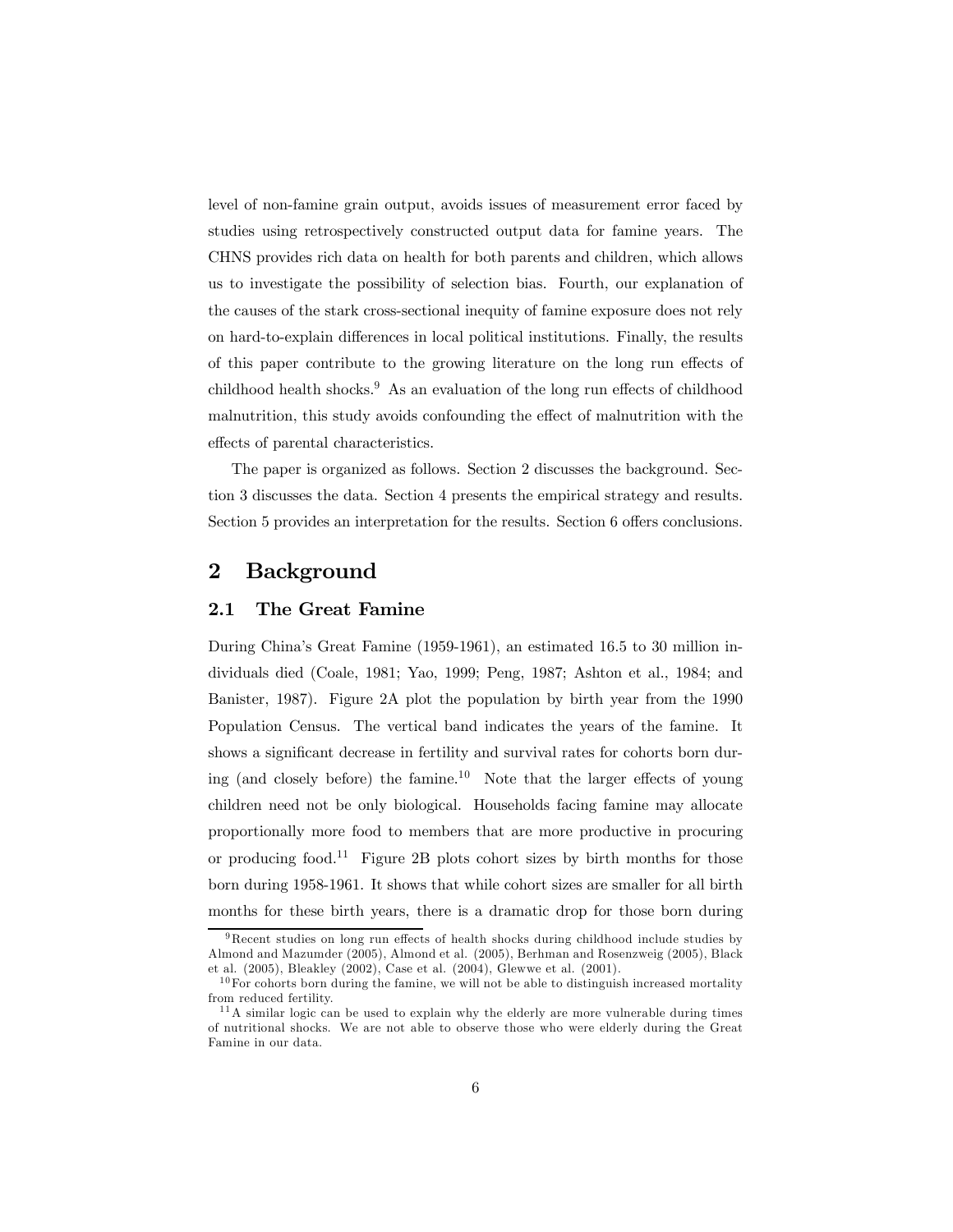August of 1960 and afterwards. This most likely reflects the reduction in pregnancies and/or increase in miscarriages caused by the nutritional shock that began in the winter of 1959.

Officially, the cause of the famine was a fall in grain output due to bad weather. Several recent studies have argued that although there was a fall in output, the "three years of natural disasters" (san nian zi ran zai hai), was largely driven by a set of misguided policies (Kueh, 1995; Li and Yang, 2005; Peng, 1987; Yao, 1999; Yang, 1996; Chang and Wen, 1997; Perkins and Yusuf, 1984; Lin, 1990). Using official aggregated data on historical weather conditions, Kueh (1995) finds that although bad weather was a contributing factor, it was unlikely to have caused the full extent of the grain reduction necessary to explain the severity of the famine.<sup>12</sup> Li and Yang  $(2005)$  attempt to mitigate the government bias by using recalled weather data from villagers who were alive during the famine. They find that adverse weather conditions explain at most 12.9% of the reduction in agricultural production during the famine. However, recall data may suffer from large systematic biases. Survivors may not recall weather conditions from 40 years ago very accurately. And their recollections may have been influenced by the official explanation.

We obtained historical climate data from China's 205 permanent weather stations and county level data on non-famine grain output and survival.<sup>13</sup> Figure 3A plots the annual mean precipitation and mean temperature by year in the eight provinces included in this study. There is no noticeable difference during the famine years. The relationship between natural conditions and grain output can be examined more directly. We use county-level grain output and weather conditions for non-famine years to estimate the correlation between natural conditions and output. We then use these estimates and climate data from 1959-1961 to predict output during the famine years. If the famine was caused by natural conditions, the predicted output for famine years should be significantly different from normal output. Instead, we find that the predicted

 $12$ Kueh uses official data on sown area covered and affected by disasters, see Table AA.8., Appendix A (pg. 299) in Kueh, 1995.

 $3$  See section on data for details.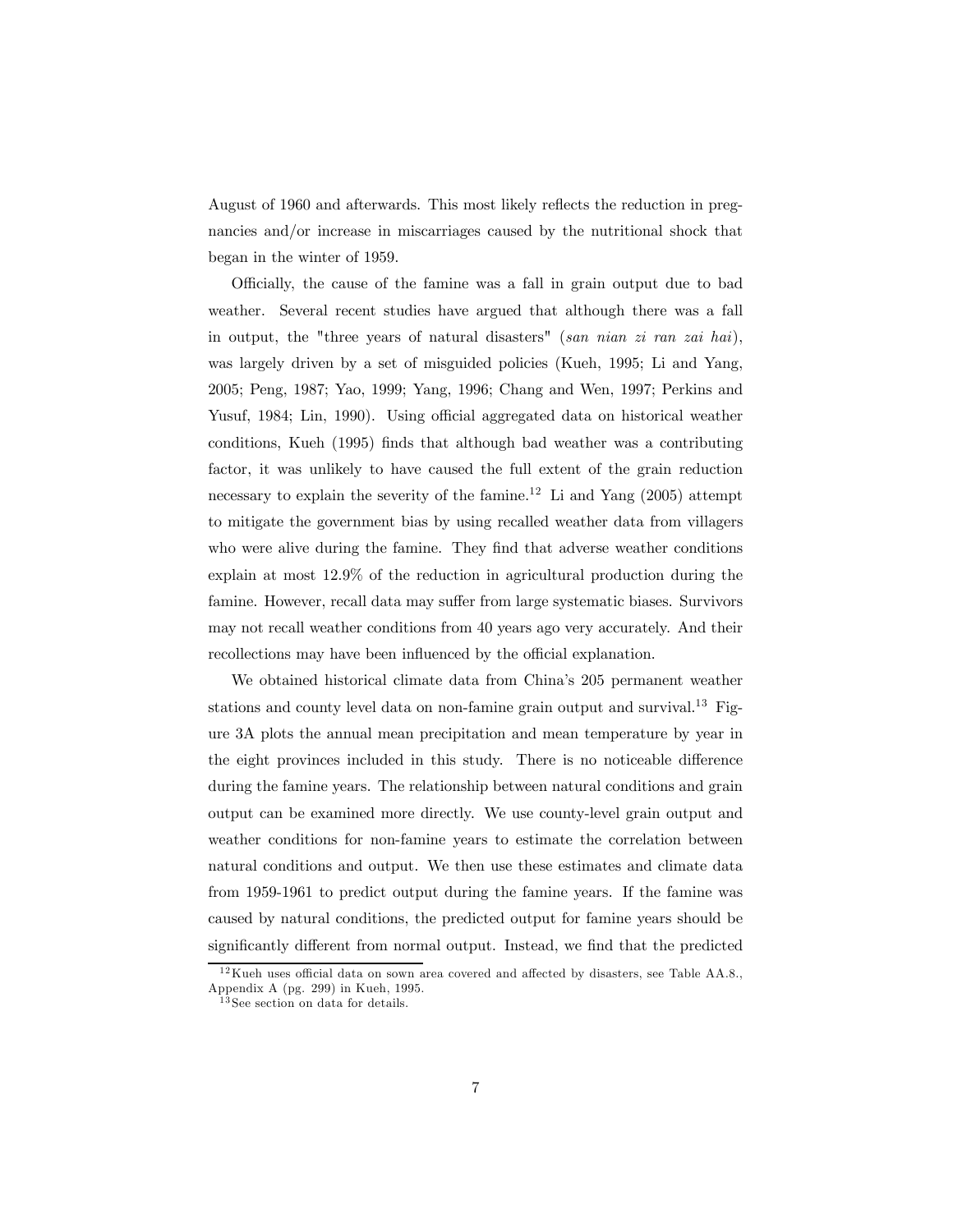output is highly correlated to actual non-famine output.<sup>14</sup> Alternatively, we can also examine the correlation between survival and historical weather conditions. Figure 3B plots a proxy for survival at the county level (the ratio of famine birth cohort population in 1990 to non-famine birth cohort population in 1990) against weather conditions during the famine relative to normal periods (the ratio of famine period rainfall to non-famine rainfall, and the ratio of famine period temperature to non-famine temperature).15 There is no visible correlation. These results all show that the famine was unlikely to have been caused by "natural" disasters.

Past studies have suspected the causes of the famine to include labor and acreage reductions in grain production (e.g., Peng, 1987; Yao, 1999), implementation of radical programs such as communal dining (e.g., Yang, 1996; Chang and Wen, 1997), reduced work incentives due to the formation of the people's communes (Perkins and Yusuf, 1984), and the deprivation of peasants' rights to exit from the commune (Lin, 1990).<sup>16</sup> A recent study by Li and Yang (2005) improved upon past studies by compiling a panel of province level data that included conventional variables in the production function, nutritional status of agricultural workers, climate, and institutional variables in order to quantify the relative contributions of various hypotheses to the collapse of grain output. They find that the major contributing factors to this collapse of grain production were over-procurement of grain from rural areas and diversification of resources away from agriculture. Over-procurement in 1959 led to a decrease in rural workers' physical capacity to produce grain. The reduction in work capacity along with the consumption of inputs such as seeds in the winter of 1959 prolonged the famine. In 1960, the central government had decreased procurement and returned rural workers back into the agricultural labor force (Li and Yang, 2005). But the famine did not end until 1961, when the central government distributed national grain reserves and accepted food aid. Production

 $14$  See Appendix for details.

<sup>&</sup>lt;sup>15</sup> Strict migration controls largely prevented rural individuals from leaving their region of birth until the 1990s. Hence, the population of the famine cohort in each county can be interpreted as those who survived. We divide this number by non-famine cohort sizes in order to normalize for county size.

 $16$ Lin (1990) argues that the removal of exit rights of hard workers destroyed reduced work incentives for shirkers, and hence decreased overall grain production.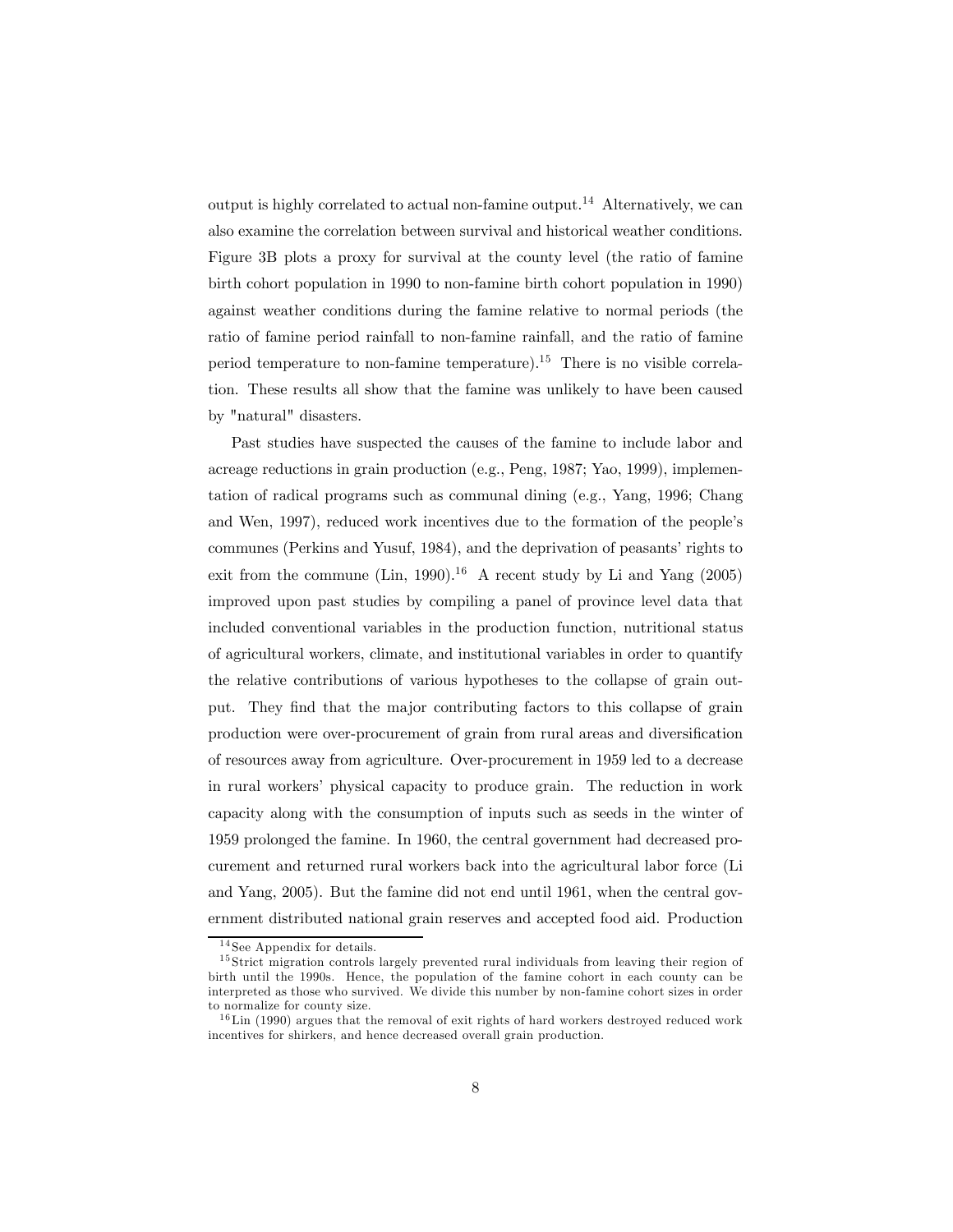soon recovered to pre-famine levels.

Anecdotal evidence and recent studies have formed a consensus on the occurrence of over-reporting of grain output by rural areas. In 1958, the central government promised that collectivization would increase Chinese grain yields dramatically, and that this grain would be used to support the urban industrial sector and other communist countries. Popular confidence in this program was boosted by bumper harvests during 1955-1958 (see Figure 4A).<sup>17</sup> Anecdotal evidence suggests that production targets for each region were set as a proportion of historical production in order to mitigate problems of peasants hiding grain from (under-reporting output to) central authorities (Oi, 1989). This is consistent with observations that the early communist government implemented many severe measures in order to appropriate grain that peasants wished to hide. To the best of our knowledge, historical procurement target data from the famine years are not available, and procurement target data at disaggregated levels (e.g., county) could not be found for any years. We were able to obtain province level procurement target data for the 1980s, when grain targets were still set for central procurement. Using this data, we checked to see whether procurement targets were set as a ratio of past production. Figure 4B plots the per capita quota against the average of the past four years of production. It shows a clear positive trend. Note that the slope for the trend is approximately 0.3, which suggests that under this regime, approximately 30% of grain will be procured, which is broadly consistent with the famine period procurement data shown in Table 1 Column (9). This leads to an insight that has been little discussed in previous studies of the famine: since quotas for 1959 were based in part on production levels during bumper harvest years while production had returned to pre-bumper levels, procuring the quota amount would have led to too little retention.

We cannot distinguish between the possibility that the central procurement agency over-procured at the end of 1959 despite below-quota yields reported

<sup>&</sup>lt;sup>17</sup>The current official explanation for the bumper harvest is good weather (as the famine is caused by bad weather). Anecdotal evidence suggests that the bumper harvests were at least partially an outcome of increased cropping that wore out the soil and could not be sustained over time. Another explanation was that collectivization increased the mixture of seed varieties, which led to high yields for a few generations of crops.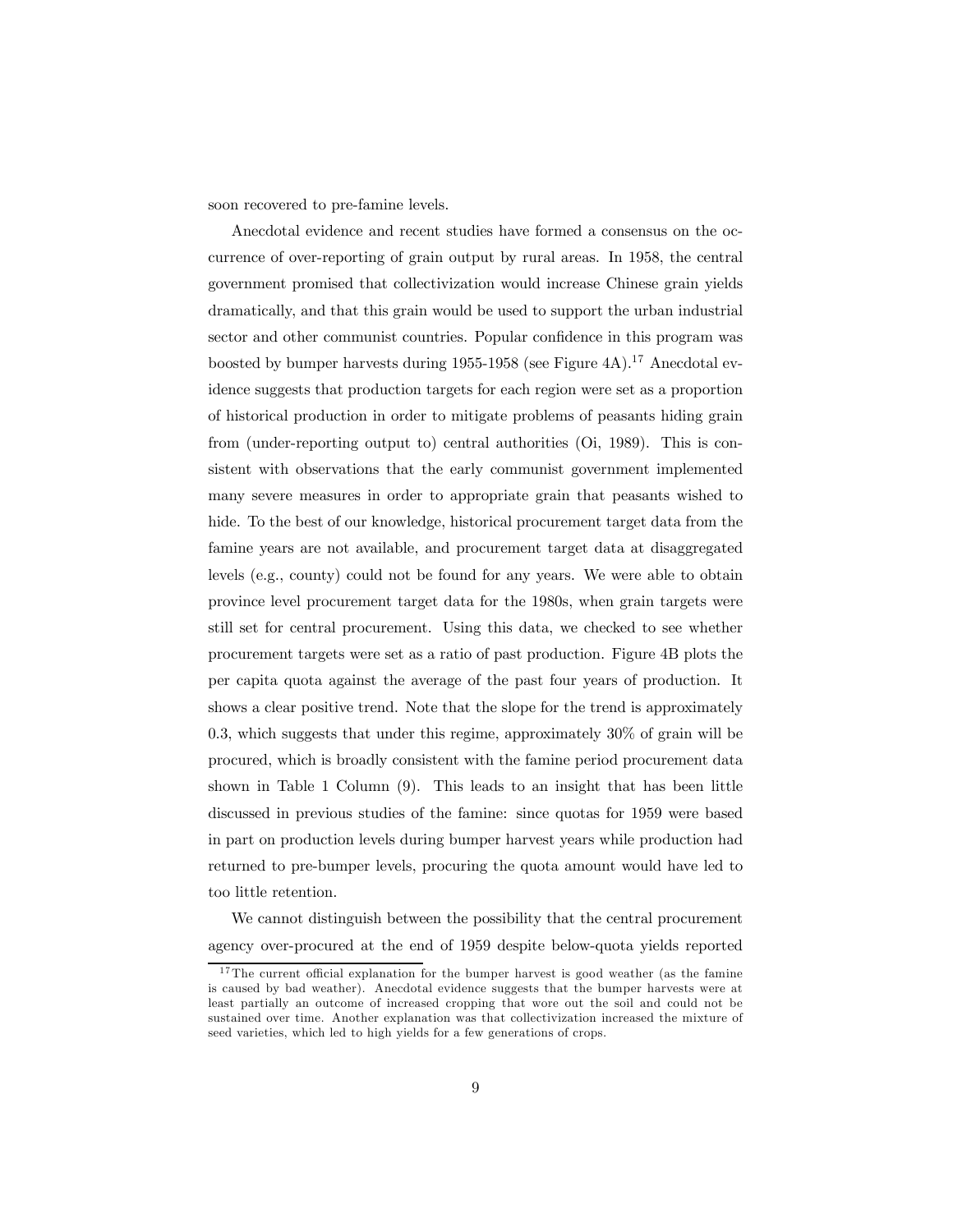by rural areas, or the possibility that local leaders over-reported yields. Most likely, both occurred in reaction to central pressure to maintain high grain procurement. Both scenarios result in famine. Columns (1) and (2) of Table 1 show that although output had decreased by 15% from 1958, procurement levels actually increased by 23%. The proportion of grain procured increased from approximately 25% of total output in 1958 to almost 40% in 1959 (see Figure 4C). The agricultural procurement policy at the time allowed peasants to retain subsistence-level grains while the central government expropriated all surpluses. Market trade in food stuffs and labor migration were strictly and largely successfully prohibited. Consequently, over-reporting and/or over-targeting, which led to over-procurement, caused the retention to be below subsistence levels (Johnson, 1997). Figure 4D shows the sharp drop in grain retention per capita from approximately 270 kg/person in 1958 to only 190 kg/person in 1959. Since grain was and is the main source of calories for Chinese laborers, this drop will be reflected in a large drop in overall calorie consumption. Ashton et al. (1984) show that daily food intake fell to  $1.500$  calories per day by  $1960$ <sup>18</sup>

The pattern of proportional appropriation is also consistent with anecdotal evidence we gathered from a series of interviews conducted with survivors from the famine.19 Interviewees recalled grain production, reported grain production and retention. While we do not take these numbers literally, the anecdotal evidence did give two insights. First, villages seemed to have systematically over-reported grain production proportional to actual production. Second, regions that produced more grain suffered from the famine more. The second fact follows from the first. If regions over-report (or if the central government over-expropriates) proportional to actual output and all surplus production is expropriated such that the government takes the difference between reported output and subsistence needs (which are largely fixed over the span of a few years), then regions with higher actual production will retain less grain.

<sup>&</sup>lt;sup>18</sup> Based on the food content table provided by the Institute of Nutrition and Food Hygiene of China, 1 kg grain (simple average of rice, wheat flour, and other grain) has approximate 3587 calories. Hence, 190kg=1867 calories per day, which is 11% lower than the 2100 calorie per person per day the minimum nutrition requirement.

<sup>&</sup>lt;sup>19</sup>The authors of this paper conducted six interviews with famine survivors living in villages in Hebei and Anhui provinces in 2003 and 2001, respectively.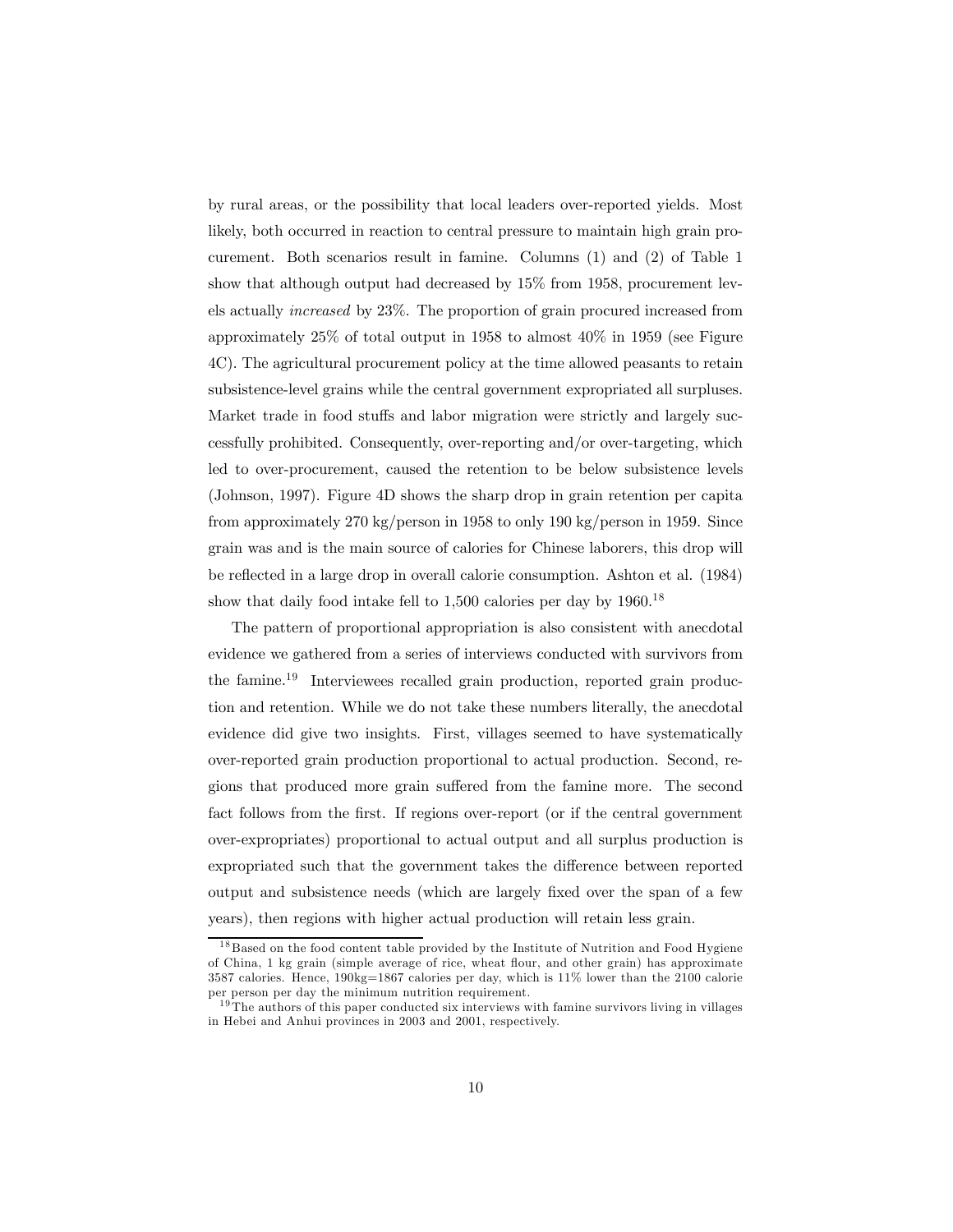Table 2 provides an illustrative example of this phenomenon. Assume that counties A and B have the same subsistence needs, 200 units of grain. But county A produces 200 units, whereas county B produces 300 units because of better climate and terrain. (Note that this scenario assumes that migration is restricted such that workers cannot move from county A to county B). If production is over-reported/estimated in both counties by 10%, the reported yields from counties A and B are 220 and 330. Then, the amounts the government will procure from each are 20 and 130. Counties A and B will retain the difference between their true yields and the procured amount, which will be 180 and 170 units. Consequently, county B, which normally produces more grain will be 15% below subsistence level whereas county A will only be 10% below subsistence level. Later in the paper, we investigate whether the anecdotal evidence reflected the situation at large by regressing survival on non-famine grain production for all the counties in the eight provinces of our study.

Next, we examine how much over expropriation was necessary to produce the Great Famine under this hypothesis. We use aggregate data on production and retention presented in Li and Yang (2005), as shown in Table 1. Given the likelihood of misreporting for famine period data, the following calculations should be interpreted very cautiously. For convenience, we convert the aggregate measures to county-level measures by dividing the former by the number of provinces in their sample (21) and the number of counties per province (approximately 100). On average, each county produced approximately 80,952 tons of grain on average. We use the minimum of the reported per capita retained grain for the nine years prior to the famine as the subsistence level (228 kg/person in 1954). In 1959, the rural population in the Li and Yang (2005) sample is approximately 549 million people. We multiply that by the annual per capita subsistence and divide by the total number of counties to find that counties on average needed approximately 56,667 tons for subsistence. The reported data on grain retention in column (3) of Table 1 show that there was approximately a 18% decrease in grain retention in 1959 from 1958. Column C of Table 2 shows that local leaders needed to have over-reported (or the central government needed to have over-procured) by 13% on average to generate the observed 18% decrease. The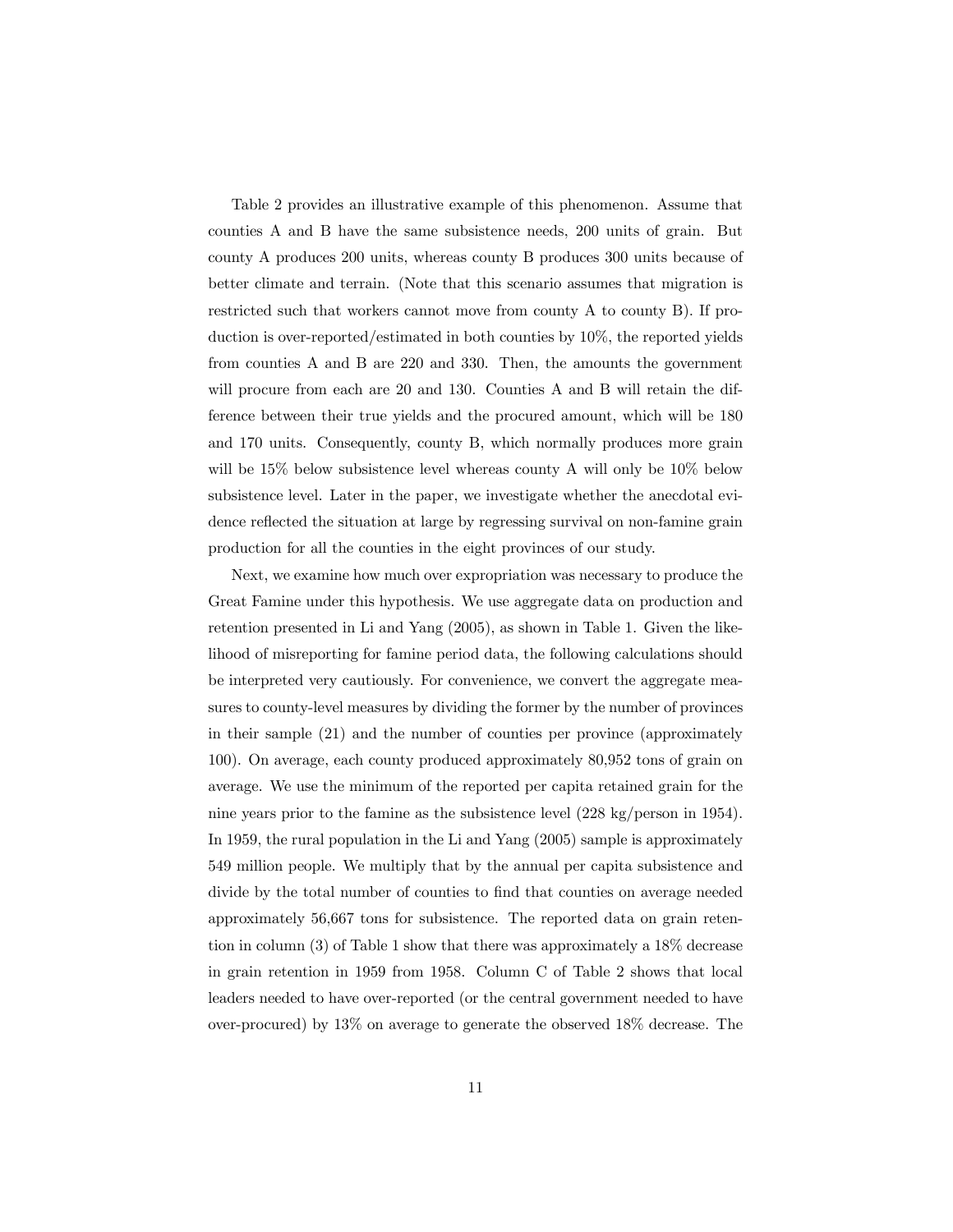lack of historical data on the difference between grain output and projected output makes it difficult to ascertain whether 13% over-reporting is plausible. But given reports of wastes of entire villages' annual grain output due to systematic inefficiencies from this period, 13% over-reporting/procurement is not completely implausible.20

It is important to note that urban areas were largely insulated from rural areas. Although food was severely rationed in urban areas during the famine, the extent of the famine there was far less than in rural areas. Almost certainly, information controls prevented individuals living in urban areas from realizing the full extent of the famine. There is very little written history about the perceptions of the Great Famine within China. Anecdotal evidence suggests that urban residents had very little knowledge of the severity of the famine. The strict control on information may partially explain the observation that there was little out-migration from famine-stricken areas. Unlike previous famines in Chinese history, there is little evidence of begging in cities by individuals from famine-stricken areas. $21$ 

Despite being isolated from the full extent of the famine, urban areas cannot be used as a comparison group for rural areas because they are subject to different policies which may produce confounding results. One such difference is the Cultural Revolution (1966-1976) which, as we have stated previously, primarily affected urban areas (Gregory and Meng, mimeo; Giles et al., 2006). The Cul-

 $20$  Studies of the collectivizations cite incidences of huge systematic inefficiencies. For example, local leaders were punished if grain was not put by side of roads for pick up after harvest. But they were not punished if the grain was rained out and destroyed. Hence, local governments would spend weeks piling the year's grain output by the road. And if there was bad weather, they would lose the grain (Oi, 1999).

 $21$ There are many questions for which we can only have speculative answers because information is limited. One is why peasants allowed the government to take away so much of their grain. A potential explanation is that collectivization (the pooling of all output and eating from a communal cafeteria) decreased individual accountability and the accuracy of individual information about production. In other words, people did not realize how little food they would have left. Alternatively, collectivization may have given people the delusion that the government would provide for them in return for what was expropriated. A third explanation provided to the authors of this paper through personal interviews is that some villagers did protest the expropriation, knowing that they would not have enough food left but were overcome by force. Another question is why there was no migration to other less affected rural areas or to cities. One possibility is that effective information controls convinced people that no one had food. However, anecdotal evidence from survivors sometimes suggests that migrants in search of food were prevented from leaving their villages by local officials and militia. There is little or no evidence that the central government mobilized non-local forces such as the People's Liberation Army to prevent migration or to enforce procurement.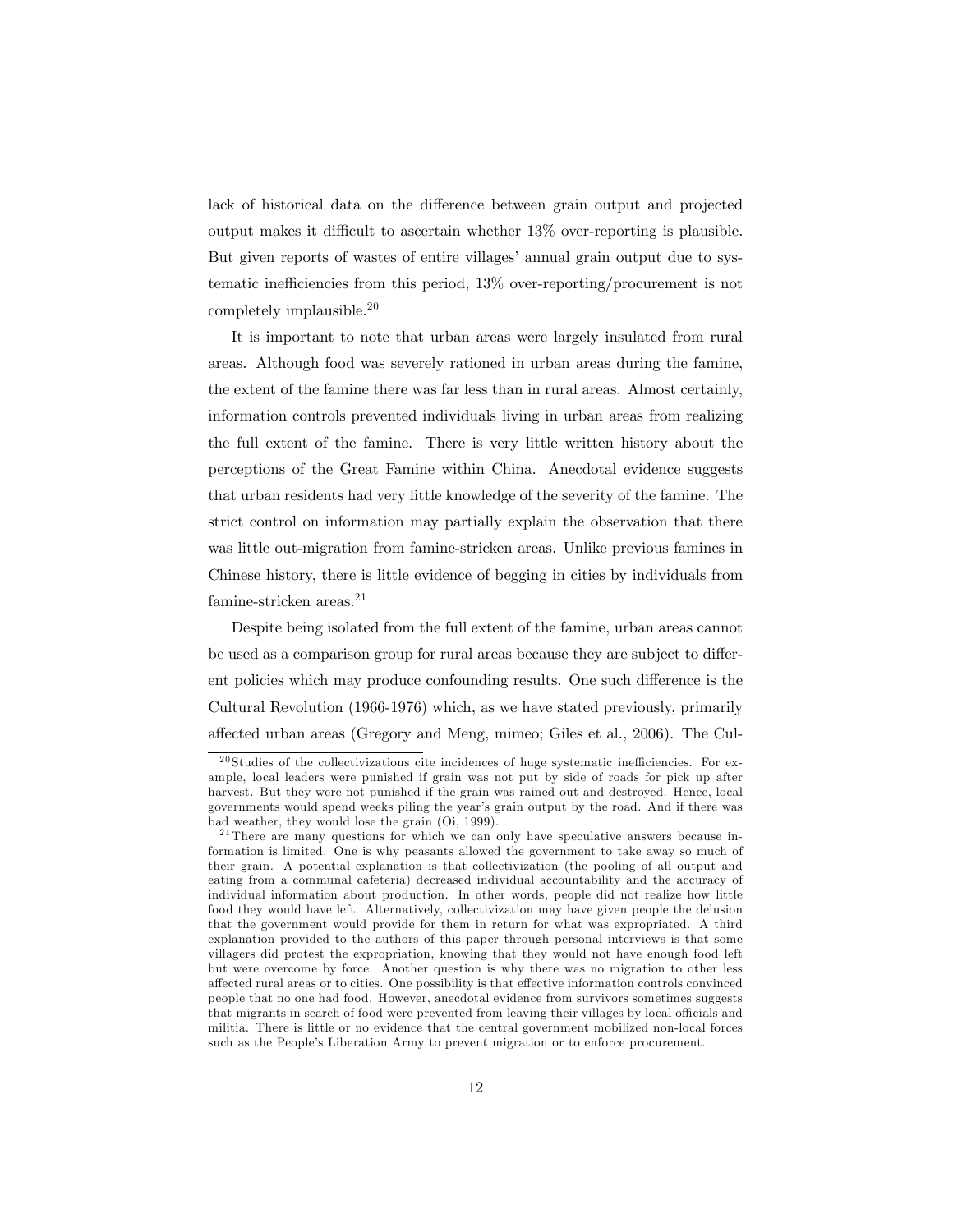tural Revolution caused widespread closings of schools for approximately five years (1969-1974). Children who survived the famine will be in school during the Cultural Revolution. Hence, comparing the famine cohort between urban and rural areas would compare outcomes for two different treatments rather than a treatment and a control. We therefore restrict the sample to individuals living in rural areas. More generally, our empirical strategy will be robust to the occurrence of school disruptions in rural areas as long as school closings were not correlated to famine intensity.22

### 2.2 Conceptual Framework

Exposure to famine at young ages affects adult health and labor market outcomes through two main channels. First, it adversely affects childhood health, which is a product of genetic endowment, fetal health (in utero nutrition), nutrition and other forms of investment (e.g., health care) during childhood. The famine potentially also reduced the quality and/or quantity of other forms of investment into children by reducing the health status of parents. Childhood health can in turn affect adult outcomes directly and indirectly (Kuh and Wadsworth, 1993). Poor health during childhood can have a direct effect on adult health, and through adult health can affect work capacity and labor supply. Barker (1995) and Ravelli et al. (1998) have found that nutrition in utero can affect health status in middle age, through its impact on chronic conditions such as coronary heart disease and diabetes.<sup>23</sup> Poor childhood health could also decrease educational attainment by decreasing returns to education or by increasing the costs of school attendance (Curie and Madrian, 1999; Kremer and Miguel, 2004). This may in turn affect labor supply and/or wages later in life. Second, exposure to famine could potentially have a positive effect by reducing the cohort size of exposed individuals and hence reducing labor market

<sup>&</sup>lt;sup>22</sup>During the Cultural Revolution, urban high school and university students were sent to the country side to be re-educated. This may have had a positive effect on educational attainment of rural residents (e.g. through complementarity). But this is unlikely since the entire purpose of the program was for the urban students to "unlearn". Futhermore, there is no reason to suspect that the probability of receiving these students is correlated with famine intensity.

 $23$  Experimental work by Ozanne and Hales (2004) using laboratory mice find that lab mice that are underfed in utero but who are well-fed after birth catch up rapidly. However, they die earlier than mice that are also well-fed in utero.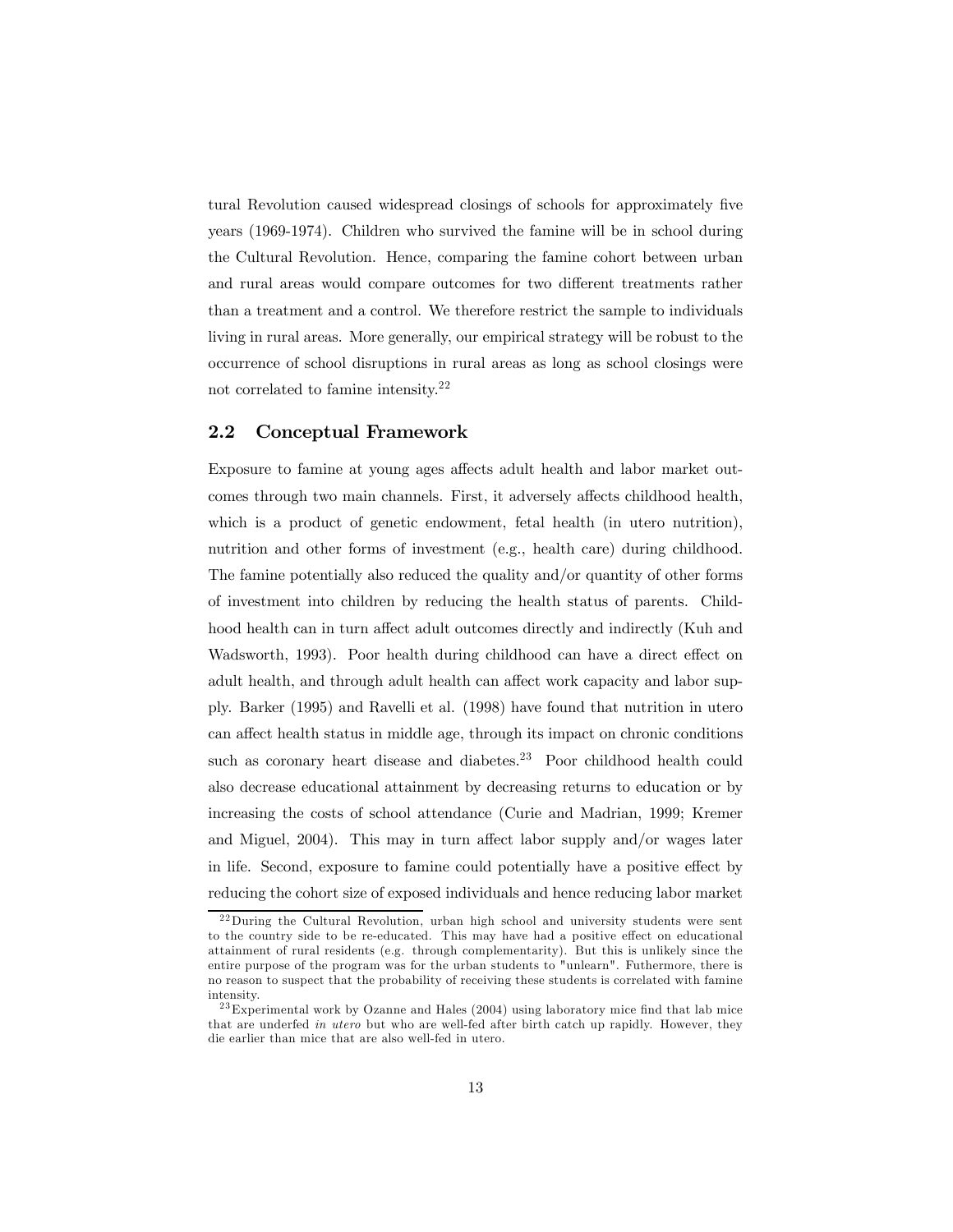competition and competition for family resources.

This paper will estimate the net effect of exposure to famine: the sum of the adverse effect of malnutrition and the potentially positive effects from smaller cohort sizes.

### 3 Data

This paper matches the 1% sample of the 1990 Population Census with the 1989 China Health and Nutritional Survey (CHNS), the 1997 Agricultural Census and GIS data on natural conditions at the county level. The 1990 Population Census contains 32 variables including birth year, region of residence, whether an individual currently lives in his/her region of birth, sex, and relationship to the head of the household. The data allows children to be linked to parents. Because the identification is partially derived from the region of birth, the sample is restricted to individuals who reported living in their birth place in 1990. The CHNS uses a random cluster process to draw a sample of approximately 3,800 households with a total of 16,000 individuals in eight provinces that vary substantially in geography, economic development, public resources, and health indicators. The survey includes a physical examination of all individuals as well as information on labor supply, work intensity and wages. It also allows us to link children to parents as long as the children are living in the same household as their parents.

The GIS data is provided by the Michigan Data Center. The climate data contains monthly historical data from 205 permanent weather stations in China. The variables include monthly mean temperature, precipitation and days of sunshine. We use GIS to calculate the distance from each county to the nearest weather station. Weather conditions at the nearest station are used to proxy for the weather conditions of each county. The GIS data also include information on terrain. (Hilliness has a significant effect on the cost of producing grains. For example, hilly areas must invest in terraces in order to produce paddy rice).

The 1997 Agricultural Census is the only available data that gives a consistent measure of output at the county-level. Using grain production in 1997 as a proxy for non-famine grain production in the 1950s and 1960s will in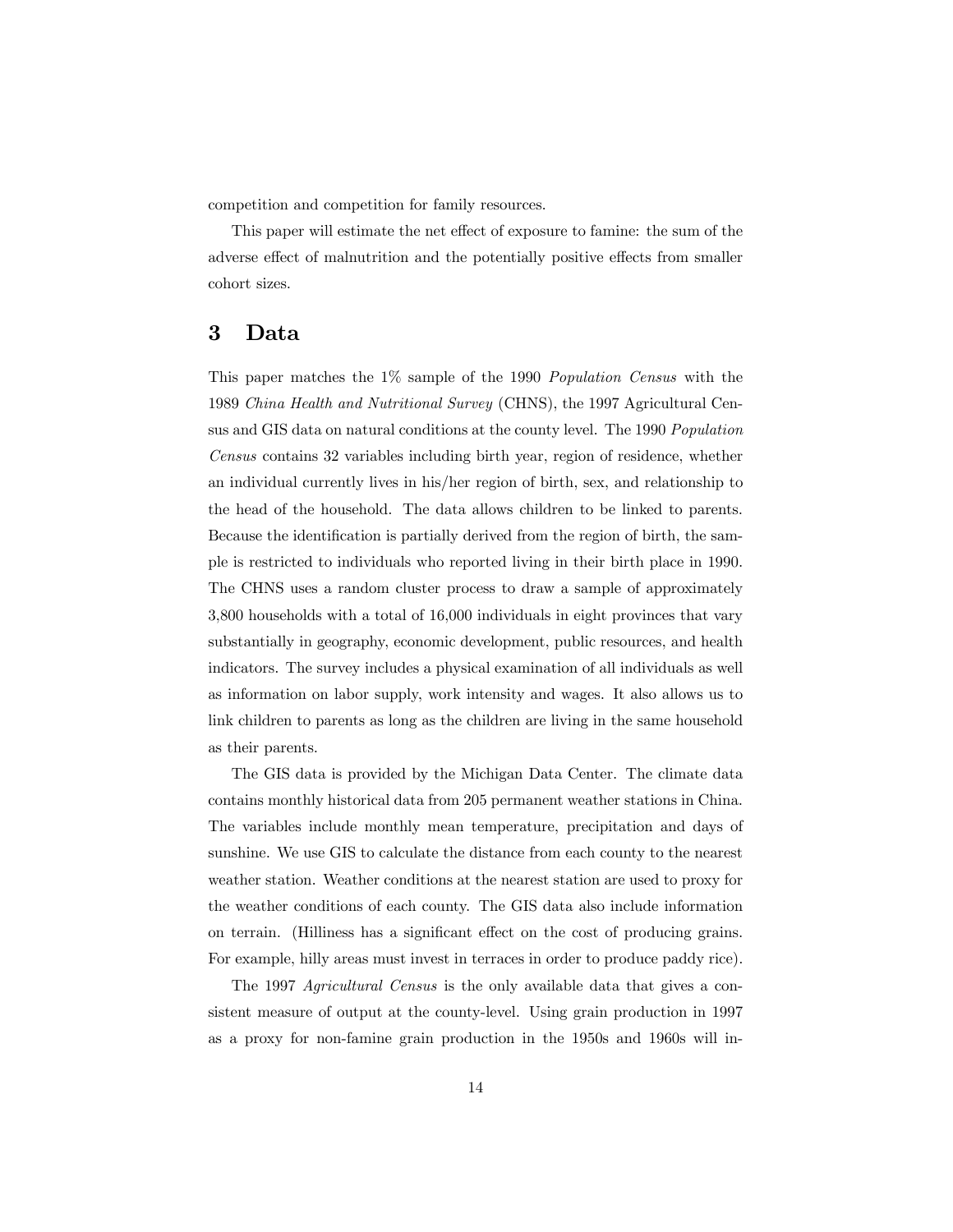troduce measurement error. But more problematic is the possibility that the central government targeted post-famine agricultural investments towards regions that suffered more during the famine. Then, 1997 grain production will be an outcome of the famine rather than an indicator of pre-famine output. We investigate this possibility directly by examining how much of 1997 per capita grain output can be explained by natural conditions. Table 3 shows the results from regressing county-level per capita grain output on climate variables such as mean rainfall and temperature; the standard deviation of rainfall and temperature; and other geographic controls (see equation (4) in the Appendix). Column (1) shows that the adjusted R-Square estimate is 0.73. This suggests that the variation in 1997 production was largely driven by natural conditions and was not likely to be an outcome of the famine.

The data are collapsed and matched by county and birth year. The number of individuals in each county-birthyear cell is retained so that all regressions are population weighted. To avoid confounding the estimates with the impacts of family planning policies and the Cultural Revolution, the sample is restricted to individuals living in rural areas who were born during 1943-1966. The shaded counties in Figure 1 are the counties for which the 1990 Census data can be matched to the grain production data from the 1997 Agricultural Census. Figure 2A plots the 1% sample of the total population by birth year. It shows that, overall, the cohort size for individuals born during the famine is approximately 50% of other cohorts. Figure 2B plots the difference in cohort size by month of birth for those born during 1958-1961 relative to the average cohort size by birth month for the entire sample.<sup>24</sup> It shows that cohort sizes for these four birth years are smaller for all birth months relative to the sample means. There is a dramatic drop in cohort size for those born in the last four months of 1960.<sup>25</sup> For the empirical analysis, the logarithm of cohort size for each county and birth year will be used as the measure of famine intensity for individuals born

<sup>&</sup>lt;sup>24</sup>Taking the difference between the cohort size for famine years and the sample mean controls for seasonal patterns in fertility.

<sup>&</sup>lt;sup>25</sup>One possible method for identifying the impact of the famine would be to exploit the observed discontinuity in cohort size across birth months for those born in 1960. However, the data on outcomes such as sex ratios and educational attainment does not reflect this discontinuity (See Appendix Figures A2 and A2). And the sample size for the data on health outcomes from the CHNS is not large enough to exploit variation across birth months.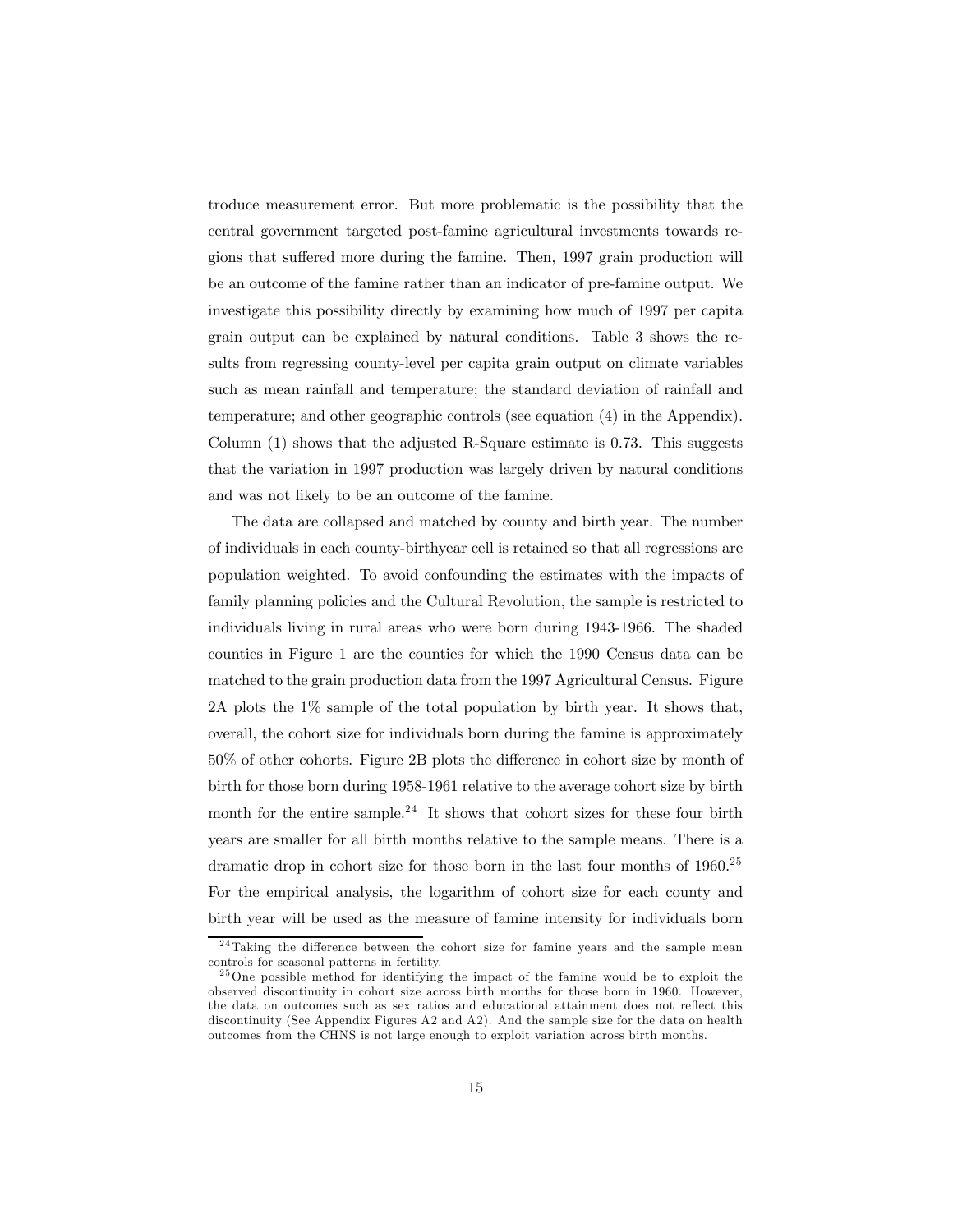in that county and birth year. The benefit of using cohort size as a measure of famine intensity is that it is a measure that can be easily obtained from any famine. For individuals born during the famine, increased infant mortality rates cannot be separated from reduced fertility rates. The main empirical analysis will examine the relationship between cohort size and outcomes separately for those born during and those born immediately before the famine.

To observe the cross-sectional distribution of famine intensity, we calculate the ratio of cohort size of individuals born during the famine and the mean cohort size of individuals born during non-famine years. This fraction is decreasing in famine intensity. Figure 5 shows that famine intensity varied widely. In some counties, famine cohort sizes were only 25% of normal cohort sizes, whereas other counties were relatively unaffected. To see the geographic dispersion of famine intensity, we transform this measure into 20 categories of famine intensity, each represented by a different shade of color on Figure 1. Lighter shades represent counties that suffered higher famine intensity. We see that famine intensity varied widely within provinces. Many neighboring counties experienced very different levels of famine intensity. The cross-sectional variation in famine intensity may partially explain why past studies have failed to find any effect from exposure to famine using only cohort comparisons. For example, if the famine was especially severe in a few regions, then the effect of the famine will be difficult to observe comparisons of cohort averages.

Table 4 shows the descriptive statistics by birth year. The outcomes of interest are sex ratio (fraction of males), educational attainment, height, weight, weight-for-height, upper arm circumference, skin-fold measures, blood pressure and hours worked per week. The sample is disproportionately male, which is consistent with the general boy-biased sex imbalance in China.26 The average years of education range between six to eight. Height is commonly used as a measure of the stock of nutritional investments during the fetal and childhood stages of life (Fogel et al., 1982; Fogel, 1994; Steckel, 1986; Micklewright and Ismail, 2001). Average height is approximately 160cm, four centimeters less than the average height of the same cohort in Japan. Weight, weight-for-height,

 $^{26}$ See Qian (2005) for a detailed description of sex selection in China.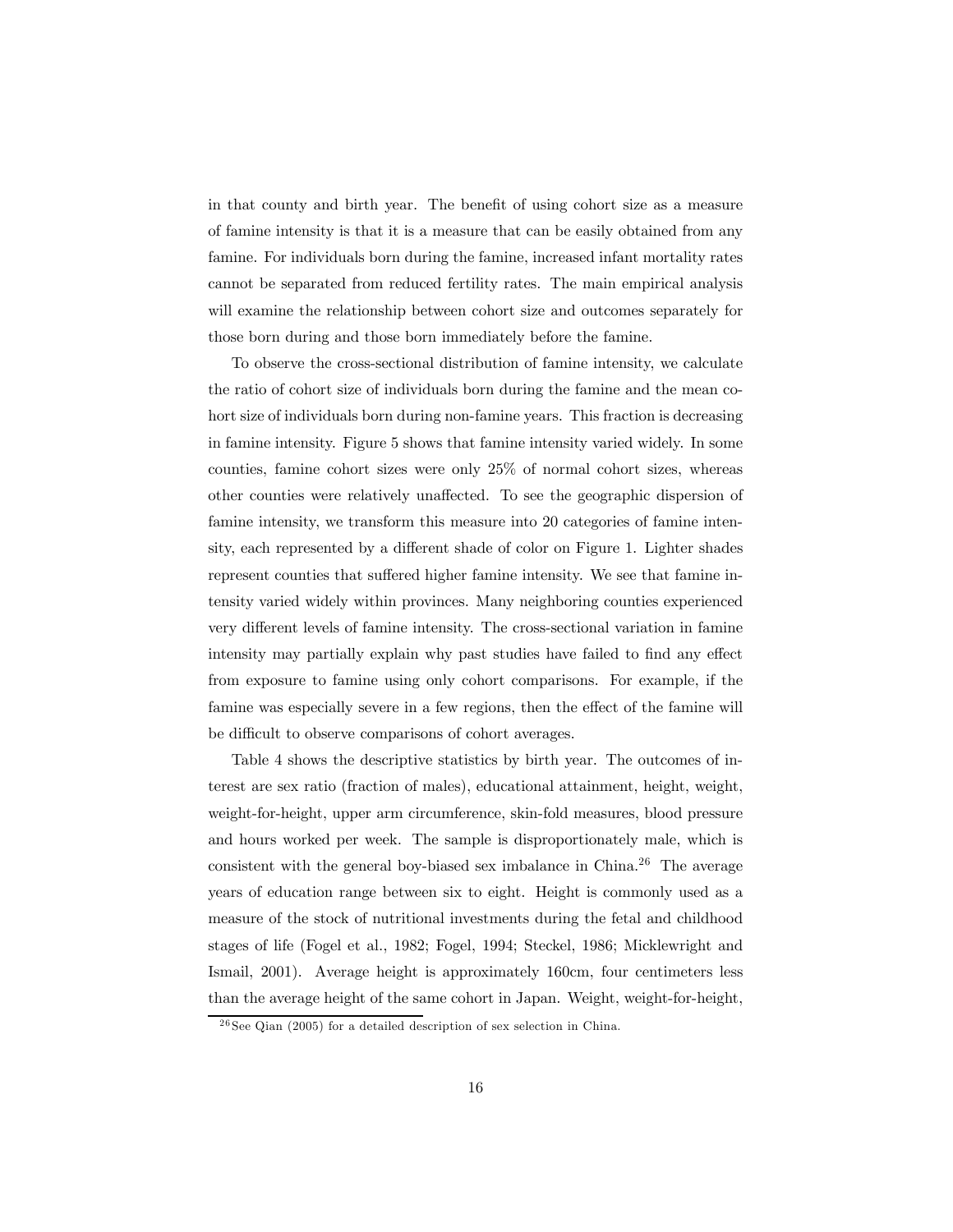skin-fold (body fat), and upper arm circumference are crude measures of "wasting", the body's inability to retain body mass after recovering from a severe nutritional shock. The sample means for all of these outcomes are similar to comparable cohorts from Japan. Another potentially interesting measure of health is blood pressure. The commonly used threshold for high blood pressure is  $140/90$  mmHg (millimeters of mercury).<sup>27</sup> The sample systolic and diastolic blood pressure measurements are within the normal range and do not indicate high blood pressure, which may indicate an increased likelihood of heart disease. Similarly, the mean for the dummy variable for high blood pressure shows that only 1% of the sample have blood pressure above 140/90 mmHg. The main economic outcome we examine is hours worked per week, which reflects of work capacity. Adults in the sample work approximately 50 hours per week, on average. (We do not examine wages because they did not reflect the marginal product of labor in rural China when the data was collected). Interestingly, while some outcomes are lower for individuals who were young at the onset of the famine (Panels A and B) relative to those born after the famine (Panel D), there is no observable difference between the mean outcomes of individuals born during the famine (Panel C) with those born afterwards. This can be more clearly seen in Figures 6A-6F, which plot the outcomes of interest by birth year. Figure 6A shows that the fraction of females in 1990, which reflects excess female mortality in the absence of sex-selective abortion technologies, is dramatically lower for cohorts born directly before the famine. However, like previous studies of the Great Famine, the Figures 6B-6D show no systematic difference in other outcomes for the famine cohort. (Similarly, there are no observable patterns across birth months. See Figures A2 and A3).

# 4 The Long Run Impact of Exposure to Famine

### 4.1 Identification

Region and year of birth jointly determine an individual's exposure to the famine. The Ordinary Least Squares (OLS) specification uses a simple fixed

<sup>&</sup>lt;sup>27</sup>The systolic pressure measures the pressure in arteries when the heart is forcing blood through. The diastolic pressure shows the pressure in arteries when the heart relaxes.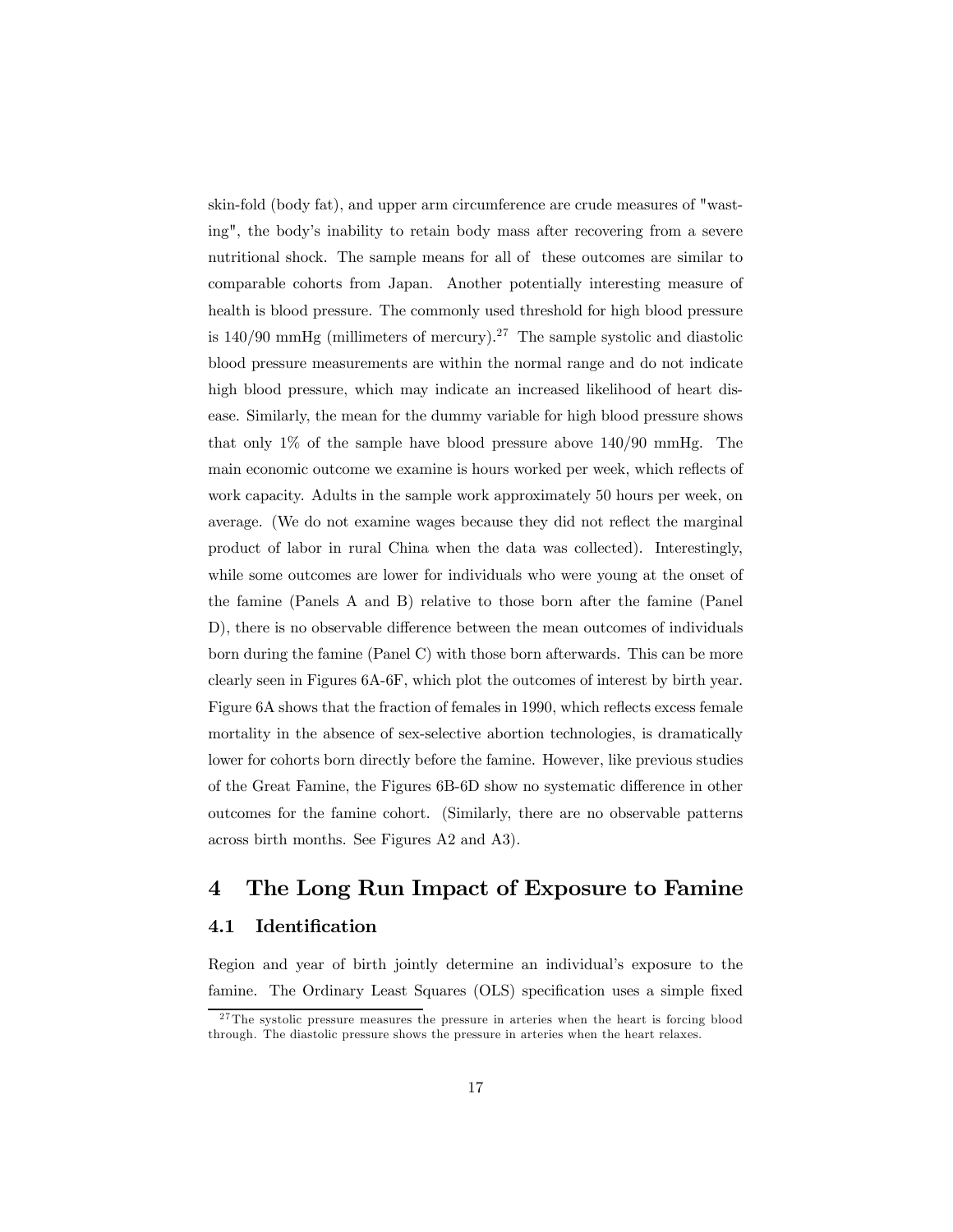effects model. Like differences-in-differences, changes across cohorts which affect different regions similarly are differenced out by the comparison across regions. Cohort invariant differences between regions are differenced out by the comparison across cohorts. For example, if regions with bad institutions are more prone to famines and institutions do not change over short periods of time, then differences in institutions will be controlled for by region fixed effects. There are two potential concerns for this strategy. First, cohort size may measure famine intensity with error. This will most likely bias the OLS estimate towards zero (see Appendix). Second, the intensity of the famine and adult outcomes of survivors may both be outcomes of unobservable factors such as regional economic variables. For example, poorer regions with less grain reserves may be more susceptible to adverse food shocks, and experience faster economic growth subsequently (e.g., mean reversion) which has a direct effect on investment into health and education for famine survivors. Then, the observed correlation between famine intensity and outcomes for survivors will reflect the effect of the underlying economic variable rather than the causal relationship between famine intensity and survivors' outcomes, and OLS will underestimate the true impact of famine.

To address these problems, we exploit three facts: 1) famine intensity was positively correlated with non-famine grain production; 2) children who were younger at the onset of the famine would have been more vulnerable to disease and malnutrition; and 3) children born after the famine should not have been affected.<sup>28</sup> Therefore, we use the interaction terms between the amount of nonfamine grain production in the county of birth and dummy variables for the year of birth as instruments for famine intensity. Only the combination of the two can be interpreted as exogenous. The key identification assumption for the Two Stage Least Squares (2SLS) estimate is that normal grain levels as measured in 1997 and the adult outcomes of famine survivors in 1990 are not jointly determined by some omitted variable. For example, the exclusion restriction will fail

<sup>2 8</sup> Salama et al. (2001) follow a sample of Ethiopians through a short famine period (December 1999 to July 2000). They find that 80 percent of those who died were children aged less than 14 years of age. The relative vulnerability of very young children (and the elderly) need not be due only to biological causes. During famines, households may allocate more food to members that contribute the most to food production.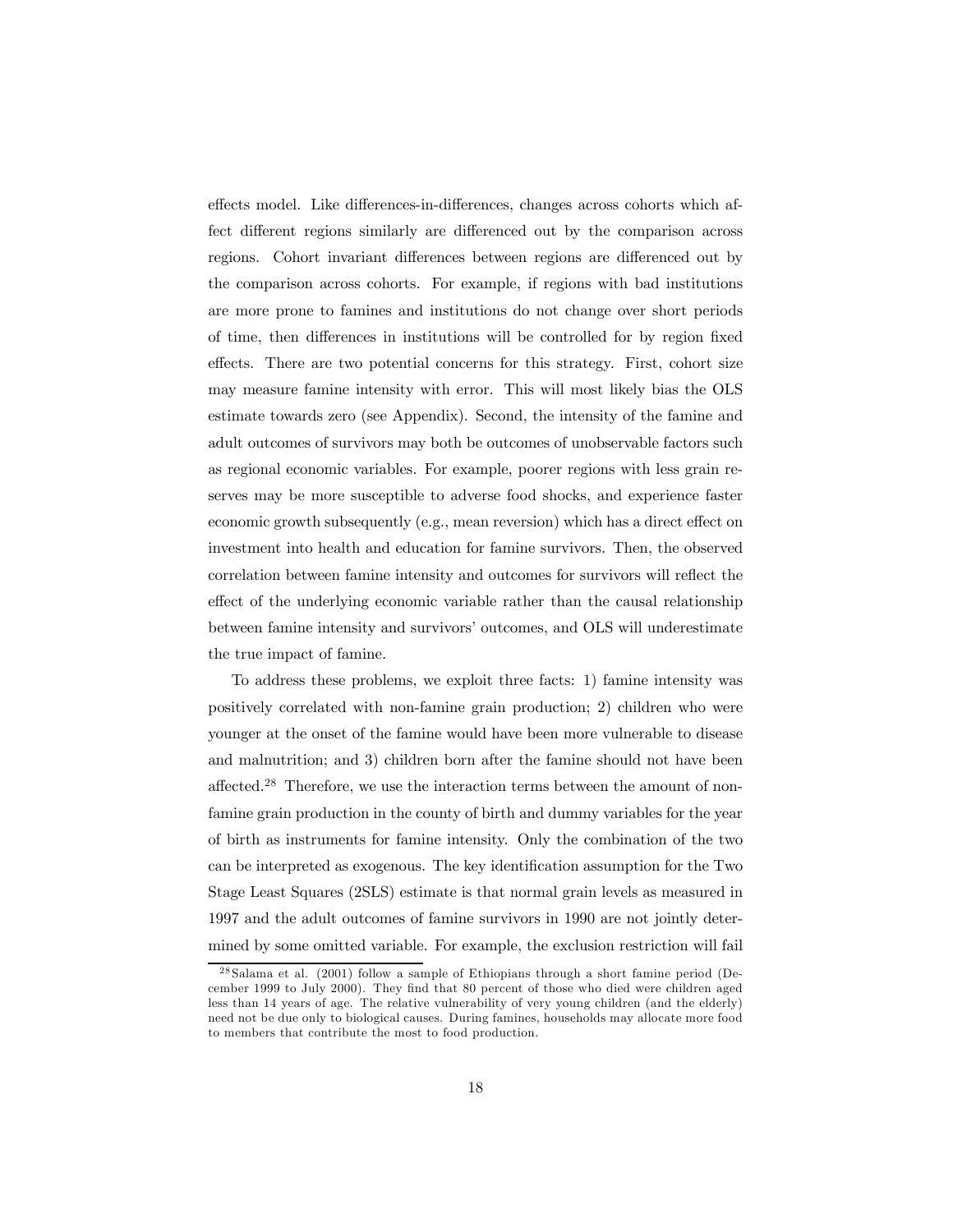if the government targeted post-famine agricultural investment at regions that suffered proportionally more from the famine. We ruled out this possibility in the previous section by showing that 1997 per capita output is largely explained by natural conditions.<sup>29</sup>

The empirical strategy may underestimate the true effect of childhood malnutrition on adult outcomes for three reasons. First, the famine caused a reduction in the cohort size as well as a reduction in the nutritional investment of survivors. If smaller cohort sizes reduce competition in the labor market or for family resources, the main results will estimate the net effect of the adverse effects from malnutrition and the potentially positive effects from smaller cohort size. Second, because famine intensity was positively correlated with pre-famine levels of grain production, individuals with higher exposure to the famine may also have received better nutritional investment prior to the famine.30 If this makes the child more robust to the subsequent shock, then we will underestimate the true effect of famine. Finally, there may be positive selection bias for survival such that "stronger" children were more likely to survive the famine. For example, the average "natural" endowment of health mat be higher for survivors than for individuals in the control group. We discuss this in detail later in the paper.

#### 4.2 OLS

To estimate the correlation between famine intensity and adult outcomes, we estimate the correlation between cohort size and the outcomes of interest: the fraction of males, the fraction of individuals with high blood pressure, the logarithms of educational attainment, height, weight, weight-for-height, systolic and diastolic blood pressure, upper arm circumference, arm skin-fold measure, and number of hours worked per week. Cohort size is a measure of famine intensity. However, this is true mostly for individuals born close to the occurrence

<sup>&</sup>lt;sup>29</sup>As a robustness check of the 2SLS strategy, we also use the interaction terms of predicted famine period output with the birth year dummy variables as instruments. The estimates are similar to the main results. They are not reported in the paper.

 $30$ The procurement regime aimed to keep rural populations at subsistence levels of grain retention. So, children in higher production regions would have had better nutrition only if the amount of grain "hiden" was positively correlated with production.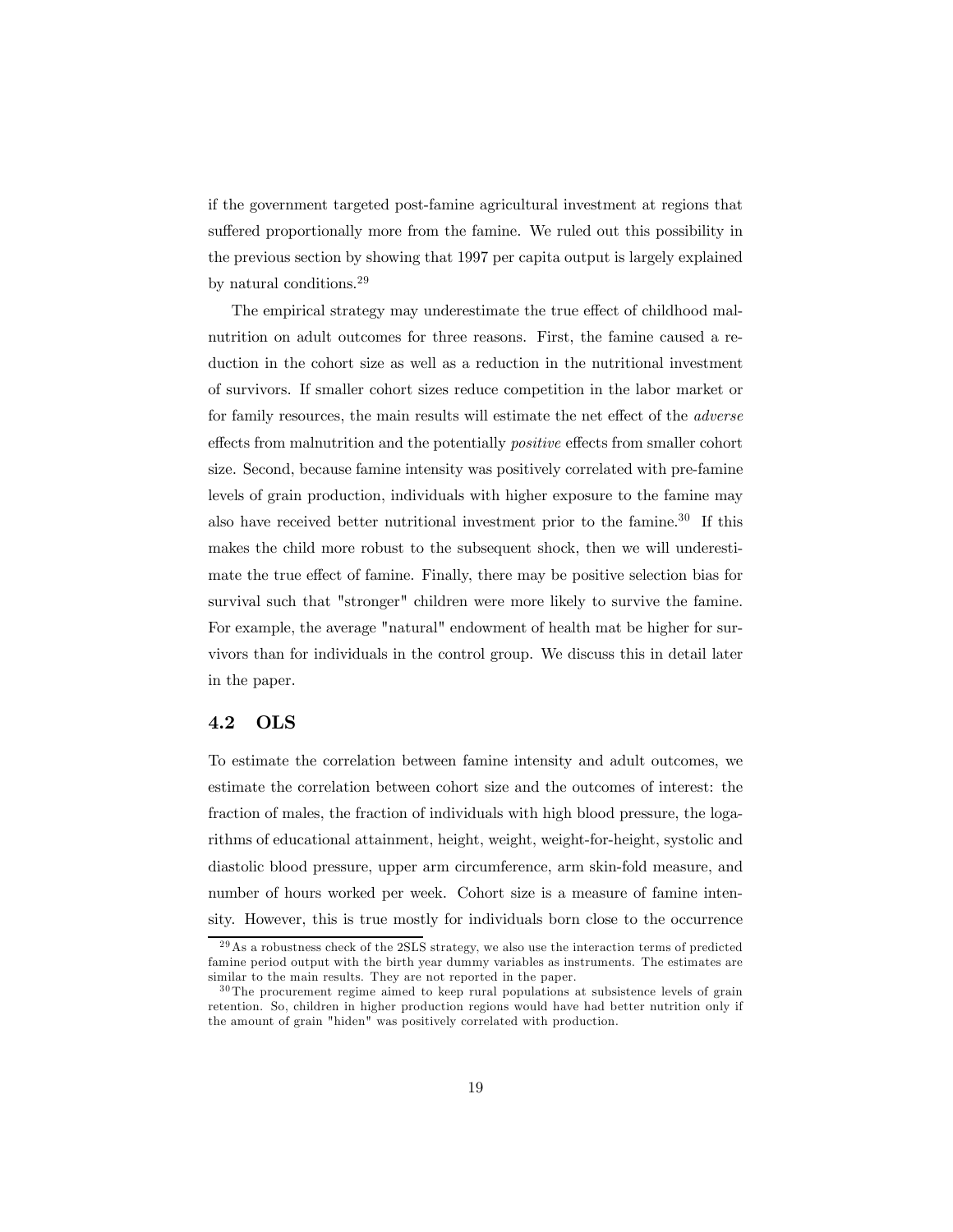of the famine. For cohorts born long before or long after the famine, cohort size will mostly reflect other determinants of fertility and mortality. To avoid these confounding influences, we restrict the sample to individuals born during 1952-1964. This includes individuals who were born up to seven years before the famine began and individuals who were not born until five years after the famine.

$$
\log(edu_{it}) = \beta_1(\log(pop_{it}) * b5254_t) + \beta_2(\log(pop_{it}) * b5558_t)
$$
\n
$$
+ \beta_3(\log(pop_{it}) * b5960_t) + \delta \log(pop_{it}) + \gamma_i + \rho_t + \alpha + \varepsilon_{it}
$$
\n(1)

We regress the variable of interest on the interaction terms between the logarithm of the population in county i, born in year t,  $ln pop_{it}$ , and dummy variables for whether the individual was born during  $1952-54$ ,  $b5254$ ,  $1955-58$ ,  $b5558<sub>t</sub>$ , or during 1959-60,  $b5960<sub>t</sub>$ ; the logarithm of the population in county i, born in year t, ln pop<sub>it</sub>; county fixed effects,  $\gamma_i$ ; and birth year fixed effects,  $\rho_t$ . Standard errors are clustered at the county level. The reference group, individuals born after the famine (1961-1964), who experienced no exposure, and all of its interaction terms are dropped. All the regressions in the empirical analysis are weighted by county-birthyear cell size. (We also used county population in 1990 as an alternative weight. The results were very similar and are not reported in the paper). If famine had a negative effect on outcomes, then the estimates for  $\beta_3$ ,  $\beta_2$  and  $\beta_1$  should be positive. A positive coefficient reflects the positive correlation between cohort size and outcomes. Since famine reduced cohort size, a positive coefficient reflects the negative impact of famine. Furthermore, if vulnerability to the famine is negatively correlated with age, then  $\beta_3 > \beta_2 > \beta_1$ . The estimates are shown in Table 5. They show that the estimates are generally positive. Many of the estimates for individuals born during 1955-58 are statistically significant. There is no clear pattern across cohorts.

#### 4.3 Two Stage Least Squares

This section uses an instrumental variables approach to address the issues of endogeneity and measurement error discussed in the section on identification. We exploit cross-sectional variation in normal per capita grain output together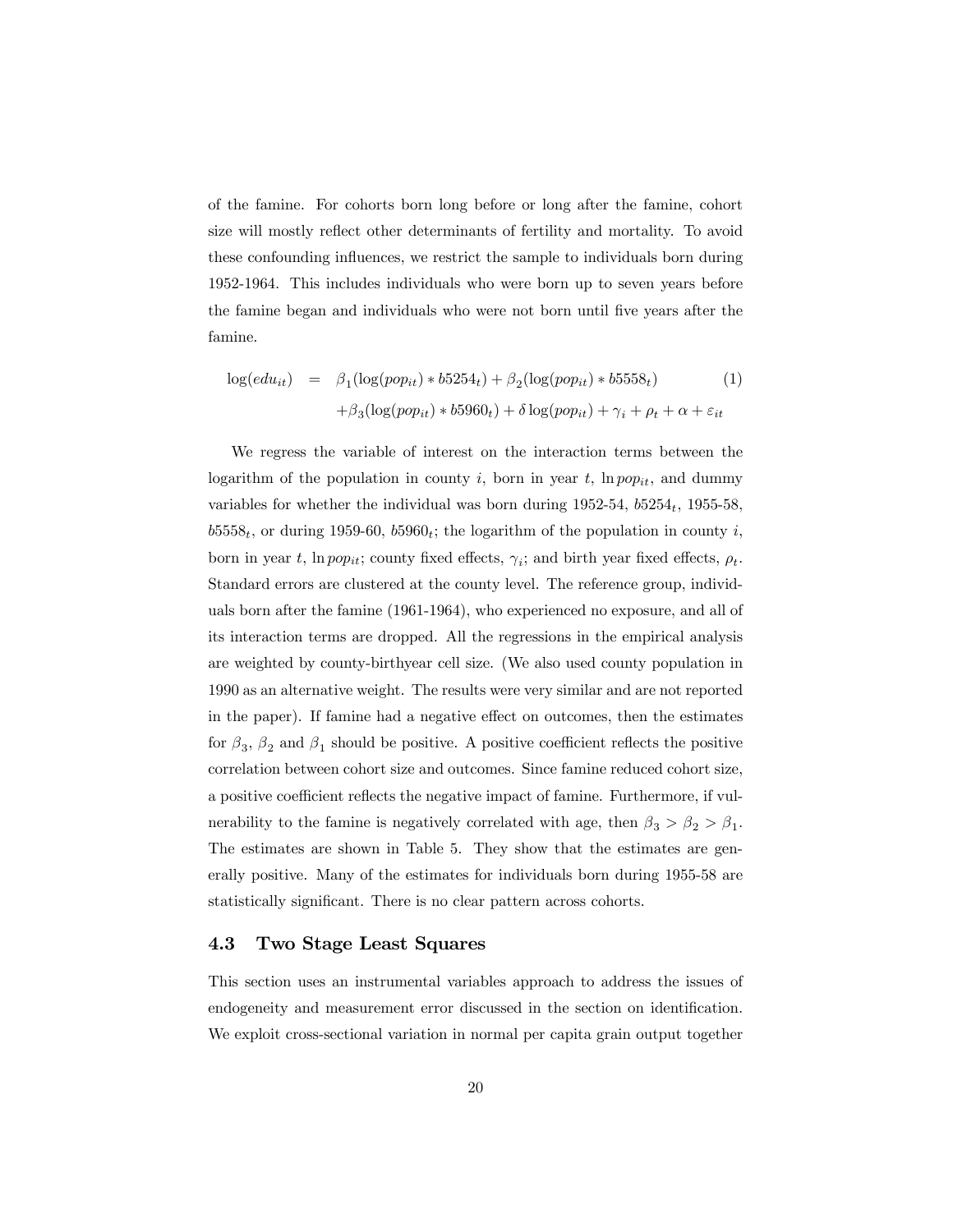with cohort variation in famine exposure to estimate the causal effect of famine exposure on adult outcomes.

The first stage equation estimates the effect of normal per capita grain production on survival. It is a test of the hypothesis of proportional overprocurement discussed in the section on background. The sample comprises of individuals born during 1943-1966.

$$
\log(pop)_{it} = \sum_{t=2}^{T} \beta_t (\log(grainpc_i) * biryr_t) + \alpha + \gamma_i + \delta_t + \varepsilon_{it}
$$
 (2)

We regress the log of the number of individuals in county  $\iota$ , of birth year t on: the interaction term between the logarithm of amount of grain produced per capita in county i,  $grainpc_i$ , and a dummy variable for being born in birth year t, biryr<sub>t</sub>; county fixed effects,  $\gamma_i$ ; and, birth year fixed effects,  $\delta_t$ . The reference group is comprised of individuals born in 1943. This group and all of its interactions are dropped. All standard errors are clustered at the county level. Proportional over-reporting or over-procurement predicts that  $\beta_t$  should not be statistically different from zero for individuals born after the famine,  $t \geq 1961$ , and for individuals who were too old to be affected by the famine. The key prediction is that  $\beta_t$  should be negative for individuals born during and closely before the famine. If vulnerability to nutritional shocks is negatively correlated with age, then the absolute value of  $\beta_t$  should be larger for those who were younger at the onset of the famine. The estimates are shown in Table 6. The estimates for individuals born between 1955 and 1960 are highly statistically significant. The coefficients and their 95% confidence intervals are plotted in Figure 7. The figure shows that the absolute value of the elasticity was up to 0.1. A 1% increase in normal per capita grain output is correlated with up to 0.1% less in cohort size (survival). In other words, a one standard deviation increase in normal grain production caused up to a 8% decrease in cohort size. It also shows that cohorts born 1955-1960 (those who were approximately one to six years of age during the famine) were affected. Within the affected cohorts, survival rates were negatively correlated with age.<sup>31</sup>

 $31$ We cannot estimate the impact of the famine on individuals who were elderly at the time of the famine. Additionally, because only individuals who survived until 1990 are observed,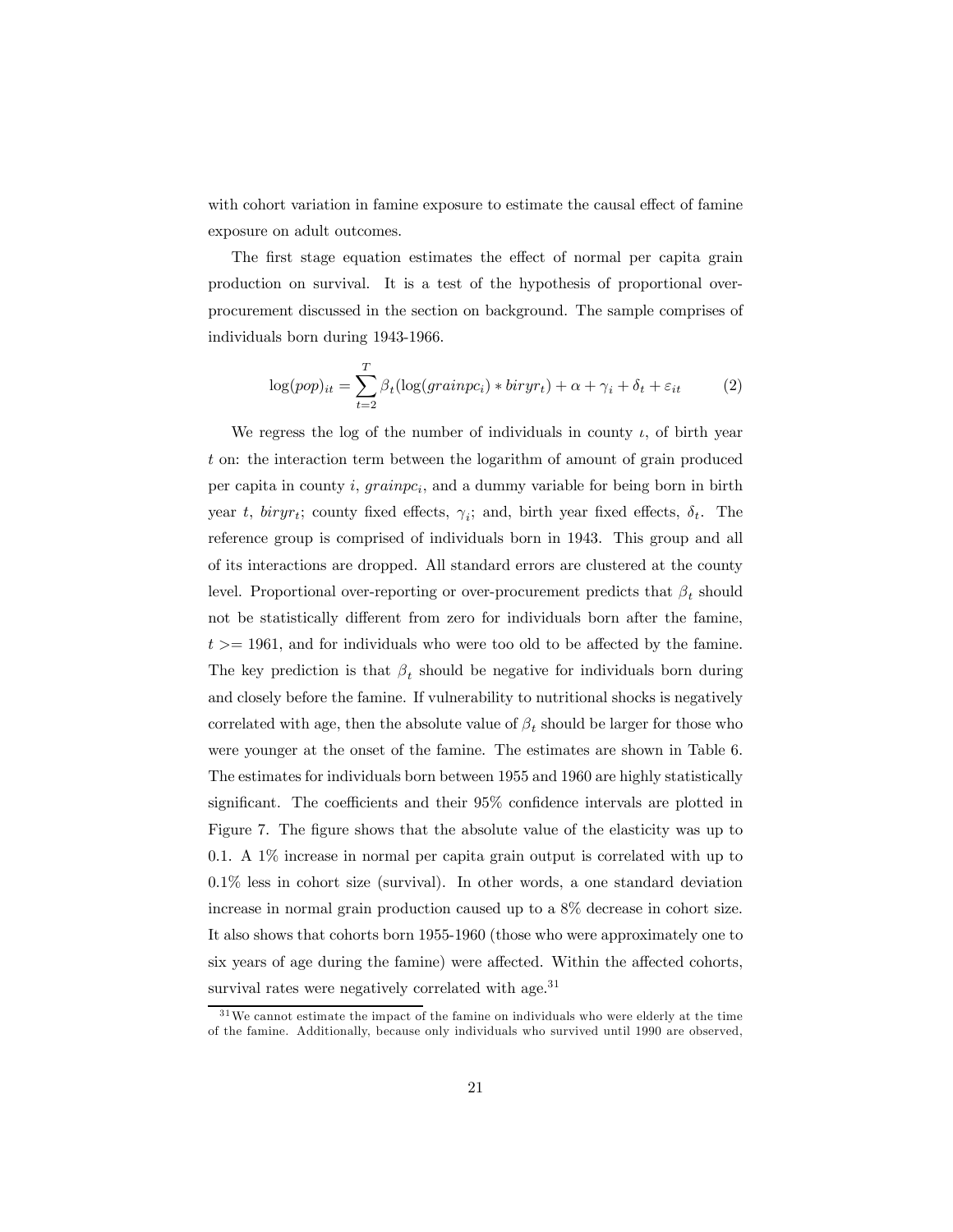Next,we estimate the reduced form effect of normal per capita grain production on survivor outcomes.

$$
\log(height)_{it} = \sum_{t=2}^{T} \beta_t (\log(grainpc_i) * biryr_t) + \alpha + \gamma_i + \delta_t + \varepsilon_{it}
$$
 (3)

This is identical to the first stage equation with the exception that the lefthand-side variables are the outcomes of interest for the second stage equation. The results are shown in Appendix Table A1. As an illustrative example, the coefficients for height are plotted in Figure 8. If the instruments affect the outcomes through famine, then the pattern of the effect of the instruments on the outcomes of interest should be similar to their effects on the endogenous right hand side variable. This can be seen in Figure 8. It shows that normal per capita grain production has a negative effect on the height of individuals born during 1953-1958. That there is no effect for individuals born during famine years may be due to positive selection for survival if selection is stronger for those exposed in utero or if survivors are being selected on different attributes.

For the 2SLS estimates, we restrict the sample to individuals born during 1952-1964 (as in the OLS). To avoid weak instruments problems, the instruments are the three interaction terms between the logarithms of non-famine per capita grain planted in the county of birth with the dummy variables for being born during 1952-1954, 1955-1958 and 1959-1960. The reference group is comprised of individuals born after the famine, 1961-1964. It and all of its interactions are dropped. The estimates are shown in Table 7.

They show that other than educational attainment, famine did not have statistically significant effects on individuals born during the famine or those who were more than three years of age at its onset. For individuals who were one to three years old at the onset, a famine that decreased cohort size by 1% decreased educational attainment by 0.05%, height by 0.03%, weight by 0.11%, weight-for-height by 0.07%, arm circumference by 0.08% and systolic blood pressure by 0.08%. The results do not show any effect of famine on sex

this analysis cannot disentangle child mortality from a decrease in fertility due to the famine. However, this should only affect the results for individuals born during the famine years, 1959-1961.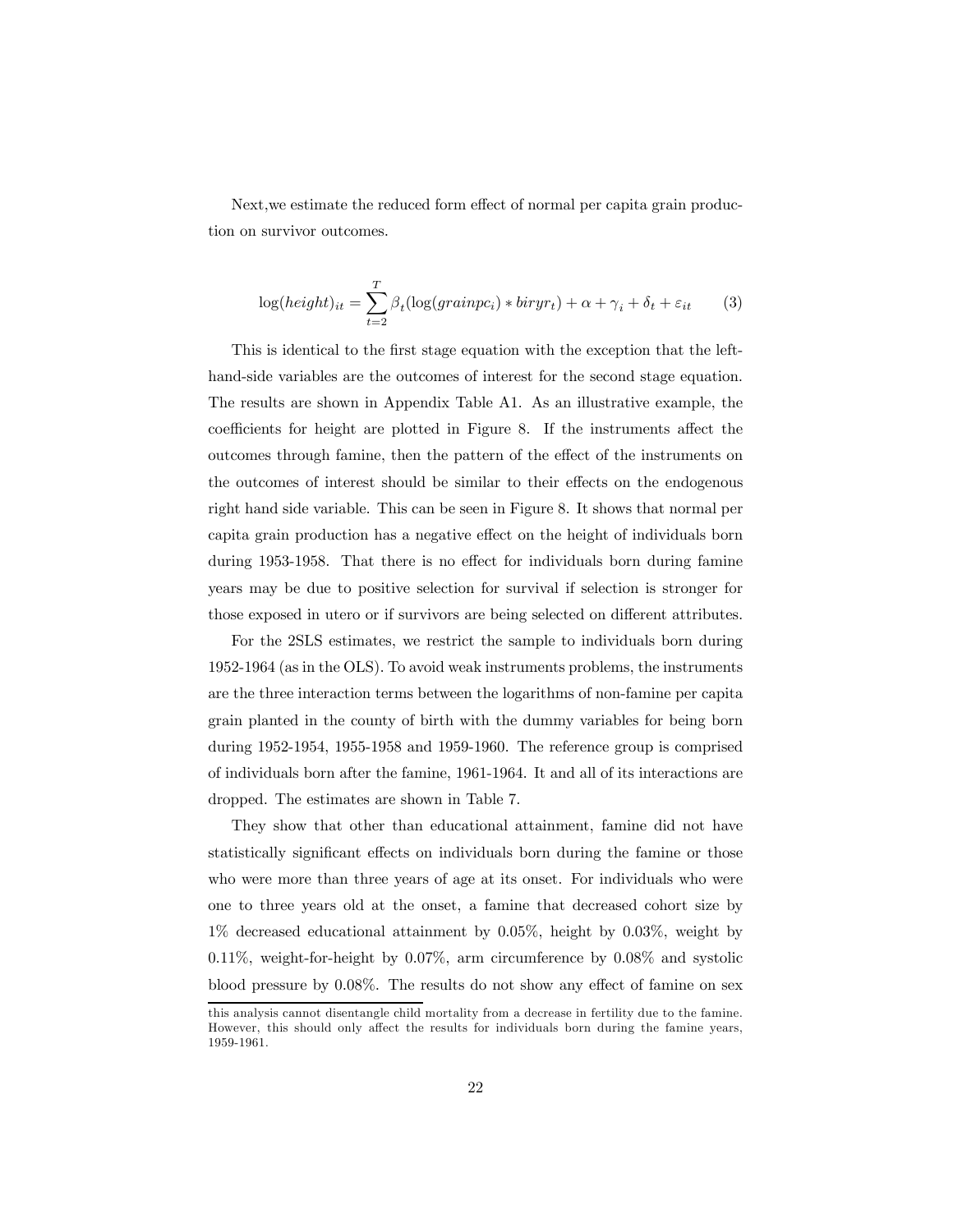differential survival, skin-fold measure, or incidence of high blood pressure for any cohort. For most outcomes, the effect is largest in magnitude for individuals who were age one-to-three at the onset of the famine rather than individuals born during the famine. The exception is labor supply. The estimates show that the impact of famine is monotonically decreasing with age at the onset of the famine. The coefficient is almost statistically significant for individuals born during the famine. It suggests that a famine which reduced cohort size by 1% decreased the number of hours worked per week by 0.4% for individuals born during the famine.

### 4.4 Calibration of the Results

The 2SLS estimates are elasticities between cohort size and the outcomes of interest. In this section, we estimate the average effect of exposure to the Great Famine by birth cohort. We calculate the average percentage effect of the famine as the product of the percentage of "missing" people and the 2SLS estimate in Table 7; and the average level effect to be the product of the average percentage effect and the sample mean of the outcome (shown in Table 4) divided by 100. Table 8 shows the calibrated effects of famines. We assume that the cohorts born during 1952-54, 1955-58 and 1959-1961 have 20%, 45% and 60% fewer individuals than if they were not exposed to the famine (see Figures 2A and A1). The estimates show that for individuals who were age one to three at the onset of the famine, exposure to the Great Famine on average reduced educational attainment by  $1.8\%$  (0.12 years), height by  $1.3\%$  (2.1 cm), weight by  $4.4\%$  (2.4 kg), weight-for-height by  $3\%$  (0.01 kg/cm), upper arm circumference by  $3.4\%$  (0.8cm), and labor supply by  $10\%$  (4.8 hours per week). For cohorts born during the famine, these calculations suggest that exposure to the Great Famine reduced labor supply by 25% (12.6 hours per week).

#### 4.5 Selection Bias

In this section, we examine the hypothesis that there is selection for survival. The main results will underestimate the true effect of the famine if the determinants of survival also positively affect health and labor outcomes later in life.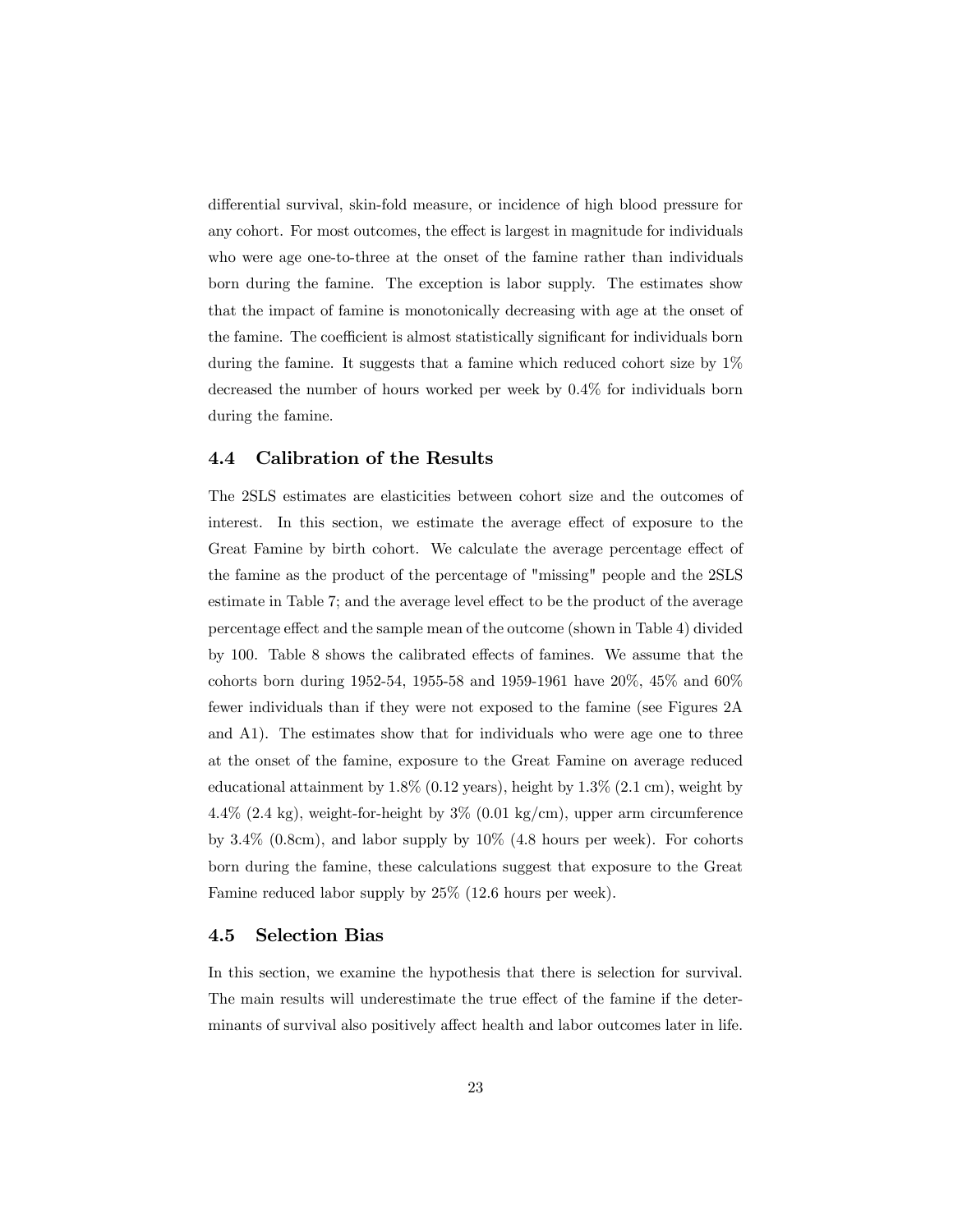In other words, if survivors are, on average, born with more robust health, then a comparison between survivors and the control groups will underestimate the true famine effect.<sup>32</sup> On the other hand, parents may prefer that their children have equal chances of survival and invest more in weaker children. This will offset the effect of being "naturally" healthier. The presence of a selection effect has already been suggested. The descriptive statistics show that although cohort sizes for individuals who were young at the onset of (or born during) the famine were dramatically smaller than other cohorts, no similar reduction in health outcomes or educational attainment can be observed for this cohort. The first stage estimates and the reduced form estimates for height show that while the instruments are most negatively correlated with cohort size for individuals born during the famine, they have no effect on height for those individuals. This suggests that selection for individuals born during the famine are more severe and/or are along different dimensions from those who were born before the famine. This could potentially be explained by selection if individuals born during the famine are more "highly" selected. Or, if the determinants for the survival of in utero fetuses are more beneficial for post-famine development than the determinants for survival of very young children. It is beyond the scope of this paper to empirically identify the different types of "selection". However, we can directly investigate whether selection is present at all.

Following the intuition first proposed by Gorgens et al. (2002), we investigate the possibility of selection bias directly by using the fact that factors determining health absent of the famine (e.g., household income, access to medical care) are transmitted to children, whereas exposure to famine is not. In the China Health and Nutritional Survey (CHNS), we link children to their parents. Figure 9A plots the age-region-adjusted height distribution for individuals born during the famine and individuals born after the famine separately by gender. It shows that there is no observable difference in the mean (or variance) of height between famine survivors and those in the control group. Figure 9B plots the ageregion-adjusted height distribution for those children whose parents were both

<sup>3 2</sup>Friedman (1982), using data on slave mortality, observed that shorter slaves experienced higher mortality rates. This suggests that the remarkable catchup in slave height observed by Steckel (1986) may have been biased by excessive deaths of short slaves.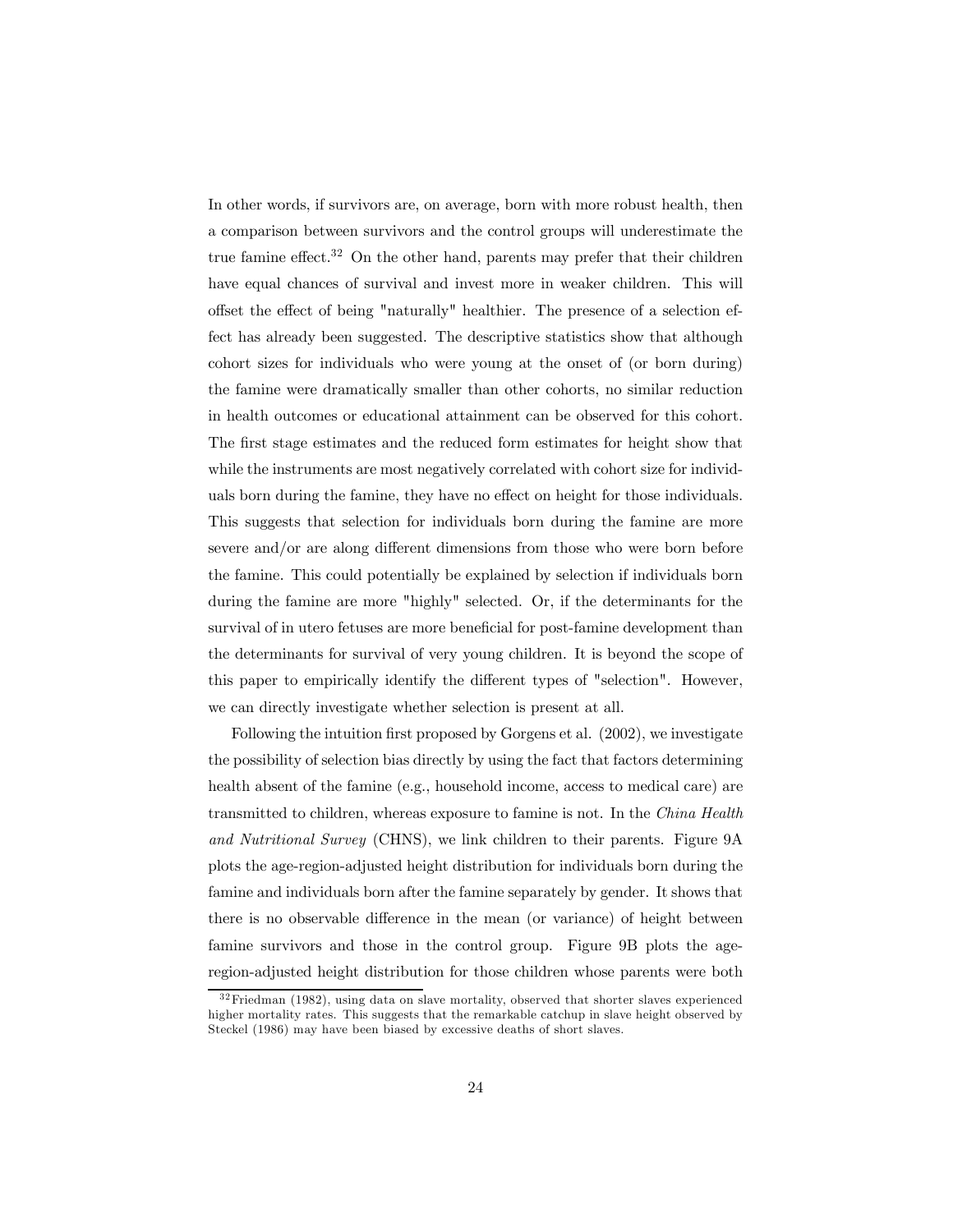born during the famine, and those children for whose parents were both born after the famine. The figure shows that although the shape of the distribution is similar, children whose parents were born during the famine are on average taller. We find a similar pattern for weight-for-height. The results suggest that there is positive selection for survival and that the pattern is different between male and female children who were exposed to the famine. Using this method, we did not find evidence of selection for other observable outcomes.

### 4.6 Distributional Effects of Famine

The main analysis examines the effect of exposure to famine on the mean of the distribution of outcomes. These estimates will fail to describe the full distributional impact of famine unless if famine affects both the center and the tails of the distribution in the same way. To investigate the impact of famine on outcomes for the tails of the distribution, we estimate the effect of famine on the 10th, 25th, 50th, 75th and 90th percentiles of the distribution of health and labor market outcomes. The empirical strategy is similar to the main analysis. But instead of averaging the micro data to county-birth year cell means, we aggregate the data to the relevant percentile of each county-birth year cell. Only the left-hand-side variable is affected by this alternative aggregation method because the right-hand-side variable of interest and the instruments vary only at the county-birth year level (they do not vary at the individual level within each county-birth year cell). The advantage of this method over Quantile regressions and Quantile instrumental variables is that we are able to control for county fixed effects.<sup>33</sup>

The sample includes all individuals born during 1943-58 and 1961-1966. We exclude individuals born during the famine because the main results suggest that the determinants for survival may be different for these individuals relative

<sup>&</sup>lt;sup>33</sup>The main difference is that we are examining the average effect of famine on the tails of the distributions within each county-birthyear cell, whereas Quantile techniques would estimate the effect of famine on the tails of the entire distribution of outcomes. For example, our method can shed light on the effect of famine on inequality within famine regions, while Quantile techniques would give insight to inequality within the entire population. The two methods would be similar if the distribution within each county-birth year cell is identical to the distribution in the population.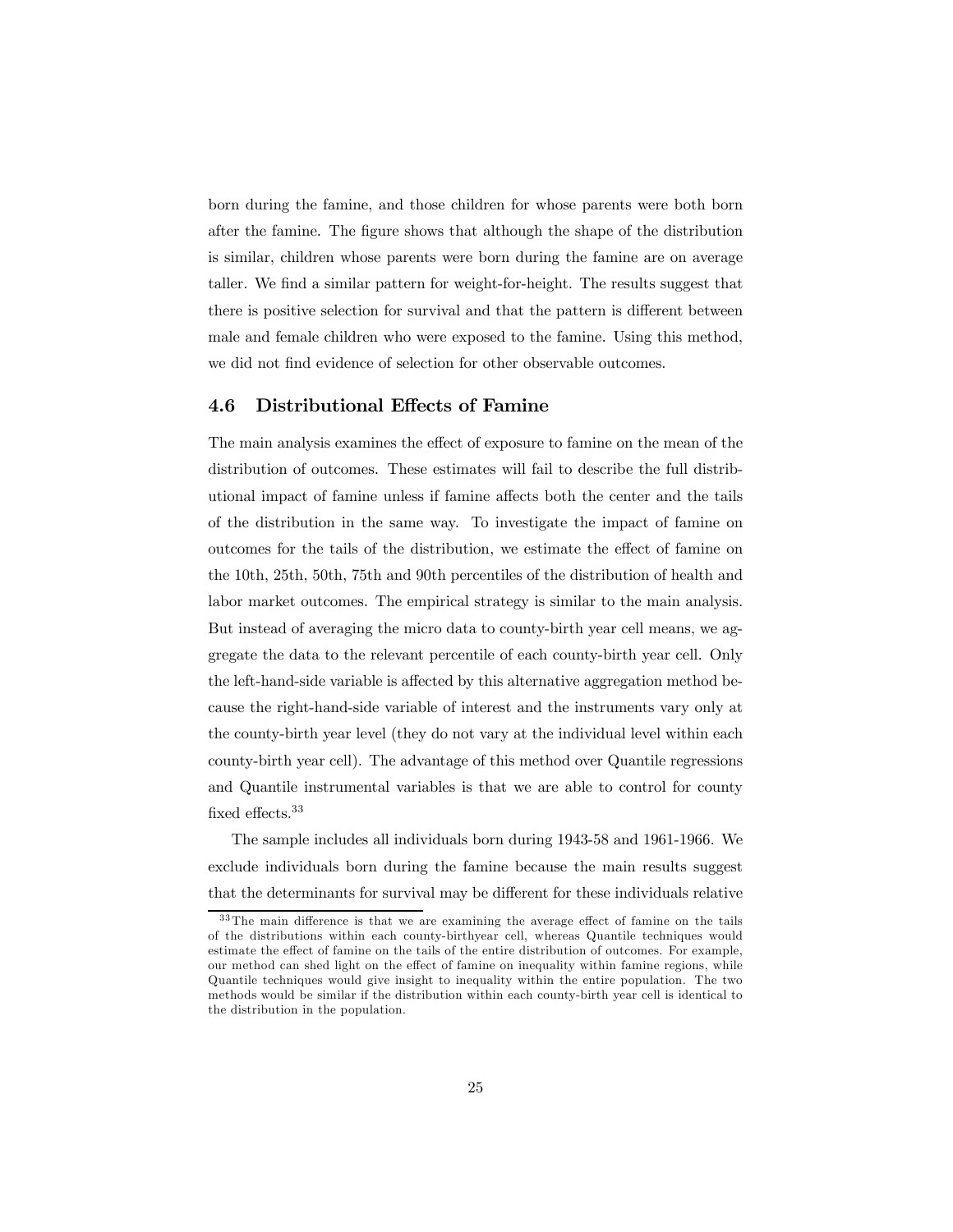to those who were very young at the onset of the famine.<sup>34</sup> Appendix Table A2 show the descriptive statistics for each percentile. For each percentile, we estimate the following equation.

$$
\log(edu_{it}) = \beta \log(pop_{it}) + \gamma_i + \rho_t + \alpha + \varepsilon_{it}
$$

This is similar to equation (1). However, to maximize the number of observations in the extremes of the distribution, we estimate the average effect of cohort size rather than the differential effects for different cohorts. The instruments used in the 2SLS estimates are the interaction terms between the logarithms of non-famine per capita grain production with dummy variables for birth years. The reference group in the first stage is comprised of individuals born during 1943. It and all of its interactions are dropped.

Table 10 show the OLS and 2SLS estimates. Panel A shows the estimates for county-birth year cell means. Panels B, C, D, E and F show the estimates for the mean effect on the 10th, 25th, 50th, 75th and 90th percentiles of each county-birth year cell. We focus only on the outcomes for which the famine had statistically significant effects on the cell mean. The OLS estimates in columns (1)-(5) are generally increasing in magnitude with the percentile of the distribution. However, they are mostly not statistically significant. The 2SLS estimates for height, weight, weight-for-height and upper arm circumference in columns (6)-(10) exhibit a similar pattern to the OLS estimates. They are larger in magnitude for higher percentiles. They are statistically significant. For example, famine exposure as measured by cohort size has no effect on height for the 10th and 25th percentiles. But for the 50th, 75th and 90th percentiles, a famine which decreases cohort size by  $1\%$  will decrease height by 0.07%. 0.08% and 0.11%. The results for upper arm circumference are even more stark. There is no effect at the 10th and 25th percentiles. At the 50th, 75th and 90th percentiles, a famine that decreases cohort size by 1% will decrease upper arm circumference by 0.14%, 0.23% and 0.31%. The estimates for labor supply are not statistically significant at each percentile. The estimates for the 90th and 10th percentile are statistically different from each other only for upper arm

 $34$ The estimates using the full sample are similar in magnitude but less precisely estimated. They are not reported in the paper.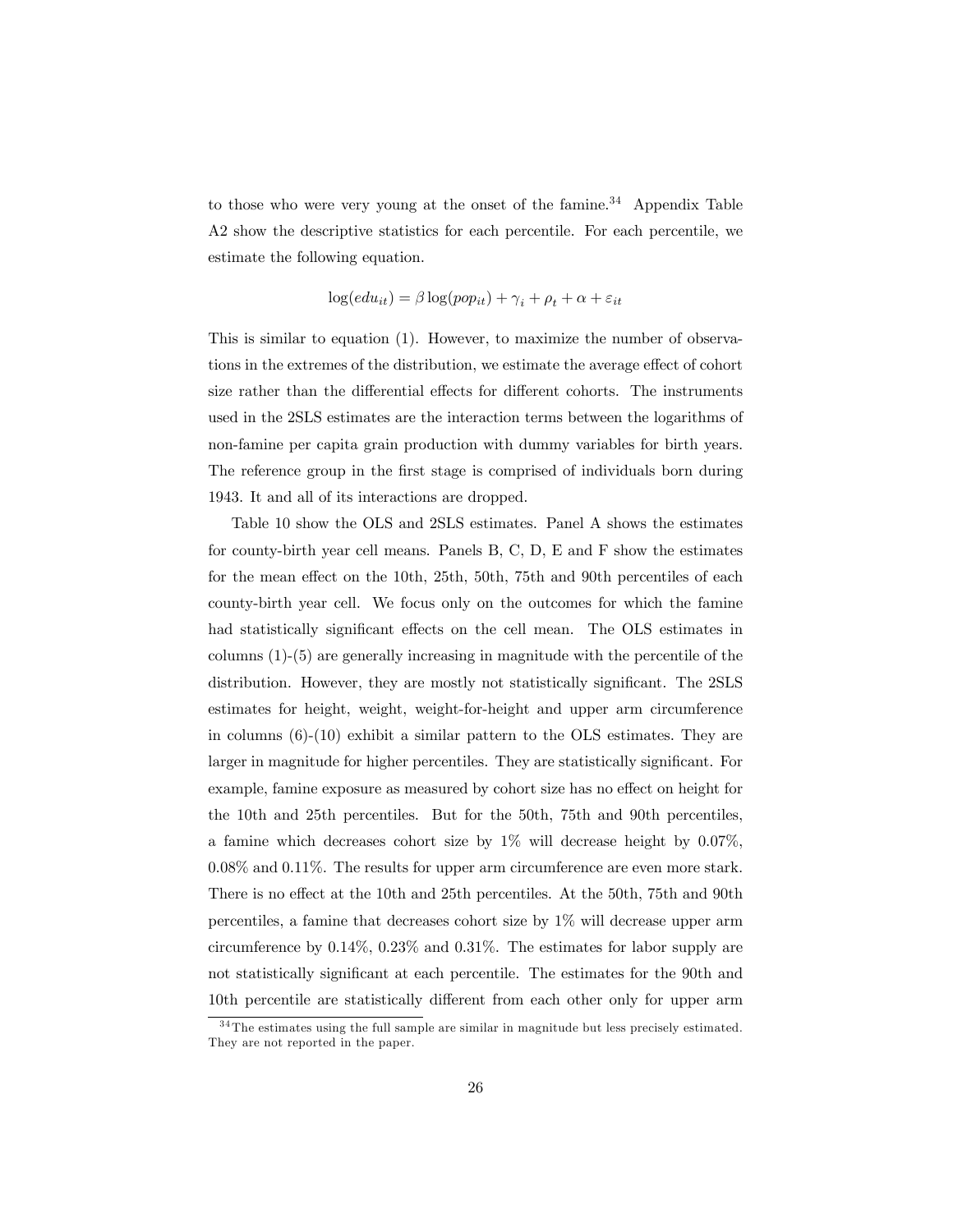circumference.

Next, we use these estimates to calculate the average effect of famine exposure by percentile. They are shown in Appendix Table A3. Figures 10A and 10B plot these calculated average effects for the 1955-1958 cohort by percentile. They show that exposure to famine had a larger adverse impact at higher percentiles. In other words, when comparing individuals exposed to famine with individuals not exposed to famine, those in the 90th percentile are relatively worse off than those in the 10th percentile. For example, for individuals in the 1958 cohort, famine reduced upper arm circumference by 7.78% (2.07cm) for those in the 90th percentile compared to 1.65% (0.38cm) for those in the 10th percentile.

### 5 Interpretation

The main finding of this study is that childhood malnutrition from exposure to famine significantly reduces adult health outcomes and labor supply. Our estimates are likely to underestimate the true effect of childhood malnutrition for several reasons. First, the empirical strategy estimates the total impact of famine on survivors. If reduced cohort sizes have positive effects on survivors (e.g., smaller class sizes), then the adverse effect of malnutrition will be partially offset. Second, the empirical evidence suggests that there was positive selection on survival. Investigating the exact mechanisms of selection would be an interesting avenue for future research.

In the section on selection, we discussed both indirect and direct evidence for the hypothesis that there was positive selection for survival. The results also suggest that the determinants of survival are different or that selection was more extreme for individuals that were exposed in utero relative to those that were exposed at very young ages. The result for work capacity from the main analysis suggests that the famine did have adverse effects on survivors who born during the famine. The finding that exposure to famine had a smaller effect on educational attainment for individuals born during the famine relative to older cohorts suggest that the effect on work capacity occurs directly through health channels rather than indirectly through education channels. These results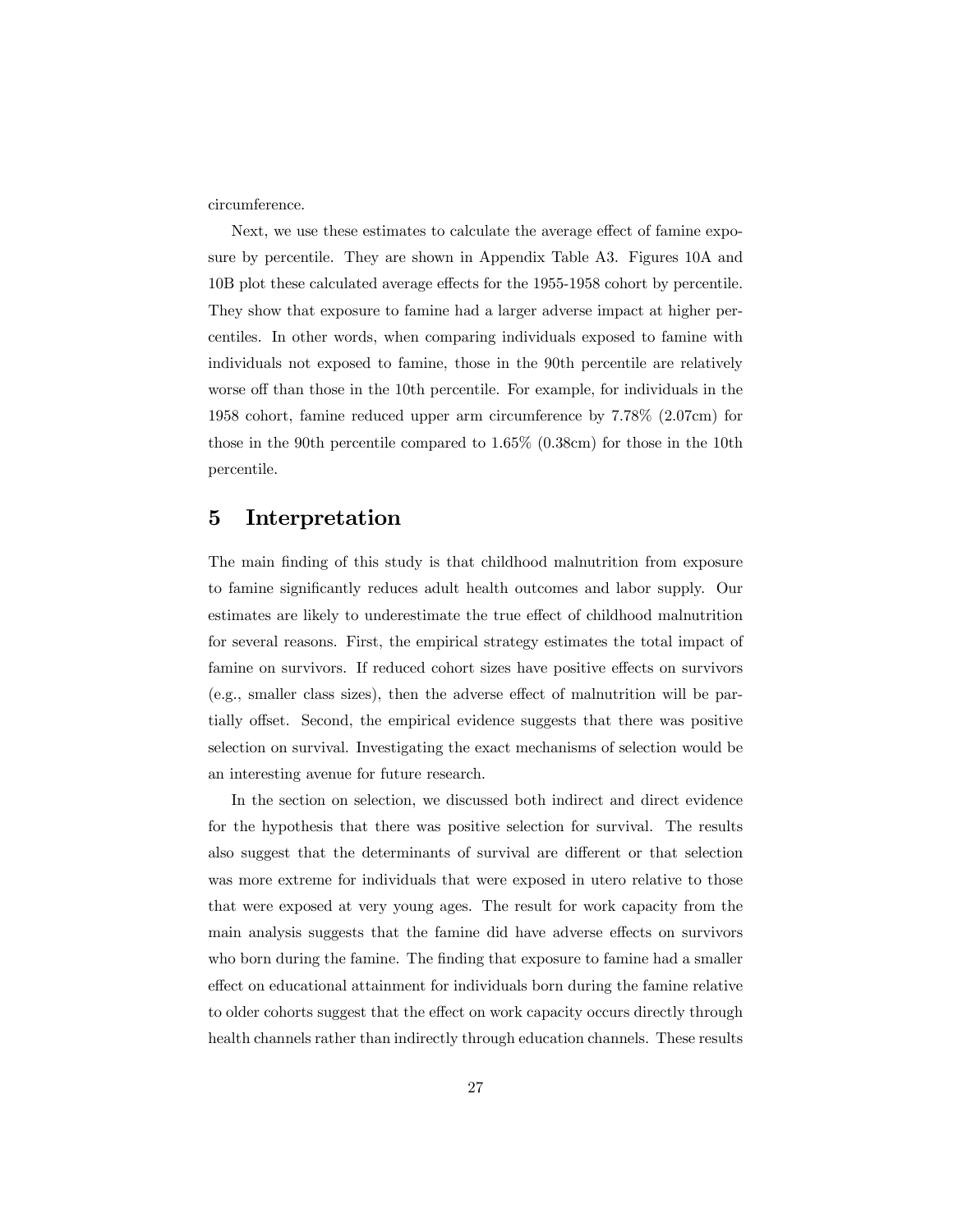together suggest that although individuals born during the famine may be more highly selected on latent health variables as reflected by observable outcomes such as height, there are other dimensions (such as lower work capacity) in which their health status was more adversely affected than children who were slightly older; but this cannot be captured by the health measures reported in the CHNS.

The results of the effect of famine by percentiles yield the perhaps surprising result that famine decreased inequality in long run health and labor supply outcomes within famine-stricken regions. One potential explanation for the reduction in inequality for famine-stricken regions is selection. If individuals in the left tails of the distribution of health endowment do not survive the famine, then the empirical strategy compares individuals in the upper percentiles of the treatment group with those in the upper percentiles of the control group. But it compares individuals in the lower percentiles of the treatment group with individuals in the control group who are from a lower decile than in the absence of selection. In other words, for the treatment group, the difference between the observed decile and the actual decile absent of selection is larger in lower deciles; the resulting attenuation bias from selection may be larger for lower deciles.

Amongst famine survivors, we found little evidence to support the Barker Hypothesis, which predicts that individuals exposed to malnutrition will have lower life expectancy due to coronary heart disease even if other health indicators are normal during younger ages. We did not find that exposure to famine increased blood pressure, a commonly used indicator for coronary heart disease. In addition to the main analysis presented in this paper, we also used follow up rounds of CHNS data from 1997 and 2002 to investigate whether the effect of exposure to famine changed as survivors age. We examined the outcomes of blood pressure and mortality and found no evidence to support this hypothesis.35 One possible explanation is that the interaction effect of famine is non-linear as individuals age such that we may observe the effects as the survivors reach their 50s and 60s. In addition, famine survivors may suffer from coronary heart disease for different reasons than the population at large. Therefore, blood pressure is

<sup>&</sup>lt;sup>35</sup>Results are not reported in the paper.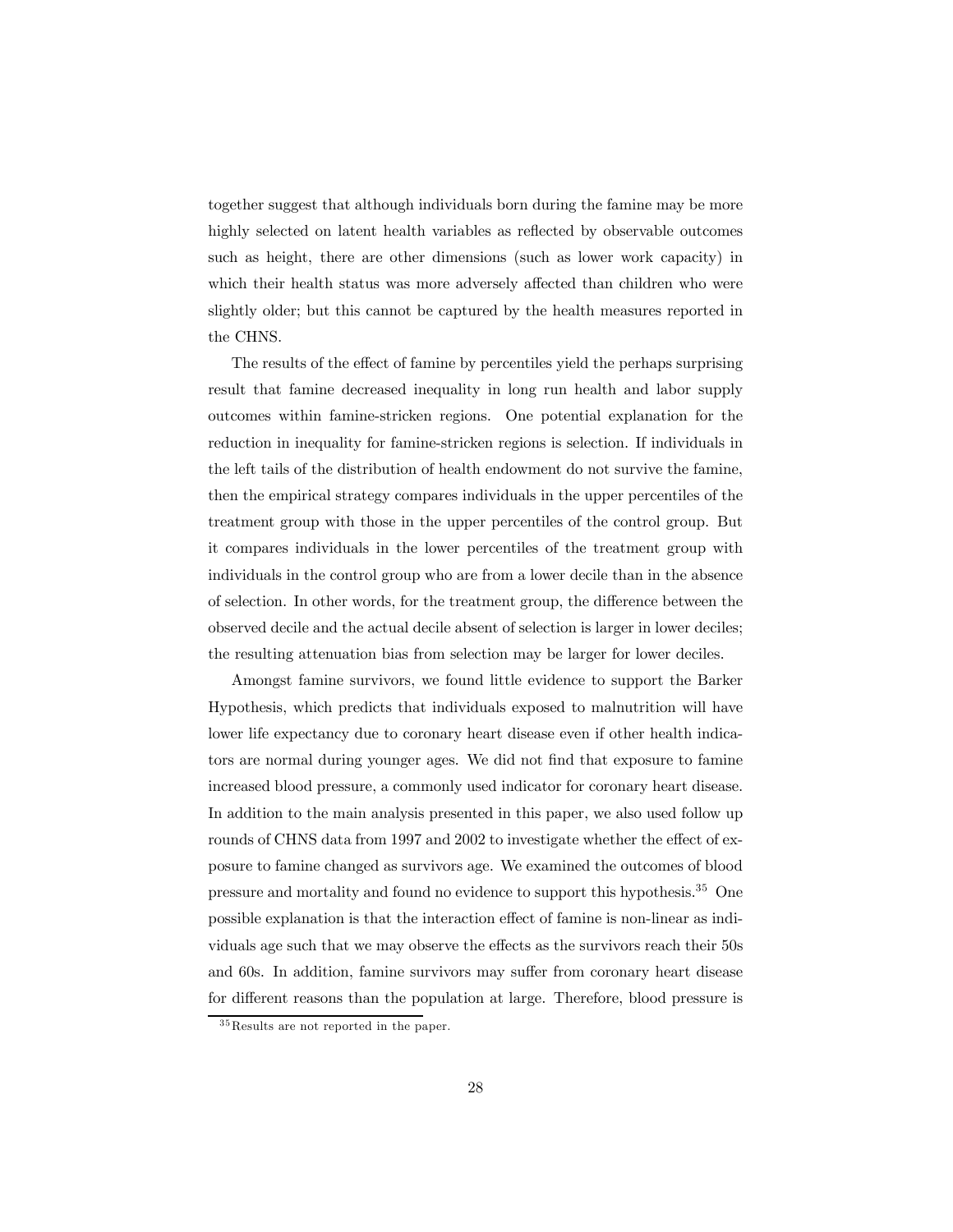not a good indicator of the underlying factors that cause famine-related heart disease. The medical literature, to the best of our knowledge, does not shed light on this point. We intend to re-examine the Barker Hypothesis in future waves of the CHNS when the survivors reach their late-middle years.

In addition to the analysis presented in this paper, we also examined the impact of famine exposure by sex and by age. We found no evidence for sexdifferential effects of famine. This is consistent with the main result that differential exposure to famine did not have differential effects on the sex ratios of surviving children. The latter is perhaps surprising considering the overall drop in female survival for cohorts who were very young at the onset of the famine.<sup>36</sup> These results together suggest that while parents may invest less in girls during bad times, the relative extent of the famine had no marginal effect on the extent of excess female mortality. This should be further explored in future research.

# 6 Conclusion

This paper evaluates the impact of China's Great Famine on survivors almost 30 years after exposure. It resolves problems arising from data limitations and joint determination of famine occurrence and survivor outcomes. The empirical findings show that amongst those who were not elderly at the time of the famine, exposure mostly affected young children. The impact of famine on mortality is negatively correlated with age at the onset of the famine. For survivors, exposure to famine has long lasting negative impacts on health, and significantly reduces educational attainment and labor supply. The effects of exposure differ greatly between individuals exposed in utero and those exposed at very young ages. The results show that the detrimental effects of childhood malnutrition from famine exposure outweigh any potential benefits from reduced cohort sizes.

In addition to the main results, we find that famine decreased long run inequality within affected regions by inducing positive selection for survival. Furthermore, we offer evidence that the Great Famine was not caused by adverse climatic conditions, nor was all of the variation in famine intensity necessarily

<sup>&</sup>lt;sup>36</sup>There is no evidence of differential mortality for those born during the famine. This is not surprising since fertility was reported to have been extremely low during the famine years.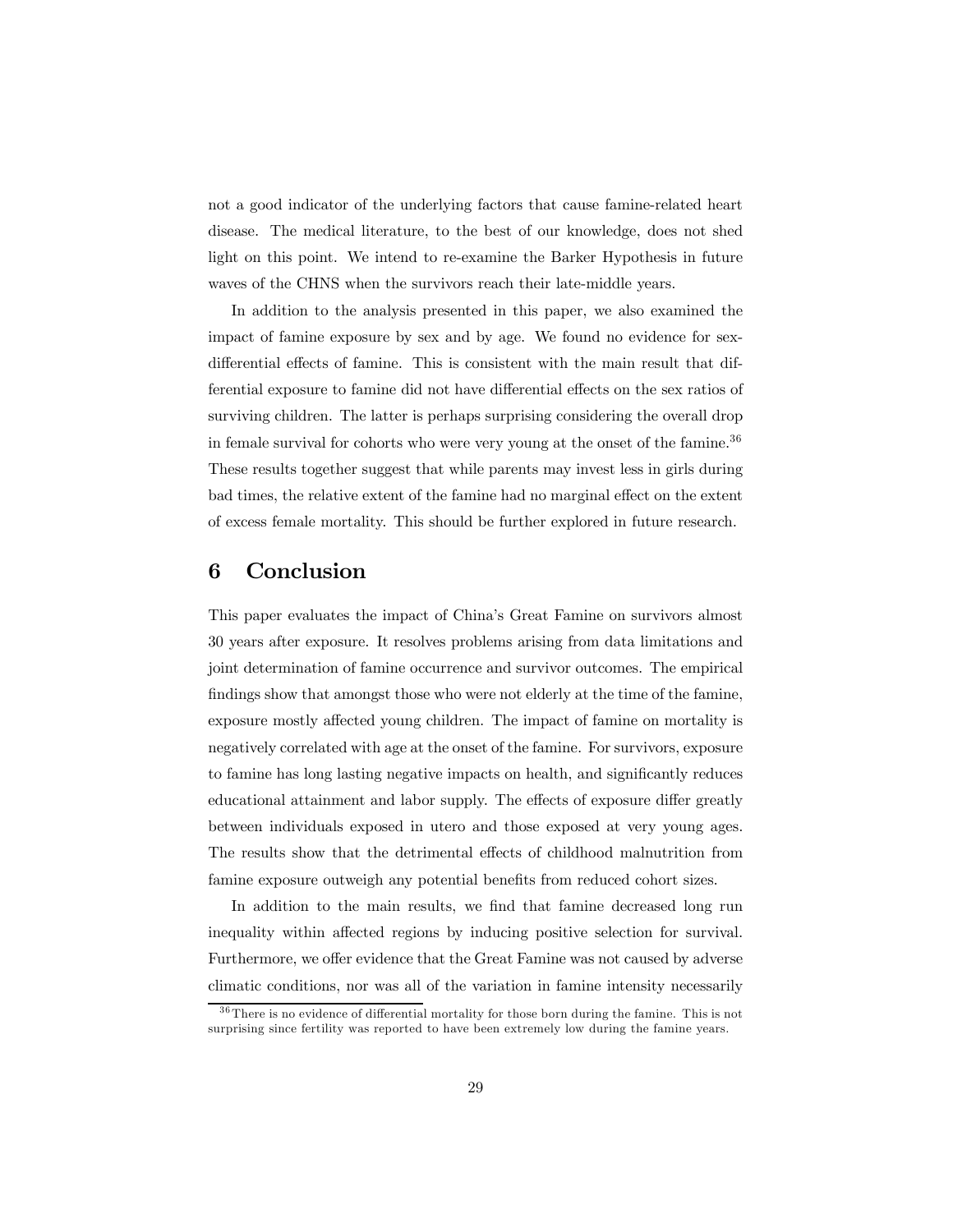due to differences in local policies. Because of the procurement scheme used at that time, at least part of the cross-sectional inequity of famine intensity could have arisen even if the behavior of local governments was identical across regions.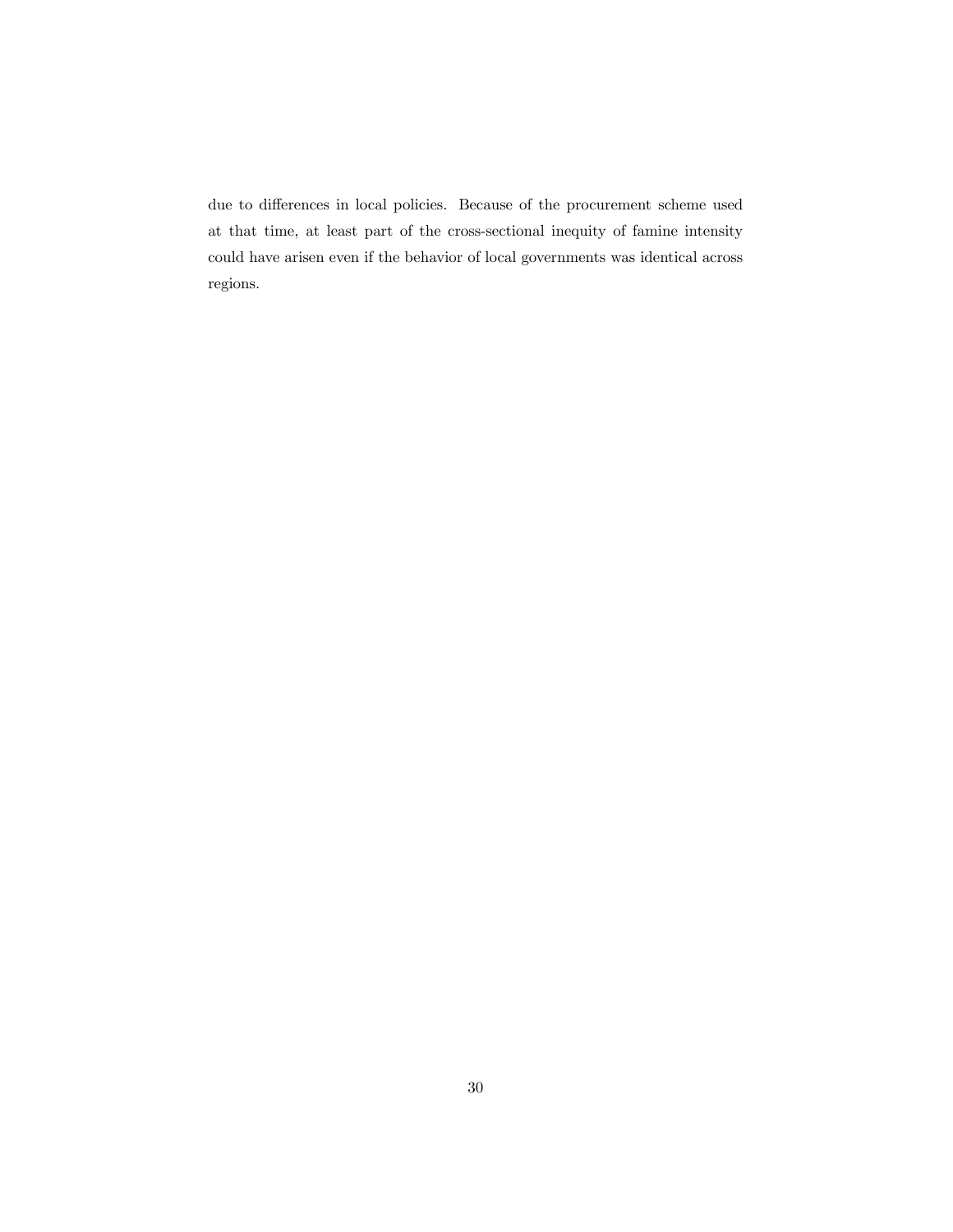# References

- [1] Almond, Douglas and Mazumder, Bhashkar. 2005. "The 1918 Influenza Pandemic and Subsequent Health Outcomes: An Analysis of SIPP Data." American Economic Review 95(2): 258-62.
- [2] Almond, Douglas, Kenneth Y. Chay and David S. Lee. 2005. "The Costs of Low Birth Weight." Quarterly Journal of Economics 120(3): 1031-83.
- [3] Angrist, Joshua, Victor Lavy and Annalia Schlosser. 2006. "New Evidence on the Causal Link Between the Quantity and Quality of Children." MIT Working Paper.
- [4] Ashton, Basil, Kenneth Hill, Alan Piazza, and Robin Zeitz. 1984. "Famine in China, 1958-1961." Population and Development Review 10 (December): 613-45.
- [5] Banister, Judith. 1987. China's Changing Population. Stanford, CA: Stanford University Press.
- [6] Barker, DJP. 1995. "Fetal Origins of Coronary Heart Disease." British Medical Journal 311(6998): 171-174.
- [7] Becker, Gary S. and Lewis, H. Gregg, 1973. "On the interaction between the quantity and quality of children." The Journal of Political Economy 81(2) Part 2: S279-S288.
- [8] Becker, Gary S. and Tomes, Nigel. 1976. "Child endowments and the quantity and quality of children." The Journal of Political Economy 84(4) Part 2: S143-S162.
- [9] Behrman, Jere. 1996. "The Impact of Health and Nutrition on Education." World Bank Research Observer 11: 23—37.
- [10] Behrman, Jere R., and Mark R. Rosenzweig. 2005. "The Returns to Birth Weight." Review of Economics and Statistics 86: 586 — 601.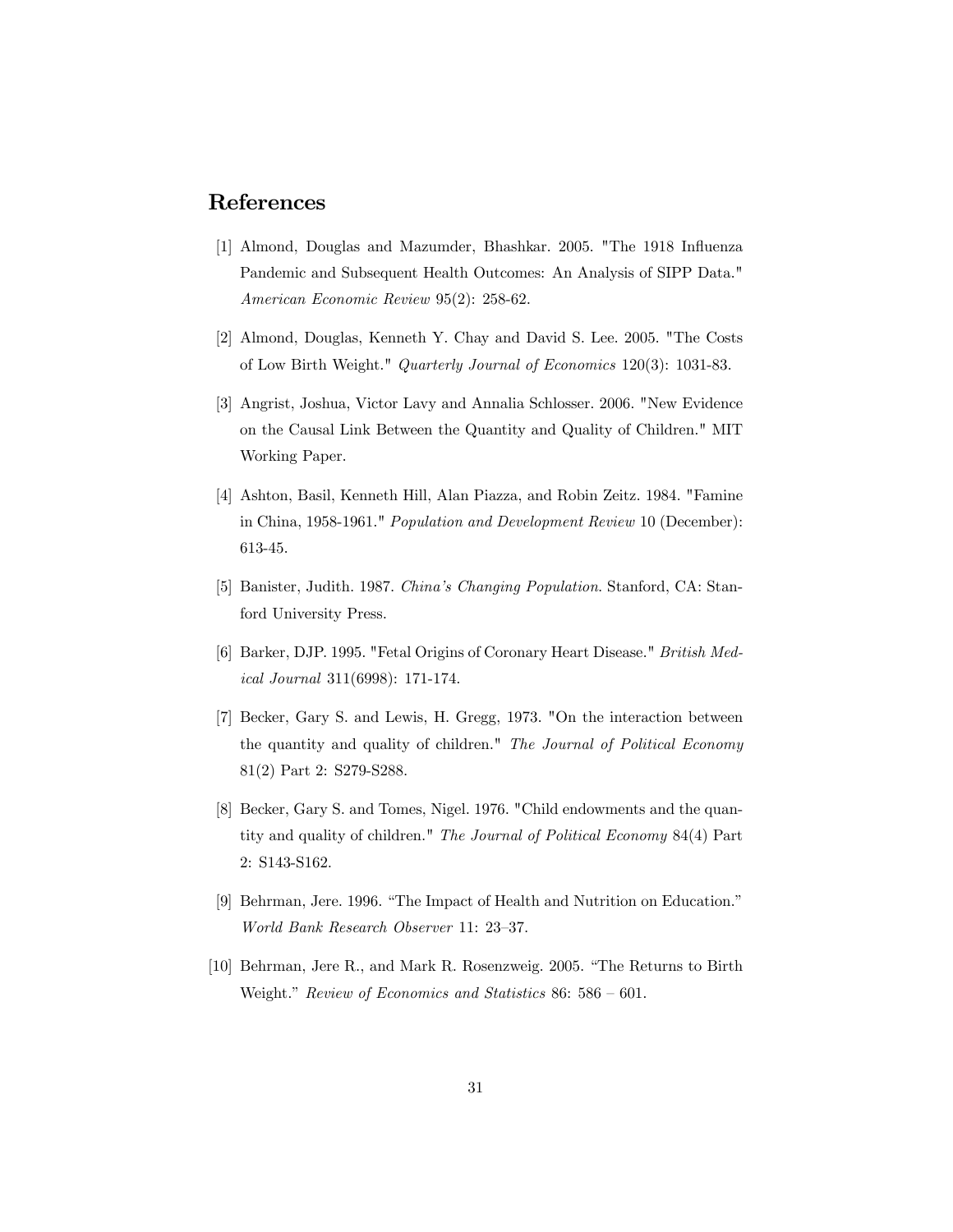- [11] Black, Sandra E., Devereux, Paul J. and Kjell G. Salvanes. 2004. "The more the merrier? The effect of family composition on children's education." NBER Working Paper No. W10720.
- [12] Black, Sandra E., Devereux, Paul J. and Salvanes, Kjell G. 2005. "From the Cradle to the Labor Market? The Effect of Birth Weight on Adult Outcomes." NBER Working Paper No. W11796.
- [13] Bleakley, Hoyt. 2002. "Disease and Development: Evidence from Hook Worm Eradication in the American South." Forthcoming Quarterly Journal of Economics.
- [14] Bloom, David E., David Canning, and Jaypee Sevilla. 2001. "The Effect of Health on Economic Growth: Theory and Evidence." NBER Working Paper No. 8587.
- [15] Brinkley, Garland. 1994. "The Economic Impact of Disease in the American South, 1860—1940," Ph.D. Dissertation, University of California at Davis.
- [16] Brown, A.S., J. van Os, C. Driessens, H.W. Hoek and E.S. Susser. 2000. "Further Evidence of Relation between Prenatal Famine and Major Affective Disorder." American Journal of Psychiatry 157(2): 190-5.
- [17] Case, Anne, Darren Lubotsky and Christina Paxson. 2002. "Socioeconomic Status and Health in Childhood: The Origins of the Gradient." The American Economic Review 92(5): 1308-34.
- [18] Case, Anne, Angela Fertig and Christina Paxson. 2004. "The Lasting Impact of Childhood Health and Circumstance." Princeton Working Paper.
- [19] Chang, Gene Hsin, and Guanzhong James Wen. 1997. "Communal Dining and the Chinese Famine of 1958—1961." Economic Development and Cultural Change 46 (October): 1—34.
- [20] Curie, Janet and Hyson, Rosemary. 1998. "Is the Impact of Health Shocks Cushioned by Socio-
- [21] Economic Status? The Case of Low Birthweight." UCLA Working Paper.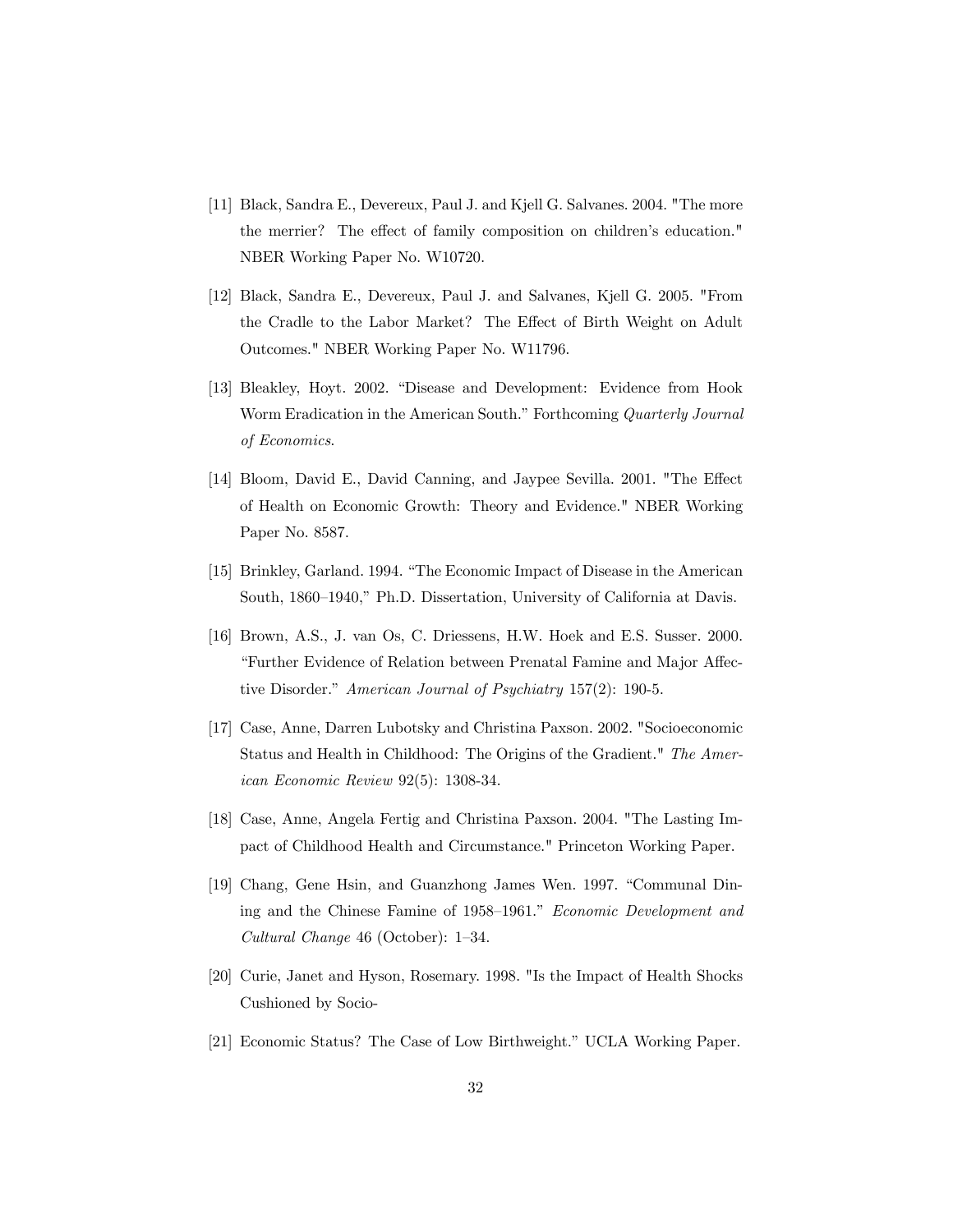- [22] Curie, J. and Madrian, B. 1999. "Health, health insurance, and the labor market". In Ashenfelter, O. and Card, D. (eds.), Handbook of Labor Economics, vol. 3. North Holland: Amsterdam, pp. 3309-3415.
- [23] Currie, Jane and Mark Stabile. 2004. "Socioeconomic Status and Health: Why is the Relationship Stronger for Older Children?" American Economic Review 93(5): 1813-23.
- [24] Coale, Ansley J. 1981. "Population Trends, Population Policy and Population Studies in China." Population and Development Review 7 (March): 85-97.
- [25] Doblhammer, Gabrielle. 2002. "Differences in Lifespan by Month of Birth for the United States: The Impact of Early Life Events and Conditions on Late Life Mortality." Max Planck Institute for Demographic Research Working Paper WP 2002-019.
- [26] Easterlin, Richard A. 1980. Birth and Fortune: The Impact of Numbers on Personal Welfare. The University of Chicago Press.
- [27] Fogel, R. 1994. "Economic growth, population theory and physiology: The bearing of long-term processes on the making of economic policy." American Economic Review 84 (3), 369—395.
- [28] Fogel, Robert and Dora Costa. 1997. "A Theory of Technophysio Evolution, with Some Implications for Forecasting Population, Health Care Costs, and Pension Costs." Demography 34(1), 49-66.
- [29] Fogel, R., S. L. Engerman, and J. Trussell (1982). "Exploring the uses of data on height." Social Science History 6 (4), 401—421.
- [30] Friedman, G. C. 1982. "The height of slaves in Trinidad." Social Science History 6 (4), 482—515.
- [31] Galor, Oded and Weil, David. 2000. "Population, Technology, and Growth: From Malthusian stagnation to demographic transition and beyond." The American Economic Review 90(4): 806-828.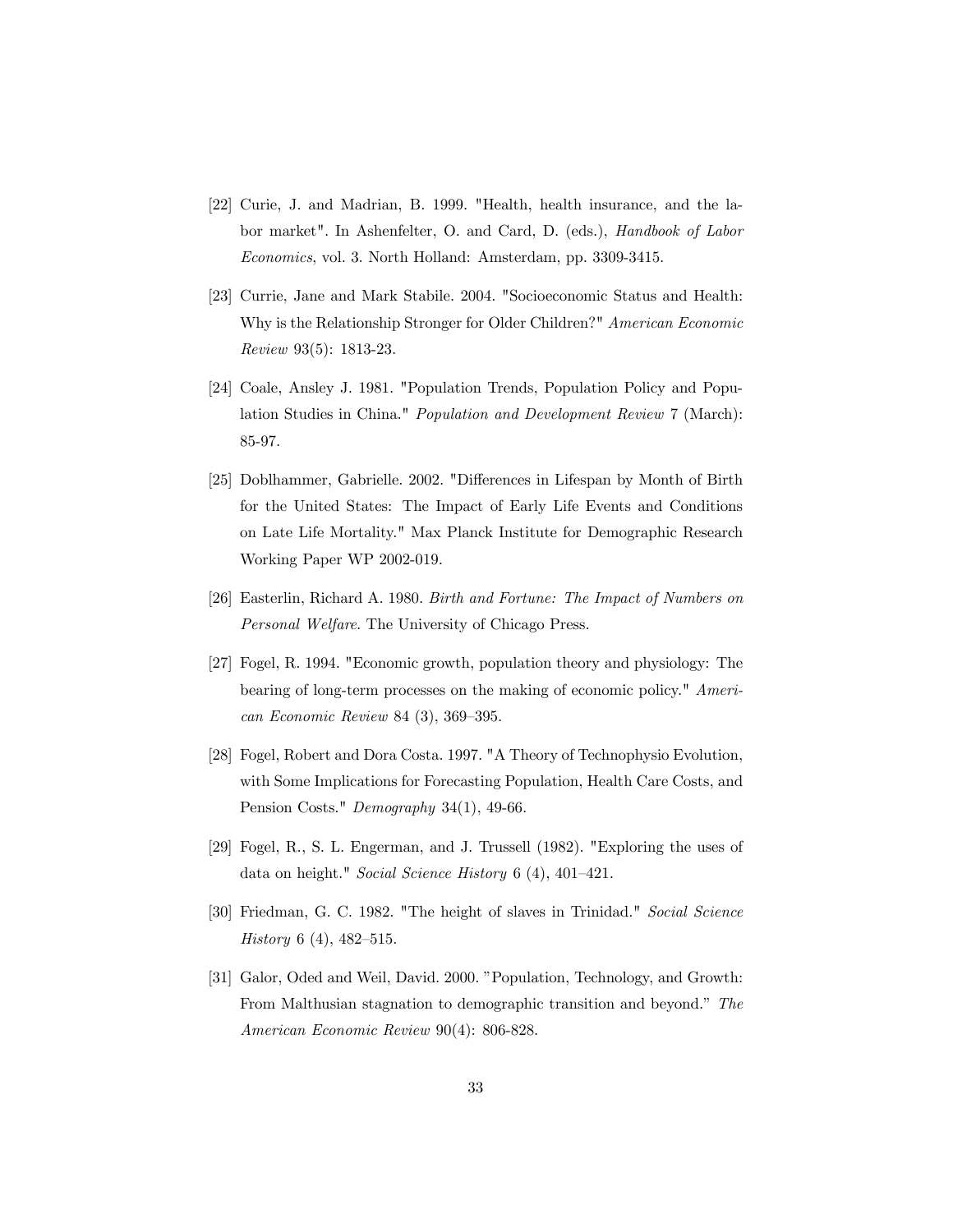- [32] Gertler, Paul and Simon Boyce. 2001. "An Experiment in Incentive-based Welfare: The Impact of PROGRESA on Health in Mexico." University of California Berkeley Working Paper.
- [33] Giles, John, Albert Park and Juwei Zhang. 2006. "The Great Proletarian Cultural Revolution, Disruptions to Education, and Returns to Schooling in Urban China" Michigan State University.
- [34] Glewwe, Paul, and Jacoby, Hanan. 1995. "An Economic Analysis of Delayed Primary School Enrollment in a Low Income Country: The Role of Early Childhood Nutrition," Review of Economics and Statistics 77: 156—169.
- [35] Glewwe, Paul, Hanan Jacoby and Elizabeth M. King. 2001. "Early Childhood Nutrition and Academic Achievement: A Longitudinal Analysis." Journal of Public Economics 81: 345—368.
- [36] Gorgens, T., Meng, X., and Vaithianathan, R. Mimeo. "Selection and stunting effects of famine: Case study of the Great Chinese Famine." ANU Working Paper.
- [37] Gregory, Robert and Xin Meng. Mimeo. "The impact of interrupted education on earnings: the educational cost of the Chinese Cultural Revolution". ANU Working Paper.
- [38] Hazan, M. and Berdugo, B. 2002. "Child Labor, Fertility and Economic Growth," The Economic Journal, 112(October): 467-475.'
- [39] Hoddinott, J. and B. Kinsey. 2001. "Child growth in the time of drought." Oxford Bulletin of Economics and Statistics 63(4): 409—436.
- [40] Hulshoff Pol, H.E., H.W. Hoek, E, Susser, A.S. Brown, A. Dingemans, H.G. Schnack, N.E. van Haren, L.M. Pereira Ramos, C.C. Gispen-de Wied and R.S. Kahn. 2000. "Prenatal Exposure to Famine and Brain Morphology in Schizophrenia." American Journal of Psychiatry 157(7): 1170-2.
- [41] Johnson, D. Gale. 1998. "China's Great Famine: Introductory Remarks." China Economic Review 9(Fall): 103-9.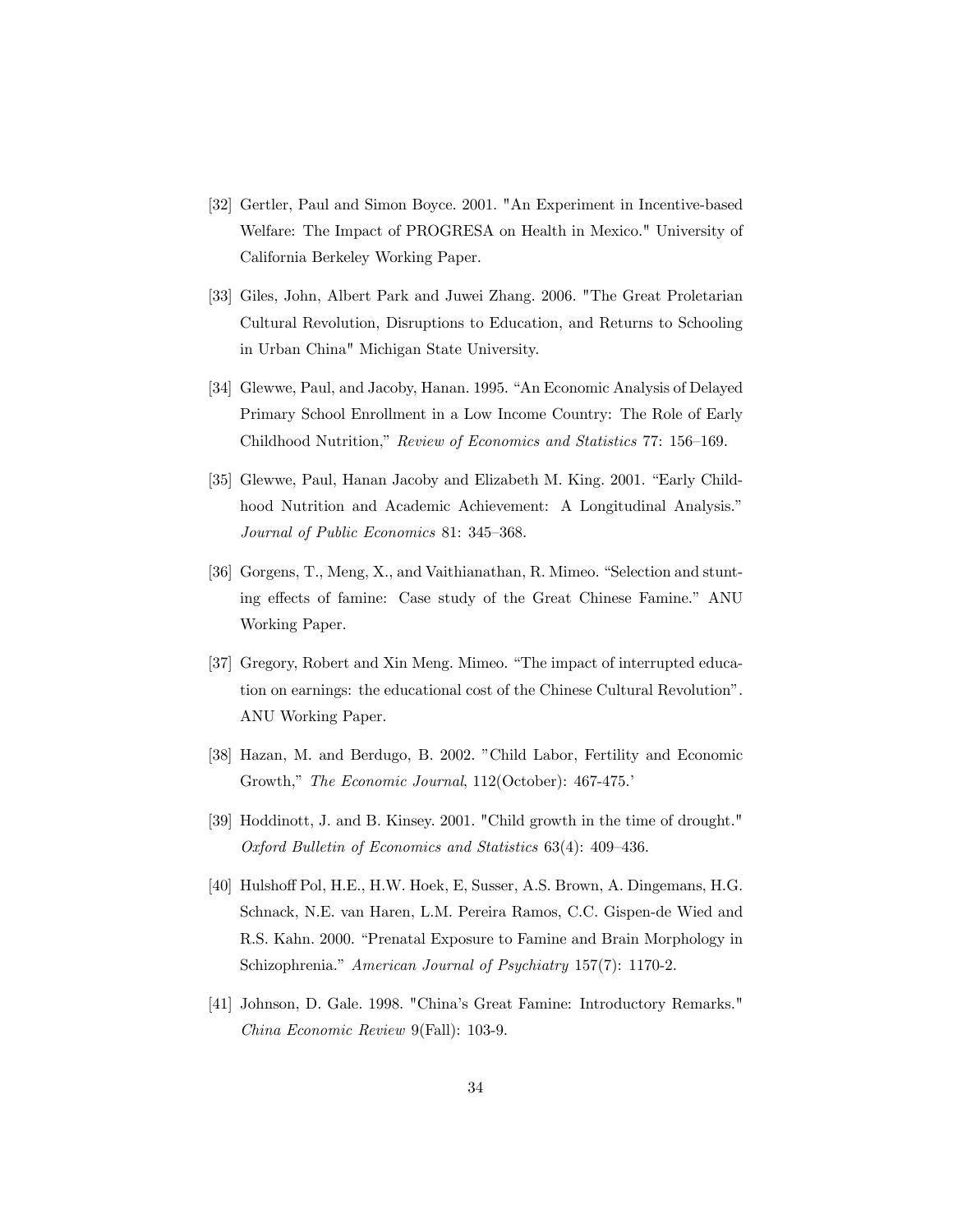- [42] Krueger, R. H. 1969. "Sole long-term effects of severe malnutrition in early life." Lancet 2: 514—517.
- [43] Kueh, Y. 1995. Agricultural Instability in China, 1931-1990: Weather, Technology and Institutions. Oxford: Clarendon.
- [44] Kuh, D.J. and M.E. Wadsworth. 1993. "Physical Health Status at 36 Years in a British National Birth Cohort." Social Science and Medicine 37(7): 905-916.
- [45] Wei, Li and Dennis Yang. 2005. "The Great Leap Forward: Anatomy of a Central Planning Disaster." Journal of Political Economy 113(4): 840-77.
- [46] Lin, Justin Yifu. 1990. "Collectivization and China's Agricultural Crisis in 1959-1961." Journal of Political Economy 98: 1228-52.
- [47] Luo, Zhehui, Ren Mu, and Xiaobo Zhang. 2006. "The Long Term Health Impact of the Chinese Great Famine." Michigan State University Working Paper.
- [48] Maccini, Sharon and Dean Yang. 2005. "Returns to Health:Evidence from Exogenous Height Variation in Indonesia." University of Michigan Working Paper.
- [49] Marmot, M, Shipley, Bruner and Heminway. 2001. "Relative Contributions of Early Life and Adult Socioeconomic Factors to Adult Morbidity in the Whitehall II Study." Journal of Epidemiology and Community Health 55: 301-307.
- [50] Micklewright, J. and S. Ismail. 2001. "What can child anthropometry reveal about living standards and public policy? An illustration from Central Asia." Review of Income and Wealth 37(1): 65—80.
- [51] Miguel, Edward and Kremer, Michael. (2004) "Worms: Identifying impacts on education and health in the presence of treatment externalities." Econometrica 72(1): 159—217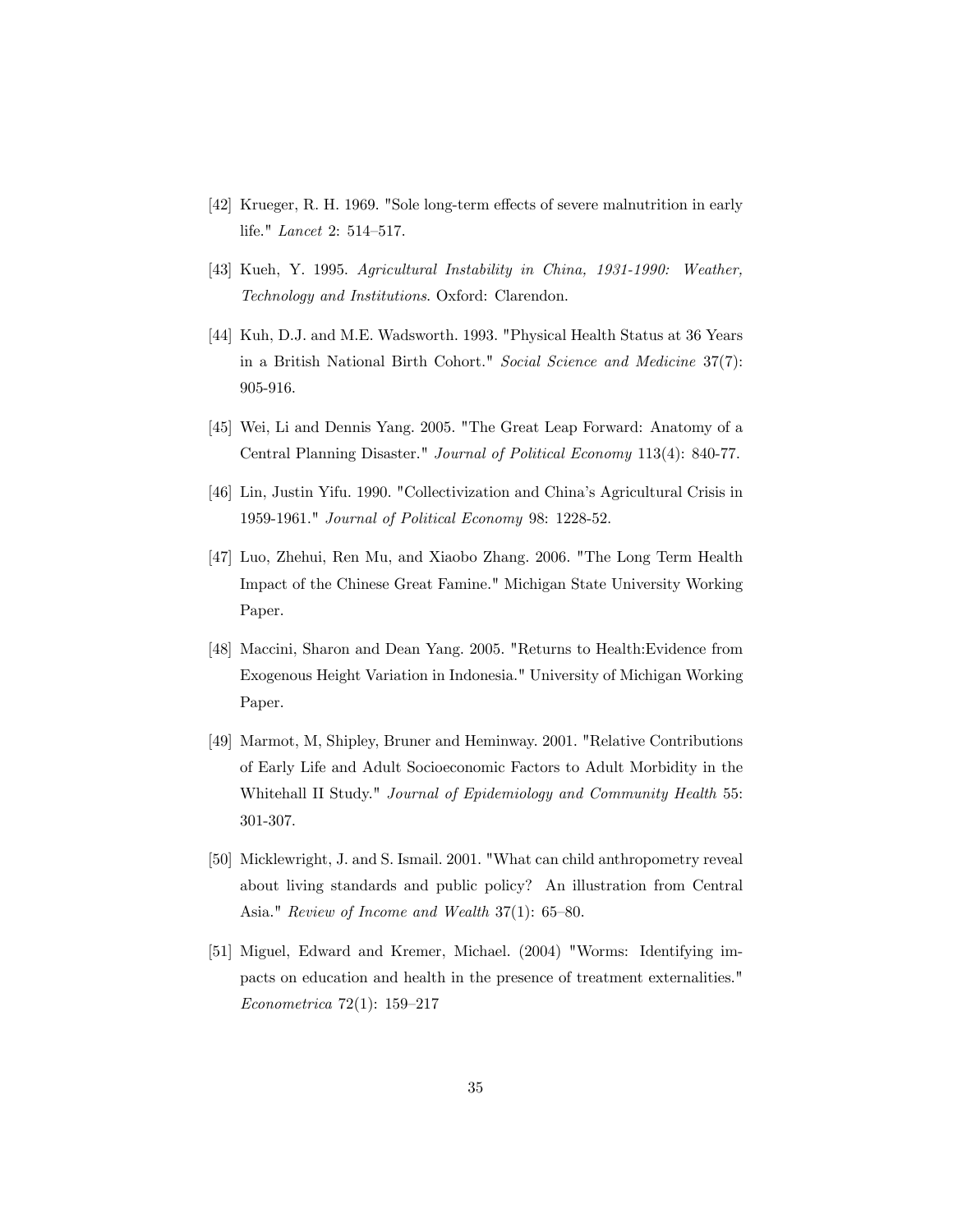- [52] Moav, Omer. 2005. "Cheap Children and the Persistence of Poverty." The Economic Journal 115: 88-110.
- [53] Neugebauer, Richard, Hans W. Hoek and Ezra Susser. 1999. "Prenatal Exposure to Wartime Famine and Development of Antisocial Personality Disorder in Early Adulthood." JAMA 281(5): 455-462.
- [54] Oi, Jean. 1989. State and Peasant in Contemporary China: The Political Economy of Village Government. Berkeley: University of California Press, XXI.
- [55] Ozanne, Susan E. and C. Nicholas Hales. 2004. "Catch-up Growth and Obesity in Male Mice." Nature 427(29): 411-412.
- [56] Peng, Xizhe. 1987. "Demographic Consequences of the Great Leap Forward in China's Provinces." Population and Development Review 13: 639—70.
- [57] Perkins, Dwight H., and Shahid Yusuf. 1984. Rural Development in China. Baltimore: Johns Hopkins University Press (for The World Bank).
- [58] Persico, Nicola, Andrew Postlewaite and Dan Silverman. 2004. "The Effect of Adolescent Experience on Labor Market Outcomes: The Case of Height." Journal of Poliical Economy 112(5): 1019-53.
- [59] Qian, Nancy. 2006. "Quantity-Quality and the One Child Disadvantage: Evidence from China". Brown University Working Paper.
- [60] Ravallion, Martin. 1997. "Famines and Economics." Journal of Economic Literature 35 (September): 1205-42.
- [61] Ravelli, ACJ and JHP van der Meulen, RPJ Michels, C. Ostmond, DJP Marker, CN Haels and OP Bleker. 1998. "Glucose Tolerance in Adults After Prenatal Exposure to Famine." The Lancet 351: 173-177.
- [62] Ravelli, A.C.J., J.H. van de Meulen, C. Osmond, D.J. Barker and O.P. Bleker "Obesity at the Age of 50 in Men and Women Exposed to Famine Prenatally." American Journal of Clinical Nutriton 70(5): 811-6.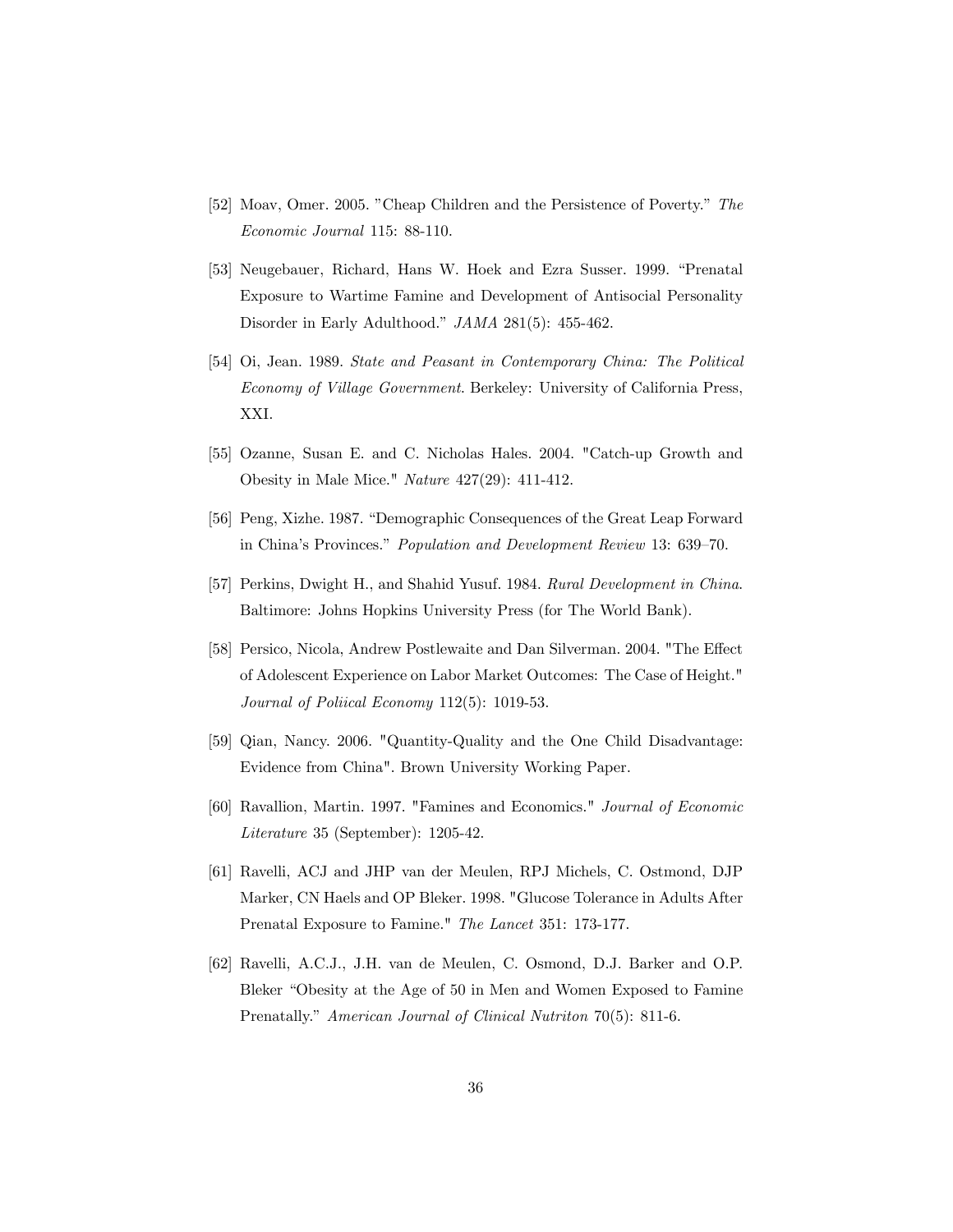- [63] Rosenzweig, Mark and Zhang, Junsen. 2006. "Do Population Control Policies Induce More Human Capital Investment? Twins, Birthweight, and China's 'One Child' Policy." Yale Working Paper.
- [64] Salama, P., F. Assefa, L. Talley, P. Spiegel, A. van der Veen, and C. A. Gotway. 2001. "Malnutrition, measles, mortality and the humanitarian response during a famine in Ethiopia." Journal of the American Medical Association 286(5): 563—571.
- [65] Sen, Amartya. 1981. Poverty and Famines: An Essay on Entitlement and Deprivation. Oxford: Clarendon.
- [66] Schultz, T. P. 2001. "Productive benefits of improving health: Evidence from low income countries." Paper for the meetings of the Population Association of America, Washington DC, March 29—31., Yale University.
- [67] Schultz, T. Paul (2002). "Wage Gains Associated with Height as a Form of Health Human Capital." AEA Papers and Proceedings 92 (2): 349-353.
- [68] Schultz, T.P. "Effects of Fertility Decline on Family Well-Being: Evaluation of Population Programs." Draft for MacArthur Foundation Consultation Meeting, 2005.
- [69] Smith, James P. 1999. "Healthy Bodies and Thick Wallets: The Dual Relation Between Health and Economic Status." Journal of Economic Perspectives 13 (2): 145-166.
- [70] Stanner, S.A.,K. Bulmer , C. Andres, O.E. Lantseva, V. Borodina, V.V. Poteen and J.S. Yudkin. 1997. "Does Malnutrition in Utero Determine Diabetes and Coronary Heart Disease in Adulthood? Results from the Leningrad Study, a Cross-sectional Study," British Medical Journal 315: 1342-8.
- [71] Steckel, R. 1986. "A peculiar population: The nutrition, health and mortality of American slaves from childhood to maturity." Journal of Economic History 46 (3): 721—741.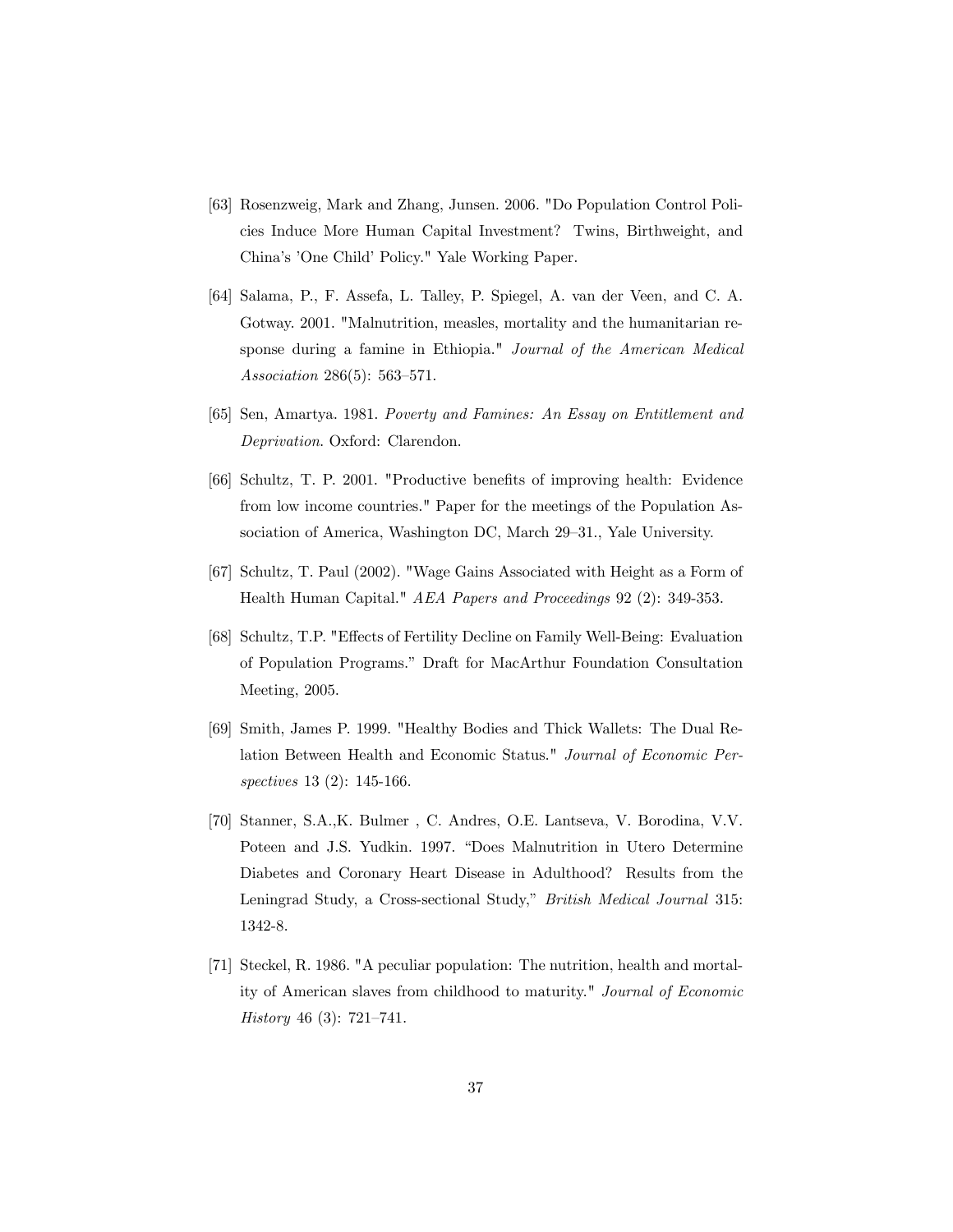- [72] Strauss, John and Thomas, Duncan. 1998. "Health, Nutrition, and Economic Development," Journal of Economic Literature 36: 766—817.
- [73] Thomas, Duncan, Elizabeth Frankenberg, Jed Friedman, Jean-Pierre Habicht, Mohammed Hakimi Jaswadi, Nathan Jones, Gretel Pelto, Bondan Sikoki, Teresa Seeman, James P. Smith, Cecep Sumantri, Wayan Suriastini, and Siswanto Wilop. 2003. "Iron Deficiency and the Well-Being of Older Adults: Early Results from a Randomized Nutrition Intervention." UCLA Working Paper.
- [74] Weil, David. 2005. "Accounting for the Effect of Health on Economic Growth." Brown University Working Paper.
- [75] Wen, Guanzhong James. 1993. "Total Factor Productivity Change in China's Farming Sector: 1952—1989." Econonomic Development and Cultural Change 42 (October): 1—41.
- [76] Yang, Dali L. 1996. Calamity and Reform in China: State, Rural Society, and Institutional Change since the Great Leap Famine. Stanford, CA: Stanford University Press.
- [77] Yao, Shujie. 1999. "A Note on the Causal Factors of China's Famine in 1959-1961." Journal of Political Economy 107(6), pt 1: 1365-69.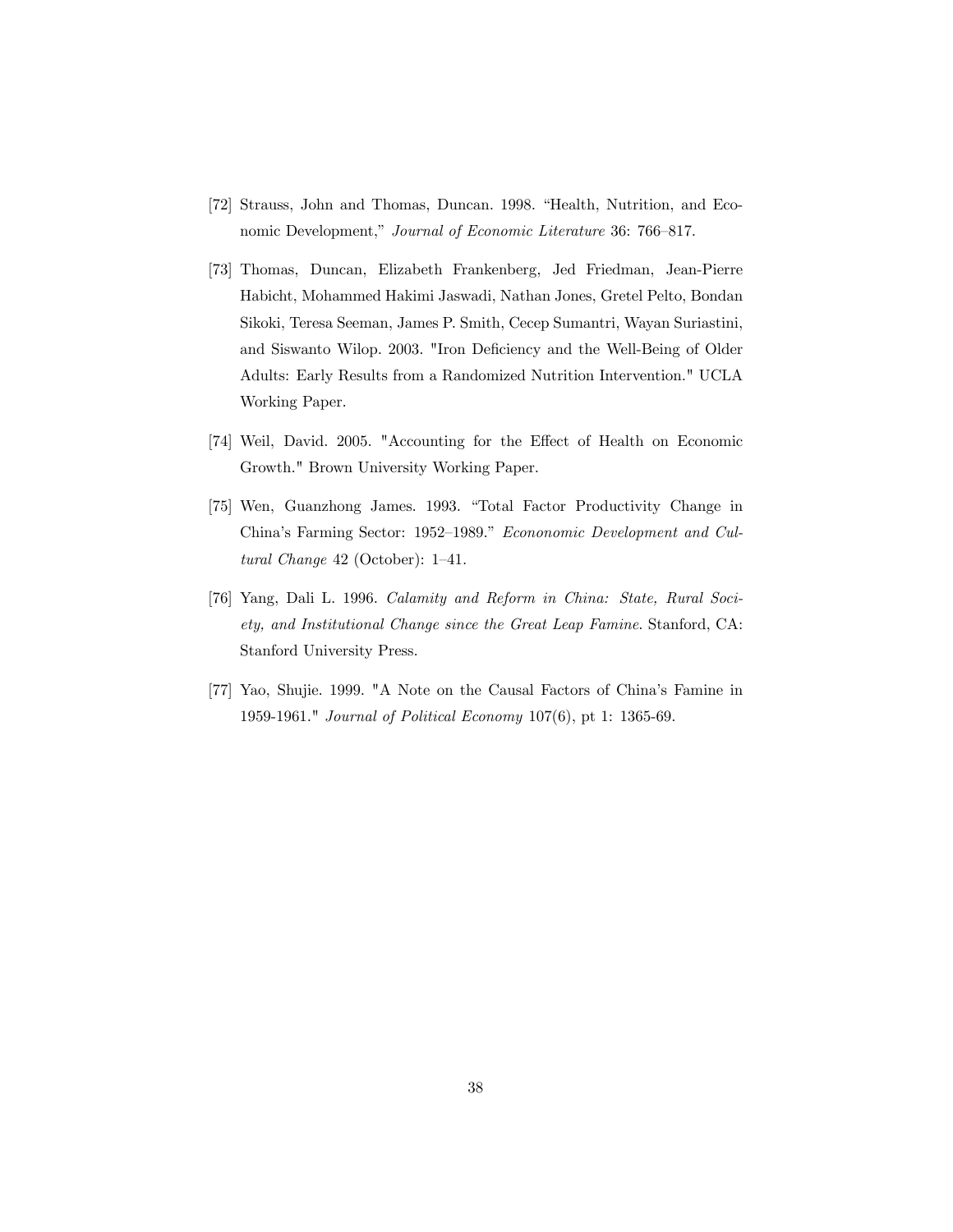# 7 Appendix

### 7.1 Predicting Grain Output with Natural Conditions

This section establishes that non-famine (1997) grain output is largely explained by weather conditions; and that the occurrence of famine cannot be explained by weather conditions. We estimate the following equation.

$$
\log(grainpc_{ip}) = \sum_{j=1}^{2} \rho_{1j} temp_{ip}^{j} + \sum_{j=1}^{2} \rho_{2j} rain_{ip}^{j} + \rho_{3} SDTemp_{ip} + \rho_{4} SDRain_{ip}
$$
\n
$$
\sum_{i=1}^{2} \rho_{1j} tempi_{ip}^{j} + \sum_{j=1}^{2} \rho_{2j} rampi_{ip}^{j} + \rho_{3} SDTemp_{ip} + \rho_{4} SDRain_{ip}
$$
\n
$$
(4)
$$

$$
+\sum_{j=1} \rho_{5j} rain_{ip}^{j} * dist_{ip} + \sum_{j=1} \rho_{6j} temp_{ip}^{j} * dist_{ip} + \rho_{7} soil_{ip} + \varphi_{p} + \varepsilon_{i}
$$
\n
$$
\tag{5}
$$

We regress per capita grain production in 1997 for county  $i$  province  $p$  on a vector of temperature indicators in 1997 for county  $i$  province  $p$ ,  $temp$ ; and a vector of indicators for precipitation in 1997 for county i province  $p$ , rain;a variable indicating the distance of county  $i$  province  $p$  to the nearest weather station, dist; the standard deviation of temperature and precipitation over the year,  $SD(temp)$  and  $SD(rain)$ ; the interaction terms of all the temperature and rain variables with the distance of each county to the nearest weather station, rain ∗ dist and temp ∗ dist; a vector of variables on altitude, longitude for countyi province p, soil; and provincial dummy variables,  $\varphi_p$ . We interact temperature and rainfall variables with distance to the nearest station because it is possible that the further away a county is from the nearest station, the more likely the weather variables are measured with larger errors. To allow for these measurement errors, we specify the variable *dist* in two ways, one as a continuous variable and the other is a dummy variable for above 100 km away from the nearest station. Note that both temp and rain are measured in two ways, one as the annual mean temperature and rain fall (from January to December) and the other as the average spring temperature and rainfalls (from March to June). The results from both specifications are reported in Table 4. They show that production in 1997 is largely explained by natural conditions with adjusted R squared ranging from 0.68 to 0.76 depending on the model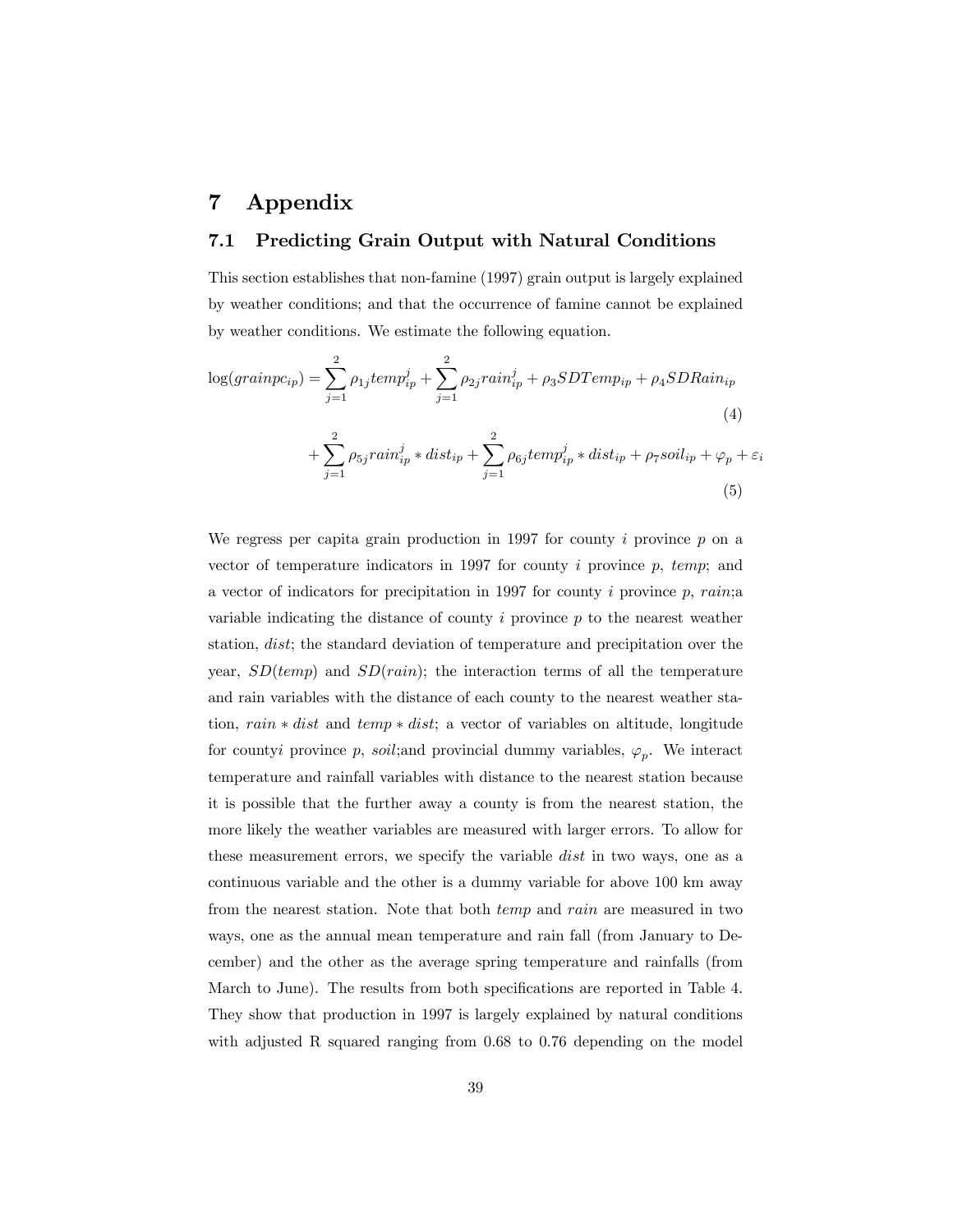specifications. Using these coefficients and average annual temperature, rainfall and soil variables for the years 1959-1961, we predict grain output per capita for the famine years. If the famine was caused by bad weather, the predicted output should be significantly different from the 1997 normal output. Instead, we observe that the predicted output is highly correlated to the 1997 actual output with the coefficient correlation being 0.80. This high correlation is inconsistent with the argument that famine was caused by abnormal weather conditions.

### 7.2 Measurement Error

This paper examines the effect of childhood exposure to famine on long run outcomes for survivors (e.g., health, labor supply, education).

$$
y_{it} = \beta x_{it}^* + \varepsilon_{it}, \ \beta < 0
$$

Denote the  $y_{it}$  as the average outcome for individuals born in county i and year  $t$  as a function of the intensity of famine in county  $i$  year  $t$  and an error term. Assume that famine intensity is uncorrelated with  $\varepsilon_{it}$ .

However, we cannot observe the actual intensity of the famine. Instead we use the size of birth cohort  $t$  in county  $i$  as a measure of famine intensity. Up to 10% of the rural population in China died during the famine. Hence, the more intense the famine, the smaller the cohort size. Denote cohort size as  $x_{it}$  such that

$$
x_{it} = \pi x_{it}^* + e_{it}, \, \pi < 0, \, E[x_{it}e_{it}] = 0
$$

or

$$
x_{it}^* = \frac{x_{it}}{\pi} - \frac{e_{it}}{\pi}
$$

Plugging into the initial regression

$$
y_{it} = \beta(\frac{x_{it}}{\pi} - \frac{e_{it}}{\pi}) + \varepsilon_{it}
$$

$$
= \frac{\beta}{\pi}x_{it} + v_{it}, v_{it} = \varepsilon_{it} - \beta\frac{e_{it}}{\pi}
$$

With the additional assumption of  $cov(\varepsilon, e)=0$ , the estimate of  $\hat{\beta}$  can be written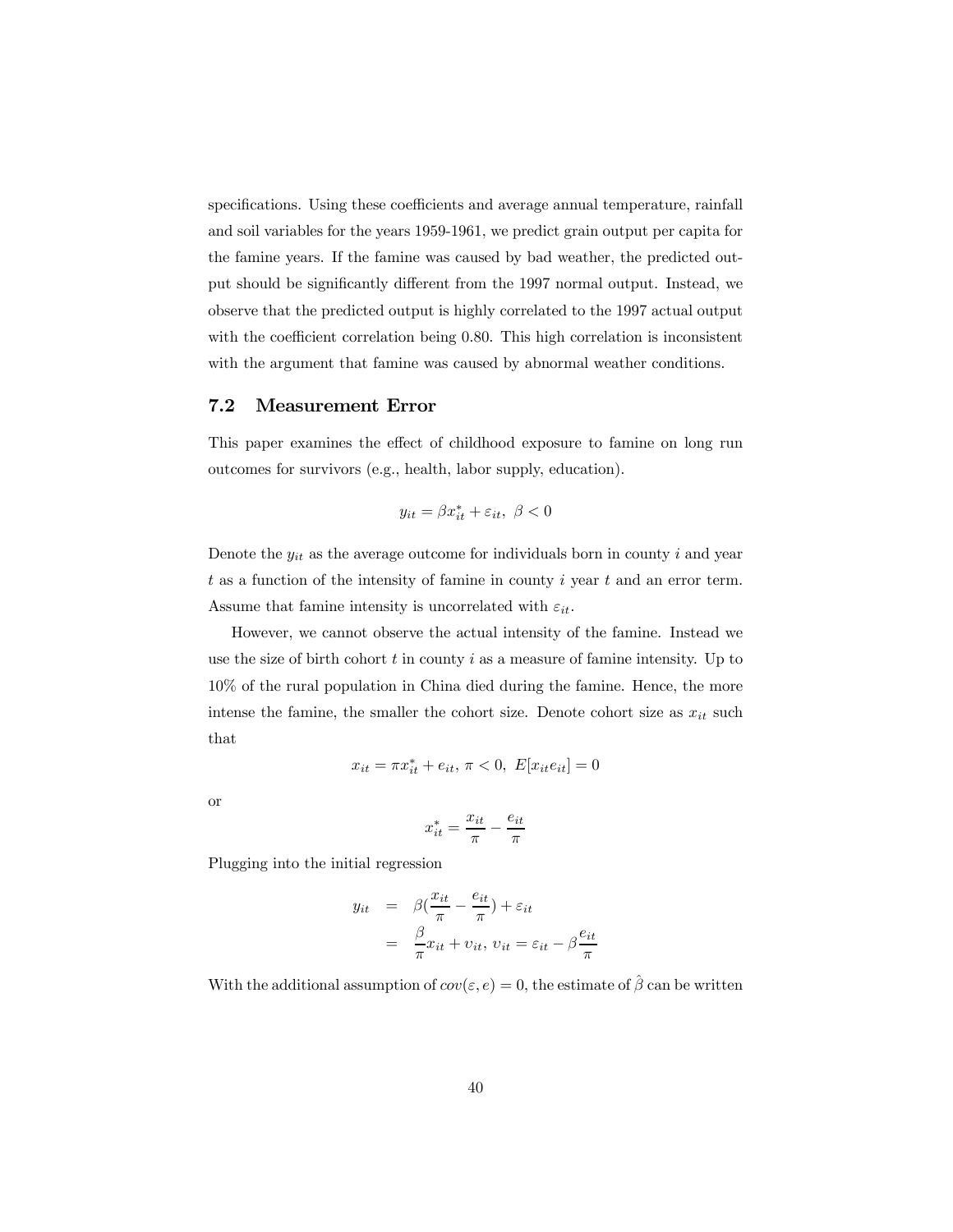as

$$
\hat{\beta}_{OLS} = \frac{cov(x, y)}{var(x)} \n= \frac{\beta}{\pi} - \frac{cov(x, v)}{var(x)} \n= \frac{\beta}{\pi} - \frac{\frac{\beta}{\pi}var(e)}{var(x)} \n= \frac{\beta}{\pi} - \frac{\frac{\beta}{\pi}var(e)}{\frac{\beta}{\pi}var(x^*) + var(e)} < \frac{\beta}{\pi}
$$

since  $\frac{\beta}{\pi} > 0$ . Hence, OLS will be biased towards zero.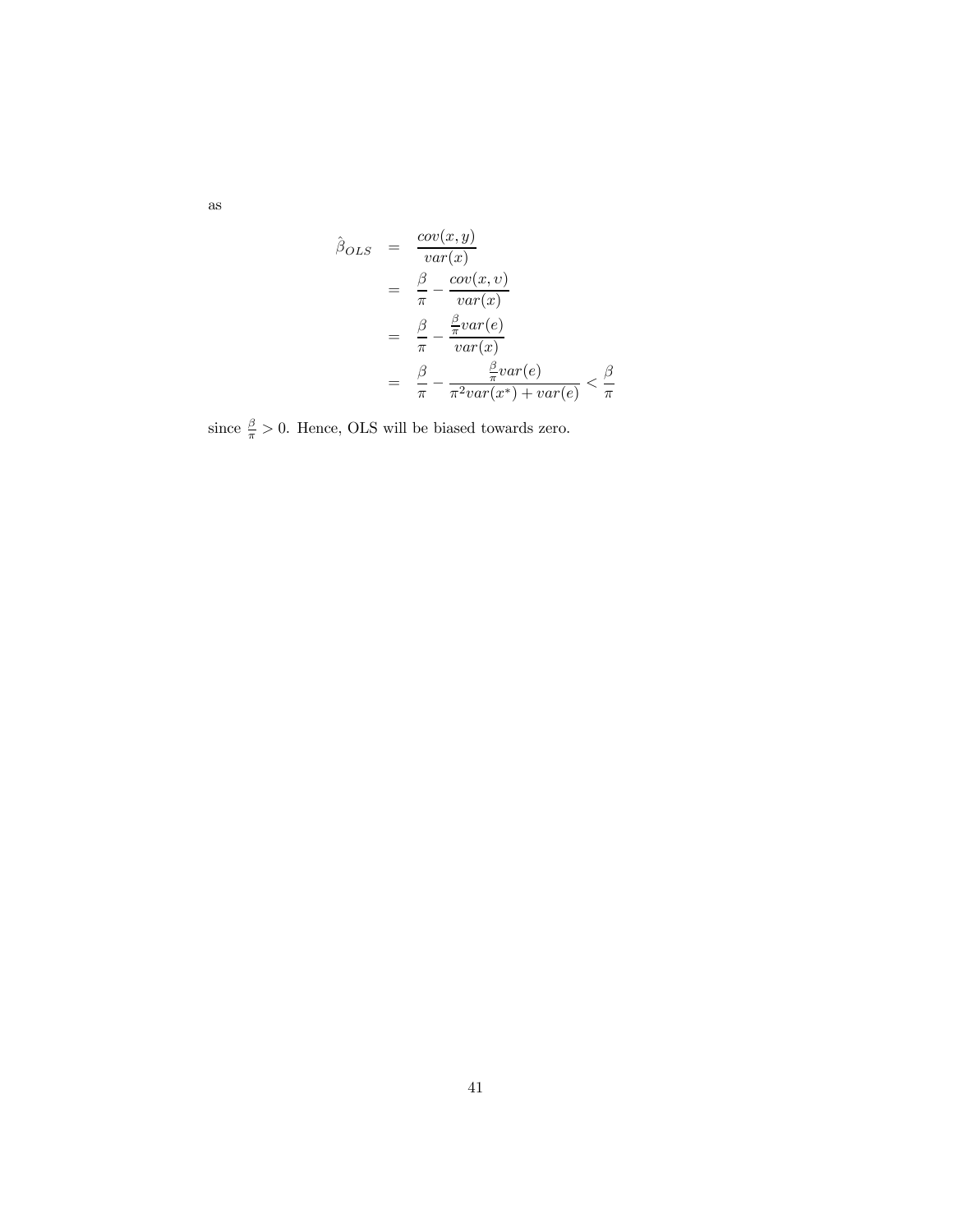| Year | Grain<br>Output<br>(Million<br>Tons)<br>(1) | Grain<br>Procurement<br>(Million Tons)<br>(2) | <b>Retained</b><br><b>Grain per</b><br>Capita<br>(kg/Person)<br>(3) | Rural<br>Labor<br>(Millions)<br>(4) | <b>Area Sown</b><br>with Grain<br>(Million<br>Hectares)<br>(5) | <b>Draft</b><br><b>Animals</b><br>(Million<br>Head)<br>(6) | Farm<br><b>Machinery</b><br>(Million HP)<br>(7) | <b>Chemical</b><br>Fertilizer<br>(Million<br>Tons)<br>(8) | $\frac{0}{0}$<br><b>Procured</b><br>(9) |
|------|---------------------------------------------|-----------------------------------------------|---------------------------------------------------------------------|-------------------------------------|----------------------------------------------------------------|------------------------------------------------------------|-------------------------------------------------|-----------------------------------------------------------|-----------------------------------------|
| 1952 | 164                                         | 33                                            | 260                                                                 | 173                                 | 124                                                            | 76                                                         | 0.3                                             | 0.08                                                      | 20.12%                                  |
| 1953 | 167                                         | 47                                            | 242                                                                 | 177                                 | 127                                                            | 81                                                         | 0.4                                             | 0.12                                                      | 28.14%                                  |
| 1954 | 170                                         | 51                                            | 228                                                                 | 182                                 | 129                                                            | 85                                                         | 0.5                                             | 0.16                                                      | 30.00%                                  |
| 1955 | 184                                         | 48                                            | 256                                                                 | 186                                 | 130                                                            | 88                                                         | 0.8                                             | 0.24                                                      | 26.09%                                  |
| 1956 | 193                                         | 40                                            | 284                                                                 | 185                                 | 136                                                            | 88                                                         | 1.1                                             | 0.33                                                      | 20.73%                                  |
| 1957 | 195                                         | 46                                            | 273                                                                 | 193                                 | 134                                                            | 84                                                         | 1.7                                             | 0.37                                                      | 23.59%                                  |
| 1958 | 200                                         | 52                                            | 268                                                                 | 155                                 | 128                                                            | 78                                                         | 2.4                                             | 0.55                                                      | 26.00%                                  |
| 1959 | 170                                         | 64                                            | 193                                                                 | 163                                 | 116                                                            | 79                                                         | 3.4                                             | 0.54                                                      | 37.65%                                  |
| 1960 | 143                                         | 47                                            | 182                                                                 | 170                                 | 122                                                            | 73                                                         | 5                                               | 0.66                                                      | 32.87%                                  |
| 1961 | 148                                         | 37                                            | 209                                                                 | 197                                 | 121                                                            | 69                                                         | 7.1                                             | 0.45                                                      | 25.00%                                  |
| 1962 | 160                                         | 32                                            | 229                                                                 | 213                                 | 122                                                            | 70                                                         | 10                                              | 0.63                                                      | 20.00%                                  |
| 1963 | 170                                         | 37                                            | 231                                                                 | 220                                 | 121                                                            | 75                                                         | 12                                              | 1                                                         | 21.76%                                  |
| 1964 | 188                                         | 40                                            | 256                                                                 | 228                                 | 122                                                            | 79                                                         | 13                                              | 1.3                                                       | 21.28%                                  |
| 1965 | 195                                         | 39                                            | 261                                                                 | 234                                 | 120                                                            | 84                                                         | 15                                              | 1.9                                                       | 20.00%                                  |
| 1966 | 214                                         | 41                                            | 282                                                                 | 243                                 | 121                                                            | 87                                                         | 17                                              | 2.3                                                       | 19.16%                                  |
| 1967 | 218                                         | 41                                            | 281                                                                 | 252                                 | 119                                                            | 90                                                         | 20                                              | 2.4                                                       | 18.81%                                  |
| 1968 | 209                                         | 40                                            | 261                                                                 | 261                                 | 116                                                            | 92                                                         | 22                                              | 2.7                                                       | 19.14%                                  |
| 1969 | 211                                         | 38                                            | 259                                                                 | 271                                 | 118                                                            | 92                                                         | 26                                              | 3.1                                                       | 18.01%                                  |
| 1970 | 240                                         | 46                                            | 282                                                                 | 278                                 | 119                                                            | 94                                                         | 29                                              | 3.4                                                       | 19.17%                                  |
| 1971 | 250                                         | 44                                            | 293                                                                 | 284                                 | 121                                                            | 95                                                         | 38                                              | 3.8                                                       | 17.60%                                  |
| 1972 | 241                                         | 39                                            | 298                                                                 | 283                                 | 121                                                            | 96                                                         | 50                                              | 4.3                                                       | 16.18%                                  |
| 1973 | 265                                         | 48                                            | 293                                                                 | 289                                 | 121                                                            | 97                                                         | 65                                              | 4.8                                                       | 18.11%                                  |
| 1974 | 275                                         | 47                                            | 303                                                                 | 292                                 | 121                                                            | 98                                                         | 81                                              | 5.4                                                       | 17.09%                                  |
| 1975 | 285                                         | 53                                            | 304                                                                 | 295                                 | 121                                                            | 97                                                         | 102                                             | 6                                                         | 18.60%                                  |
| 1976 | 286                                         | 49                                            | 306                                                                 | 294                                 | 121                                                            | 95                                                         | 117                                             | 6.8                                                       | 17.13%                                  |
| 1977 | 283                                         | 48                                            | 300                                                                 | 293                                 | 120                                                            | 94                                                         | 140                                             | 7.6                                                       | 16.96%                                  |

**Table 1: Aggregate Grain Output and Agricultural Inputs in China 1952-1977** 

are taken from Wen (1993); and col. 3 is the result of dividing the difference between cols. 1 and 2 by the rural population); Columns (9)-(10) are calculated from Columns (1)-(3); Column (11) is calculated by subtracting Columns (9) and (10) from 1; Column 12 is calculated from columns (1) and  $(2).$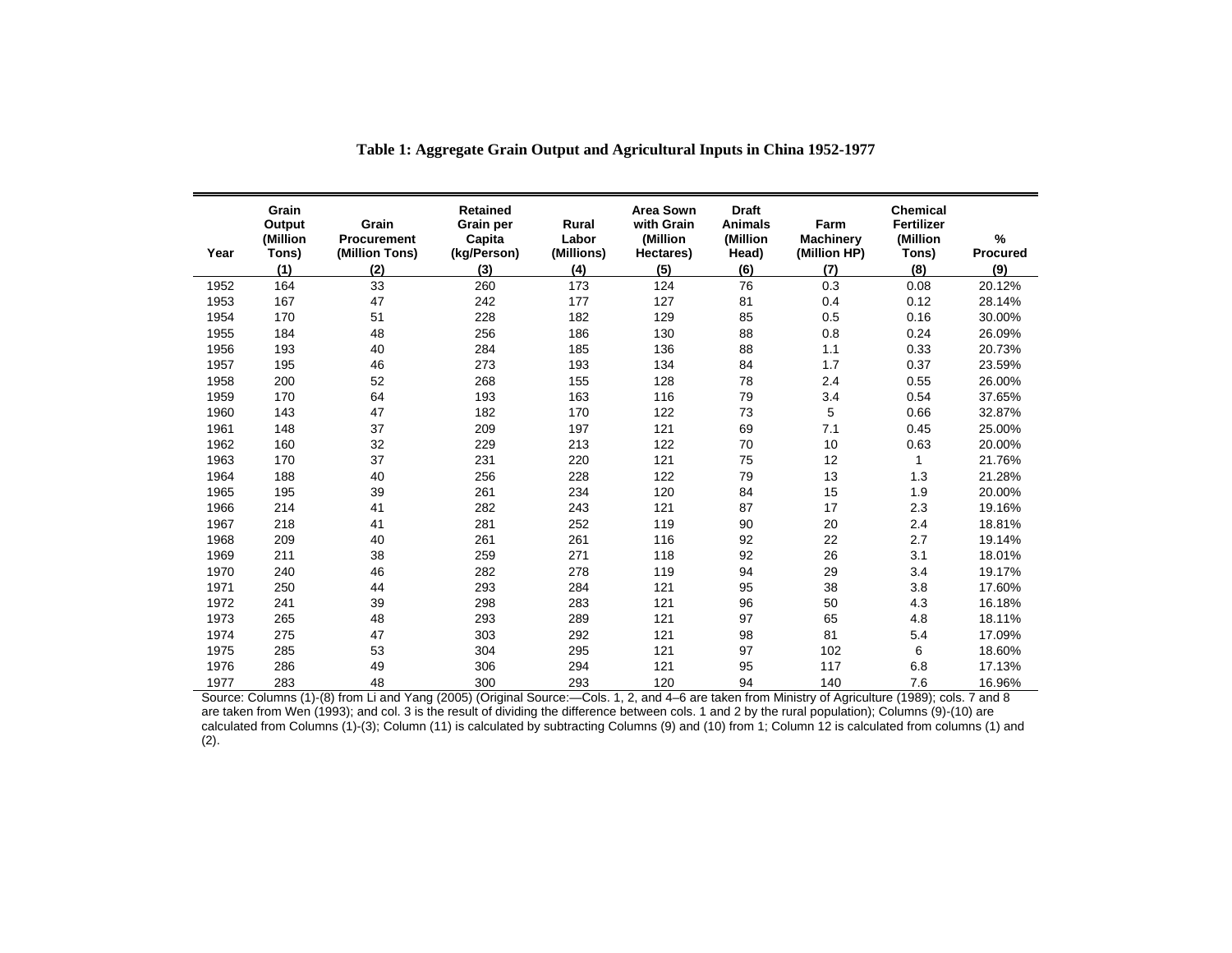# **Table 1: Proportional Over Procurement**

| A          | B          |            |
|------------|------------|------------|
| 200        | 300        | 80952      |
| 200        | 200        | 56667      |
| 10.00%     | 10.00%     | 13.00%     |
| 220        | 330        | 91476      |
| 20         | 130        | 34810      |
| 180        | 170        | 46143      |
| $-10.00\%$ | $-15.00\%$ | $-18.57\%$ |
|            |            |            |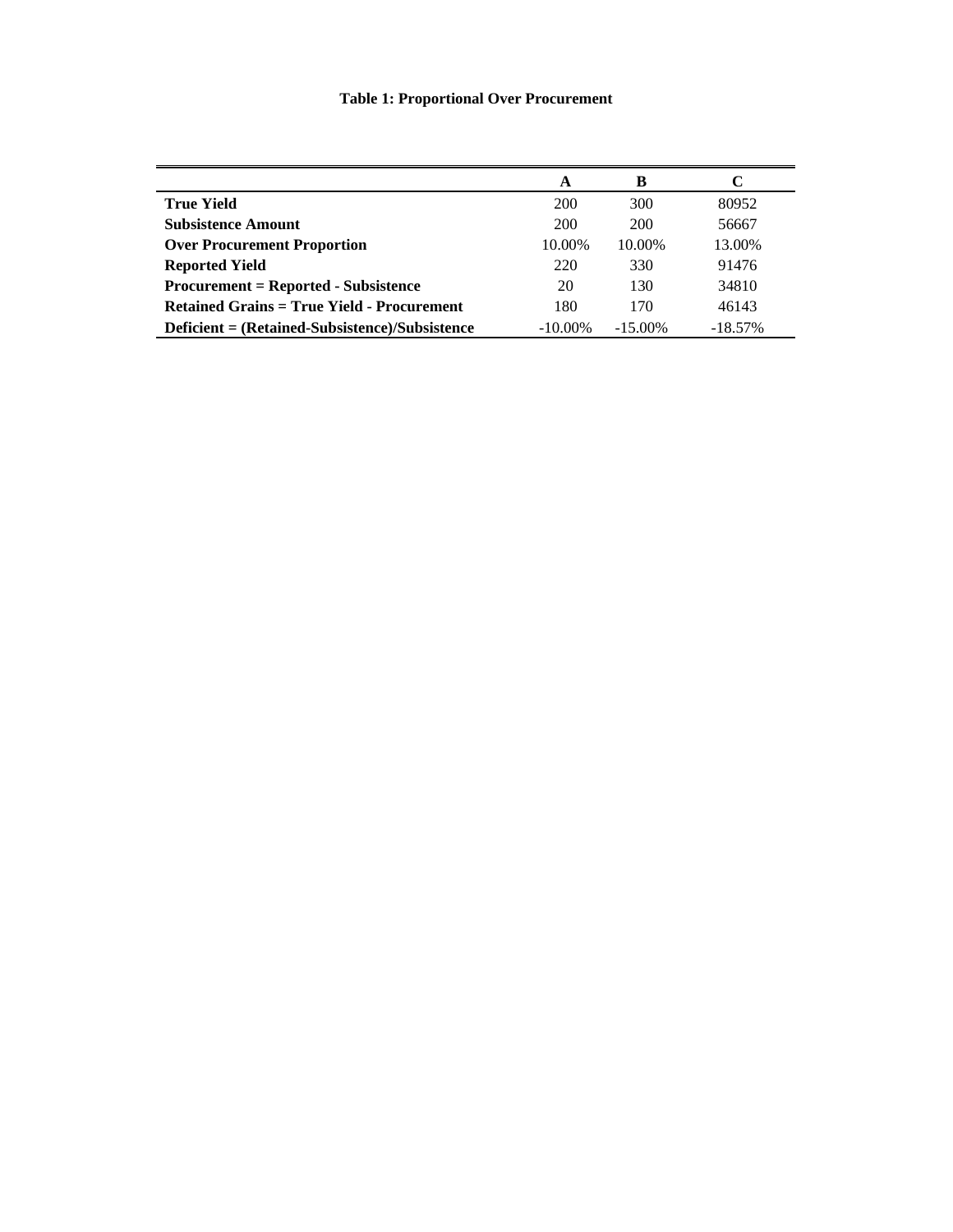|                            | Dependent Variable: County Mean Per Capita<br>Grain |                        |
|----------------------------|-----------------------------------------------------|------------------------|
|                            | Annual mean                                         | Spring mean            |
| Temperature                | $-0.001$ ***                                        | $-0.002$ ***           |
|                            | (0.000)                                             | (0.000)                |
| <b>Temperature Squared</b> | $0.000$ <sup>***</sup>                              | $0.000$ ***            |
|                            | (0.000)                                             | (0.000)                |
| Temperature*distance>=100  | $-0.000$                                            | 0.000                  |
|                            | (0.000)                                             | (0.000)                |
| Temp squared*distance>=100 | 0.000                                               | $-0.000$               |
|                            | (0.000)                                             | (0.000)                |
| Rainfall                   | $-0.000$ .                                          | $-0.000$               |
|                            | (0.000)                                             | (0.000)                |
| Rainfall squared           | $0.000$ <sup>***</sup>                              | $0.000$ <sup>***</sup> |
|                            | (0.000)                                             | (0.000)                |
| Rainfall*distance>=100     | 0.000                                               | 0.000                  |
|                            | (0.000)                                             | (0.000)                |
| Rainfall squared*dist>=100 | $-0.000$                                            | $-0.000$               |
|                            | (0.000)                                             | (0.000)                |
| Longitude                  | $-0.001$ ***                                        | $-0.002$ ***           |
|                            | (0.000)                                             | (0.001)                |
| Altitude                   | $-0.000$ <sup>***</sup>                             | $-0.000$ ***           |
|                            | (0.000)                                             | (0.000)                |
| Obs                        | 332                                                 | 332                    |
| Adj. R-squared             | 0.73                                                | 0.68                   |

# **Table 3: The Effect of Climate on Non-Famine per Capita Grain Output**

All regressions control for province fixed effects.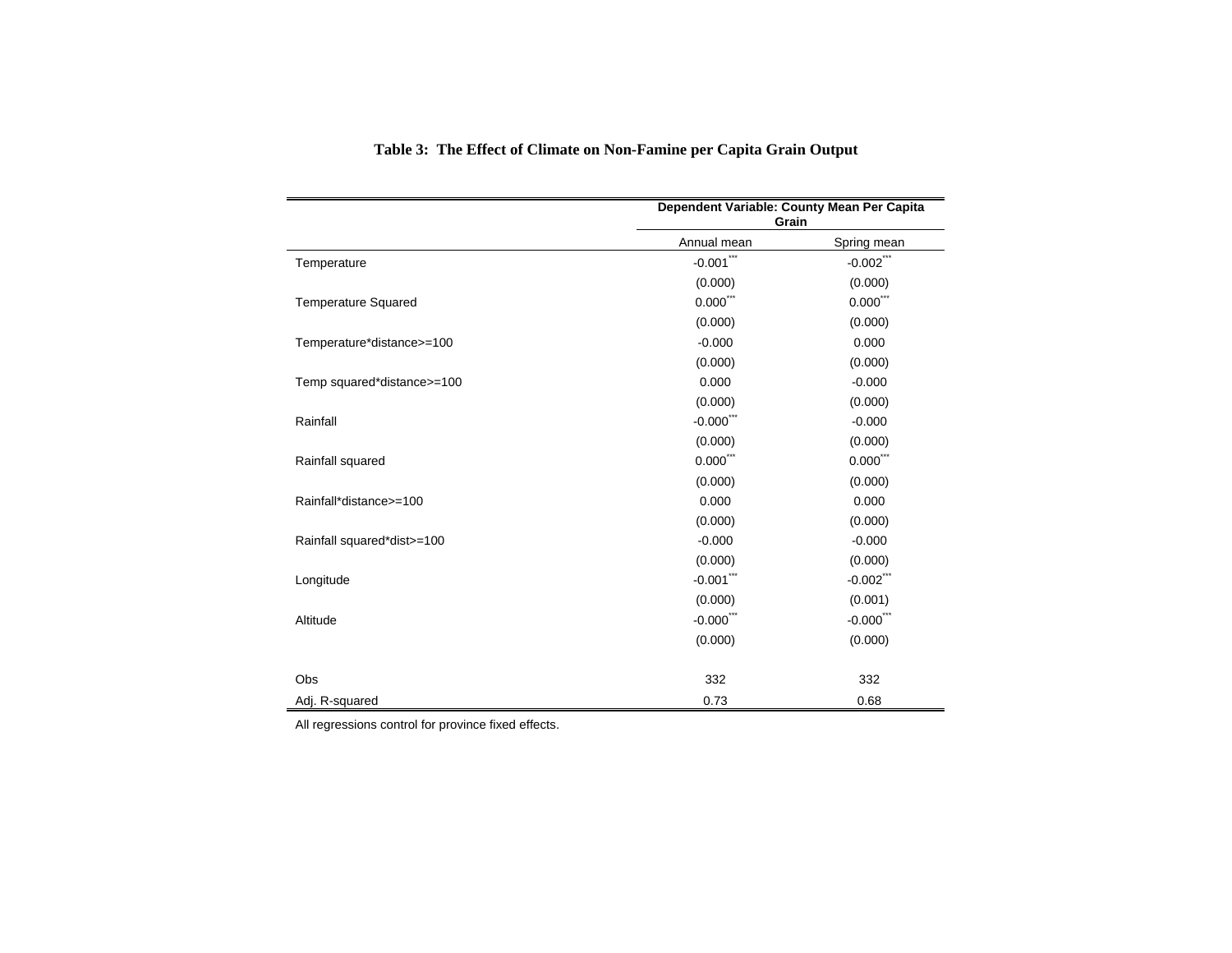|                                    |            | A. Born 1952-1955 |       |      | B. Born 1956-1958 |        |      | C. Born 1959-60 |       |      | D. Born 1961-64 |       |  |
|------------------------------------|------------|-------------------|-------|------|-------------------|--------|------|-----------------|-------|------|-----------------|-------|--|
|                                    |            |                   | Std.  |      |                   | Std.   |      |                 | Std.  |      |                 | Std.  |  |
| Variable                           | <b>Obs</b> | Mean              | Err.  | Obs  | Mean              | Err.   | Obs  | Mean            | Err.  | Obs  | Mean            | Err.  |  |
|                                    |            |                   |       |      |                   |        |      |                 |       |      |                 |       |  |
| Sex (Fraction of Males)            | 2763       | 0.51              | 0.00  | 3698 | 0.52              | 0.00   | 1833 | 0.51            | 0.00  | 3790 | 0.49            | 0.00  |  |
| Education (Years)                  | 2763       | 5.99              | 0.03  | 3698 | 6.92              | 0.03   | 1833 | 7.68            | 0.04  | 5739 | 7.95            | 0.02  |  |
|                                    |            |                   |       |      |                   |        |      |                 |       |      |                 |       |  |
| Height (Cm)                        | 141        | 160.00            | 0.37  | 174  | 160.34            | 0.34   | 86   | 161.44          | 0.54  | 137  | 161.19          | 0.41  |  |
| Weight (Kg)                        | 140        | 55.87             | 0.41  | 175  | 55.31             | 0.41   | 86   | 55.87           | 0.61  | 137  | 55.41           | 0.44  |  |
| WFH (Kg/Cm)                        | 140        | 0.35              | 0.00  | 174  | 0.35              | 0.00   | 86   | 0.35            | 0.00  | 137  | 0.34            | 0.00  |  |
| Upper Arm Circumference (Cm)       | 123        | 24.84             | 0.23  | 153  | 25.02             | 0.14   | 71   | 24.62           | 0.34  | 118  | 24.79           | 0.15  |  |
| Skin fold (Mm)                     | 111        | 12.73             | 0.54  | 139  | 12.77             | 0.51   | 66   | 13.58           | 0.91  | 108  | 12.67           | 0.48  |  |
| Systolic (mmHg)                    | 141        | 111.87            | 0.64  | 175  | 109.89            | 0.59   | 86   | 111.36          | 1.20  | 137  | 109.27          | 0.69  |  |
| Diastolic (mmHg)                   | 141        | 73.64             | 0.44  | 175  | 72.26             | 0.42   | 86   | 72.44           | 0.83  | 137  | 70.45           | 0.51  |  |
| High Blood Pressure (>140/90 mmHg) | 141        | 0.01              | 0.01  | 175  | 0.0145            | 0.0048 | 86   | 0.03            | 0.01  | 182  | 0.01            | 0.00  |  |
| Hours Worked per Week              | 87         | 43.72             | 1.43  | 101  | 47.92             | 1.25   | 47   | 49.69           | 1.90  | 118  | 48.71           | 1.10  |  |
|                                    |            |                   |       |      |                   |        |      |                 |       |      |                 |       |  |
| Grain in 1997 (Mu/Person)          | 1991       | 0.003             | 0.000 | 2659 | 0.003             | 0.000  | 1324 | 0.002           | 0.000 | 2714 | 0.003           | 0.000 |  |
| <b>Birthyear-County Cell Size</b>  | 2763       | 71.70             | 1.08  | 3698 | 69.31             | 0.90   | 1833 | 46.45           | 0.89  | 3790 | 79.76           | 1.16  |  |
| County Population in 1990 (1%)     | 2763       | 4569.40           | 65.02 | 3698 | 4552.29           | 56.28  | 1833 | 4591.79         | 79.68 | 3790 | 4444.10         | 56.03 |  |

### **Table 4: Descriptive Statistics**

Each observation is a county and year of birth cell.

Source: 1990 China Population Census, 1989 China Health and Nutritional Survey, 1997 Agricultural Census.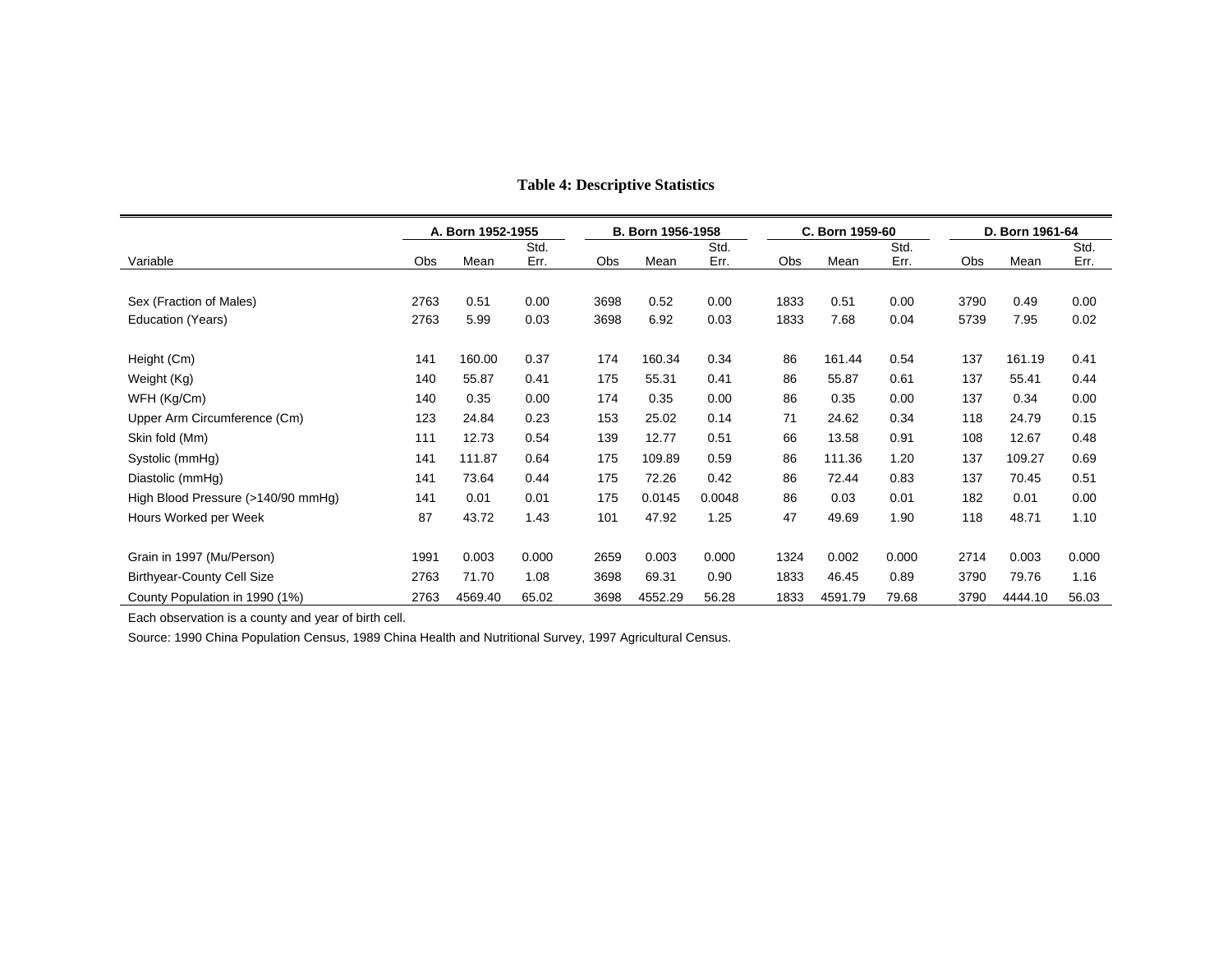### **Table 5: OLS Results for the Effect of Famine Intensity**

Coefficient for the Log of Population by County and Year of Birth

|                     | <b>Dependent Variables</b> |         |          |          |              |         |               |         |         |                      |                 |
|---------------------|----------------------------|---------|----------|----------|--------------|---------|---------------|---------|---------|----------------------|-----------------|
|                     | Sex                        | LnEdu   | LnHeight | LnWeight | <b>LnWFH</b> | LnArm   | <b>LnSkin</b> | LnPre1  | LnPre2  | High<br><b>Blood</b> | <b>LnWorkHr</b> |
|                     | (1)                        | (2)     | (3)      | (4)      | (5)          | (6)     | (7)           | (8)     | (9)     | (10)                 | (11)            |
| LnPop * Born 52-54  | 0.006                      | 0.015   | 0.004    | $-0.002$ | $-0.006$     | 0.044   | $-0.045$      | 0.010   | 0.034   | $-0.026$             | 0.169           |
|                     | (0.003)                    | (0.008) | (0.008)  | (0.032)  | (0.025)      | (0.039) | (0.086)       | (0.022) | (0.034) | (0.023)              | (0.166)         |
|                     |                            |         |          |          |              |         |               |         |         |                      |                 |
| LnPop * Born 55-58  | 0.002                      | 0.008   | 0.018    | 0.041    | 0.019        | 0.014   | 0.003         | 0.035   | 0.065   | $-0.013$             | 0.058           |
|                     | (0.002)                    | (0.005) | (0.008)  | (0.020)  | (0.016)      | (0.027) | (0.072)       | (0.019) | (0.029) | (0.017)              | (0.096)         |
|                     |                            |         |          |          |              |         |               |         |         |                      |                 |
| LnPop * Born 59-61  | 0.003                      | 0.010   | $-0.003$ | $-0.021$ | $-0.018$     | 0.038   | $-0.001$      | 0.035   | 0.057   | $-0.047$             | 0.068           |
|                     | (0.003)                    | (0.004) | (0.010)  | (0.025)  | (0.019)      | (0.042) | (0.115)       | (0.024) | (0.030) | (0.031)              | (0.102)         |
|                     |                            |         |          |          |              |         |               |         |         |                      |                 |
| <b>Observations</b> | 12084                      | 12029   | 295      | 295      | 294          | 241     | 209           | 296     | 296     | 297                  | 234             |

All regressions include main effect for LnPop, county and birth year fixed effects.

Standard errors are clustered at the county level.

Sample of individuals born 1952-1964.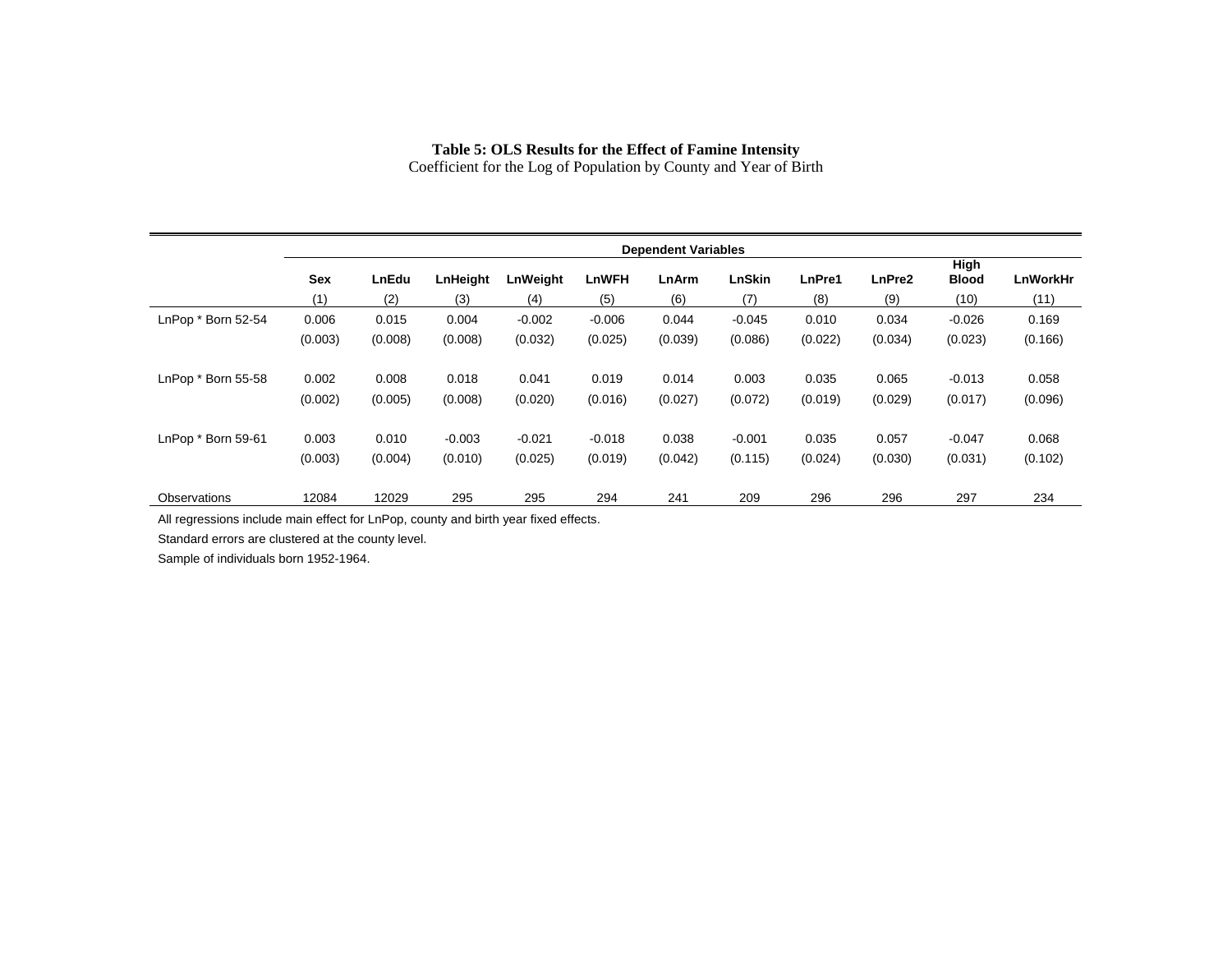### **Table 6: The First Stage Results for the Effects of Normal Grain Production on Famine Intensity**

Coefficients of the interaction terms of logarithm of population by county and year of birth with birth year dummy variables

|                     |          | <b>Dependent Variable: LnPop</b> |          |
|---------------------|----------|----------------------------------|----------|
| InGrainPc*Born 1944 | 0.012    | InGrainPc*Born 1956              | $-0.030$ |
|                     | (0.012)  |                                  | (0.016)  |
| InGrainPc*Born 1945 | 0.013    | InGrainPc*Born 1957              | $-0.038$ |
|                     | (0.013)  |                                  | (0.014)  |
| LnGrainPc*Born 1946 | $-0.001$ | LnGrainPc*Born 1958              | $-0.053$ |
|                     | (0.013)  |                                  | (0.015)  |
| LnGrainPc*Born 1947 | 0.020    | LnGrainPc*Born 1959              | $-0.067$ |
|                     | (0.012)  |                                  | (0.019)  |
| InGrainPc*Born 1948 | 0.003    | InGrainPc*Born 1960              | $-0.096$ |
|                     | (0.012)  |                                  | (0.019)  |
| LnGrainPc*Born 1949 | 0.008    | LnGrainPc*Born 1961              | 0.005    |
|                     | (0.013)  |                                  | (0.021)  |
| LnGrainPc*Born 1950 | 0.002    | LnGrainPc*Born 1962              | 0.017    |
|                     | (0.014)  |                                  | (0.015)  |
| LnGrainPc*Born 1951 | $-0.010$ | LnGrainPc*Born 1963              | 0.004    |
|                     | (0.016)  |                                  | (0.013)  |
| LnGrainPc*Born 1952 | $-0.011$ | LnGrainPc*Born 1964              | 0.017    |
|                     | (0.015)  |                                  | (0.012)  |
| InGrainPc*Born 1953 | $-0.014$ | InGrainPc*Born 1965              | 0.001    |
|                     | (0.014)  |                                  | (0.012)  |
| InGrainPc*Born 1954 | $-0.024$ | InGrainPc*Born 1966              | 0.026    |
|                     | (0.013)  |                                  | (0.013)  |
| LnGrainPc*Born 1955 | $-0.034$ |                                  |          |
|                     | (0.015)  | Observations                     | 16192    |

All regressions include county and birth year fixed effects.

Standard errors are clustered at the county level.

Sample of individuals born during 1943-1966.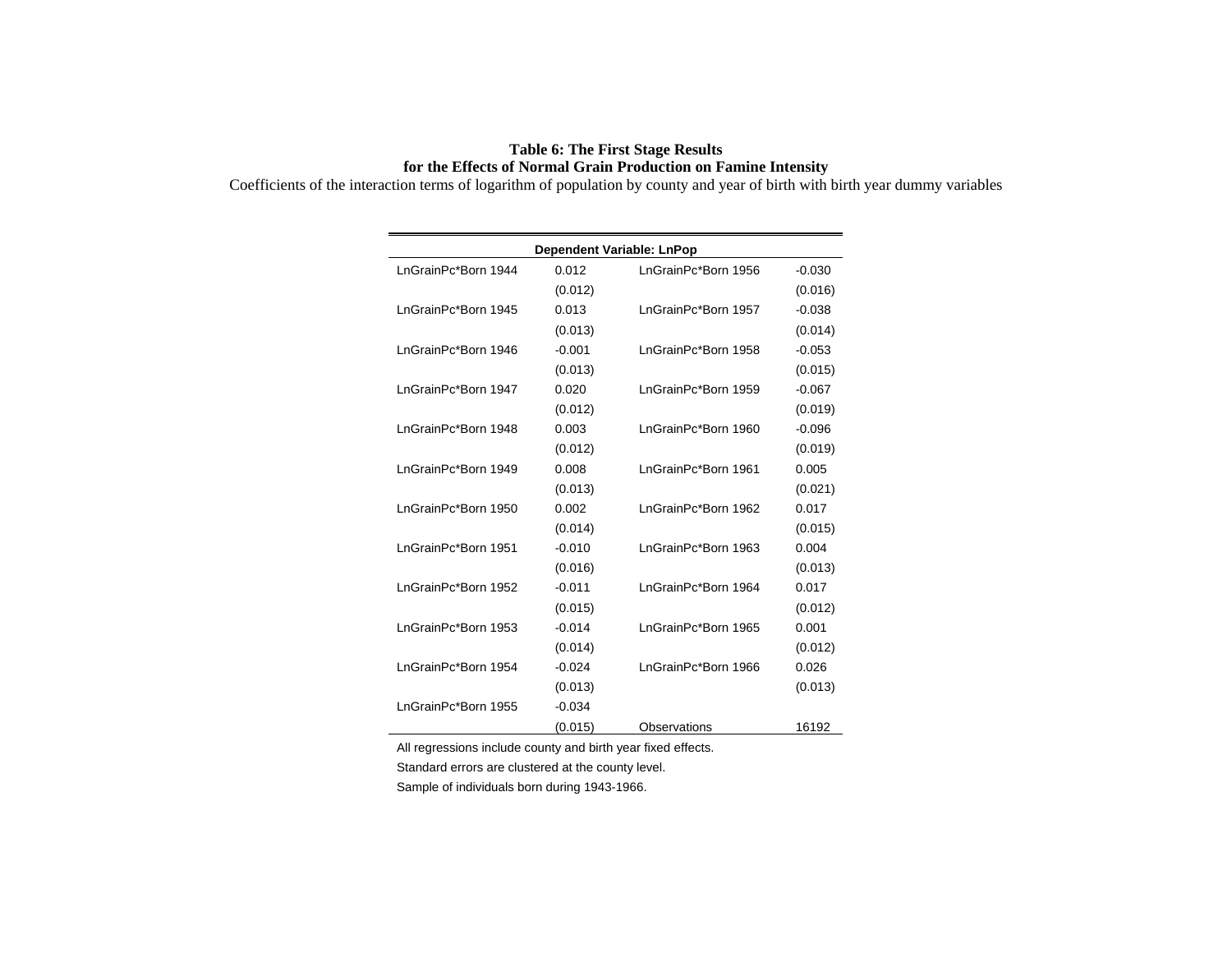|                    |            | <b>Dependent Variables</b> |                 |                 |                     |              |                      |               |               |                              |                         |
|--------------------|------------|----------------------------|-----------------|-----------------|---------------------|--------------|----------------------|---------------|---------------|------------------------------|-------------------------|
|                    | Sex<br>(1) | LnEdu<br>(2)               | LnHeight<br>(3) | LnWeight<br>(4) | <b>LnWFH</b><br>(5) | LnArm<br>(6) | <b>LnSkin</b><br>(7) | LnPre1<br>(8) | LnPre2<br>(9) | High<br><b>Blood</b><br>(10) | <b>LnWorkHr</b><br>(11) |
| LnPop * Born 52-54 | 0.001      | 0.077                      | $-0.009$        | 0.007           | 0.005               | 0.061        | 0.081                | 0.061         | 0.081         | $-0.026$                     | 0.167                   |
|                    | (0.006)    | (0.021)                    | (0.014)         | (0.056)         | (0.050)             | (0.069)      | (0.258)              | (0.069)       | (0.258)       | (0.023)                      | (0.952)                 |
| LnPop * Born 55-58 | $-0.005$   | 0.045                      | 0.033           | 0.109           | 0.074               | 0.084        | 0.390                | 0.084         | 0.390         | $-0.013$                     | 0.251                   |
|                    | (0.005)    | (0.012)                    | (0.007)         | (0.048)         | (0.043)             | (0.040)      | (0.331)              | (0.040)       | (0.331)       | (0.017)                      | (0.336)                 |
| LnPop * Born 59-61 | 0.000      | 0.018                      | $-0.015$        | 0.006           | 0.021               | 0.120        | 0.127                | 0.120         | 0.127         | $-0.047$                     | 0.421                   |
|                    | (0.007)    | (0.008)                    | (0.016)         | (0.044)         | (0.034)             | (0.091)      | (0.243)              | (0.091)       | (0.243)       | (0.031)                      | (0.233)                 |
| Observations       | 8493       | 8462                       | 295             | 295             | 294                 | 241          | 209                  | 241           | 209           | 296                          | 174                     |

#### **Table 7: The 2SLS Effects of Famine on Sex Ratios and Educational Attainment for Survivors in 1990**

Coefficients of the interaction terms between the logarithm of population by county and year of birth with dummy variables for birth cohort

All regressions include the main effect for LnPop, county and birth year fixed effects.

Standard errors are clustered at the county level.

Sample of individuals born during 1952-1964.

Instruments are the interaction terms of non-famine per capita grain production and dummy variables for being born during 1952-54, 1955-58, or 1959-1961.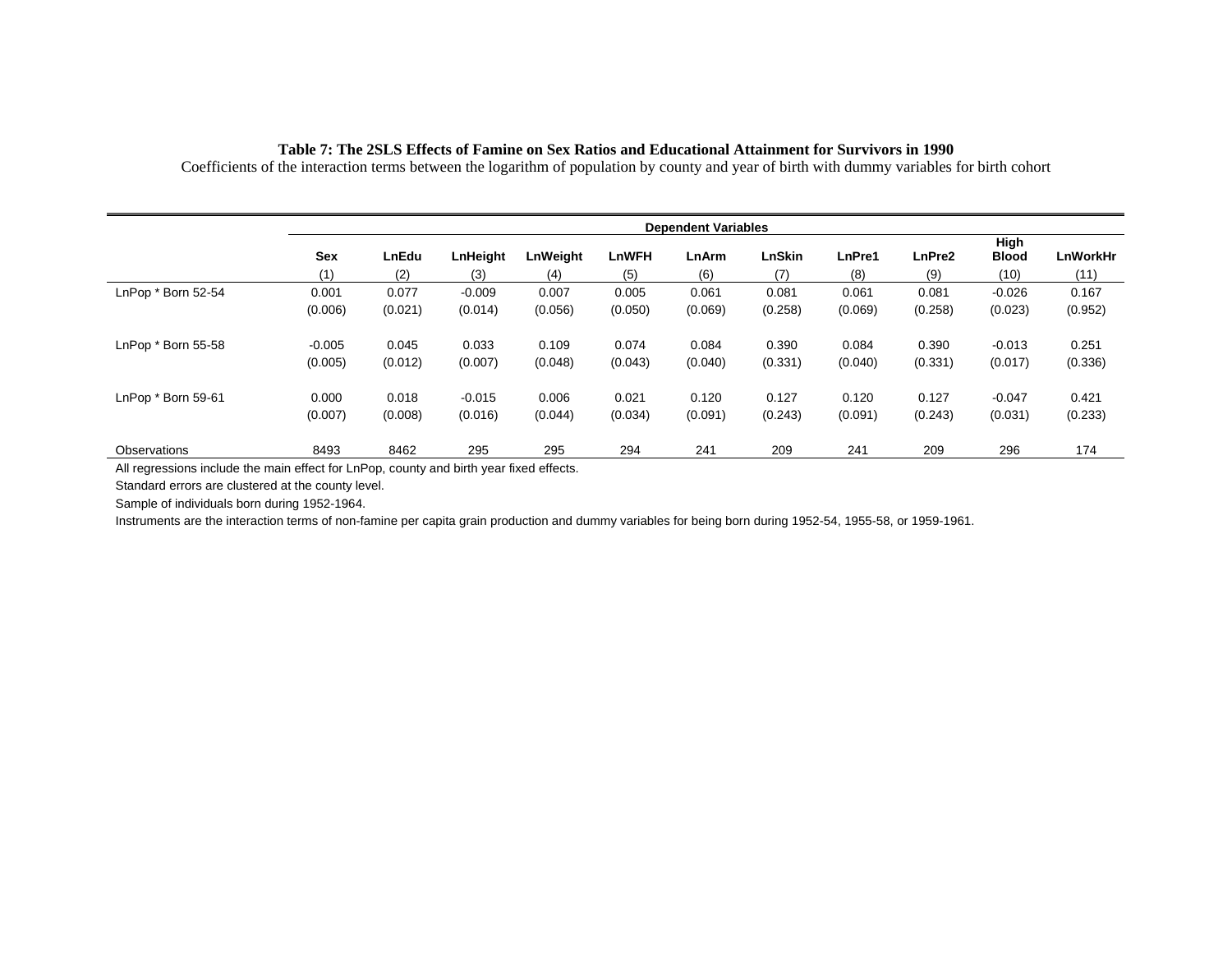|            |                   | <b>Education</b><br>(Yrs)<br>(1) | Height<br>(Cm)<br>(2) | Weight<br>(Kg)<br>(3) | <b>WFH</b><br>(Kg/Cm)<br>(4) | Arm<br>(Cm)<br>(5) | <b>Work</b><br>(Hr/Wk)<br>(6) |
|------------|-------------------|----------------------------------|-----------------------|-----------------------|------------------------------|--------------------|-------------------------------|
| Born 52-54 | Avg. % Effect     | $-1.54$                          | 0.18                  | $-0.14$               | $-0.10$                      | $-1.22$            | $-3.34$                       |
|            | Avg. Level Effect | $-0.09$                          | 0.29                  | $-0.08$               | 0.00                         | $-0.30$            | $-1.46$                       |
| Born 55-58 | Avg. % Effect     | $-1.80$                          | $-1.32$               | $-4.36$               | $-2.96$                      | $-3.36$            | $-10.04$                      |
|            | Avg. Level Effect | $-0.12$                          | $-2.12$               | $-2.41$               | $-0.01$                      | $-0.84$            | $-4.81$                       |
| Born 59-60 | Avg. % Effect     | $-1.08$                          | 0.90                  | $-0.36$               | $-1.26$                      | $-7.20$            | $-25.26$                      |
|            | Ava. Level Effect | $-0.08$                          | 1.45                  | $-0.20$               | 0.00                         | $-1.77$            | $-12.55$                      |

### **Table 8: Calibrated Average Effect of Famine**

Avg % Effect = 2SLS estimate \* % "missing" from cohort (20%, 45% and 60% see Figures 2A and A1)

Avg Level Effect = Avg % Effect \* Sample Mean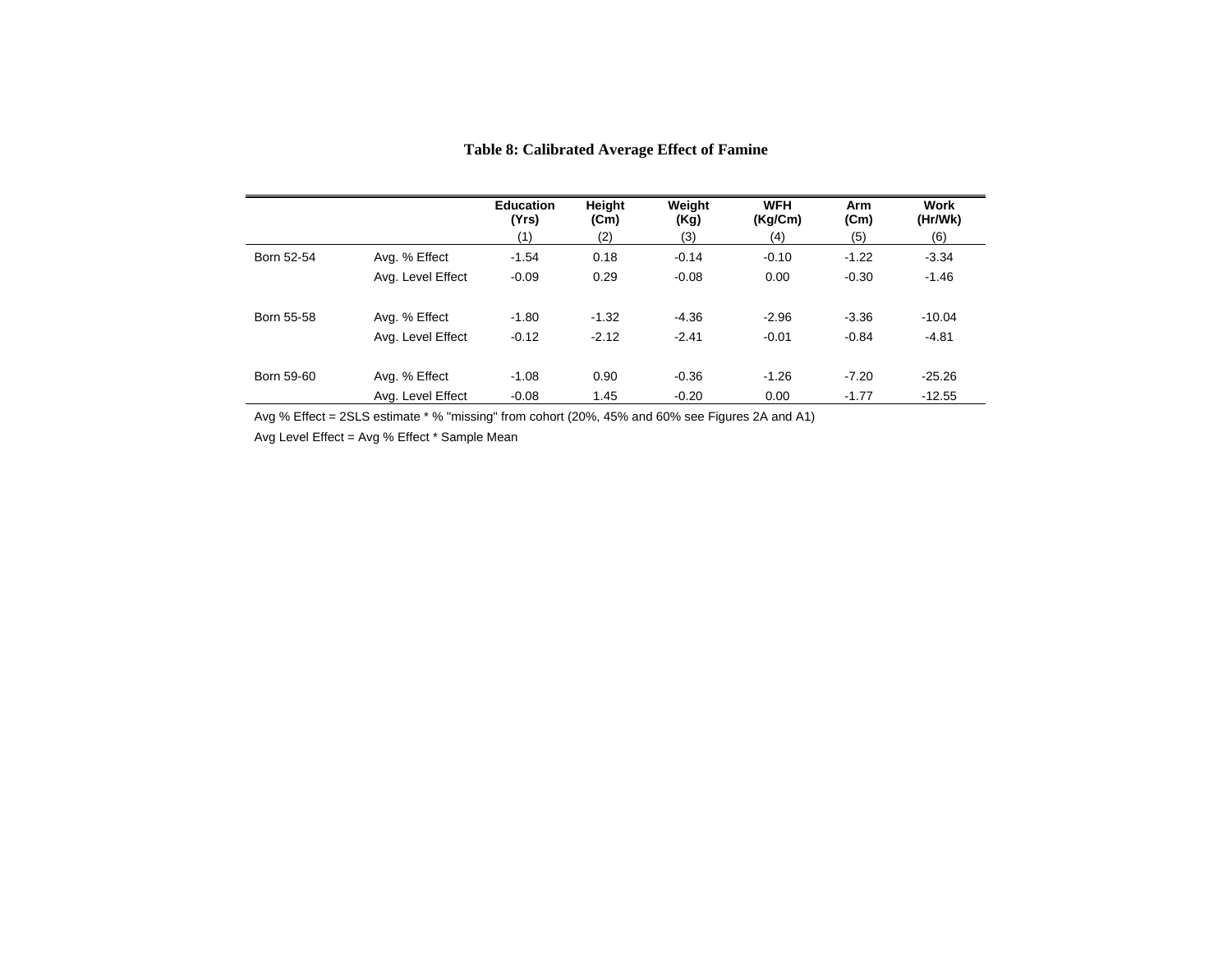#### **Table 10: OLS and 2SLS Estimates for the Distributional Effect of Famine**

**Dependent Variables LnHt LnWt LnWFH LnArm LnWkHr LnHt LnWt LnWFH LnArm LnWkHr**  OLS OLS OLS OLS OLS 2SLS 2SLS 2SLS 2SLS 2SLS (1) (2) (3) (4) (5) (6) (7) (8) (9) (10) **A. Mean**  LnPop 0.011 0.018 0.006 -0.005 0.023 0.083 0.241 0.159 0.158 0.454 (0.008) (0.020) (0.014) (0.016) (0.058) (0.035) (0.091) (0.061) (0.088) (0.314) Obs 634 634 633 513 585 474 474 473 391 446 **A. 10th Percentile**  LnPop -0.007 -0.025 -0.019 -0.055 0.100 0.052 0.176 0.123 -0.066 0.167 (0.011) (0.023) (0.018) (0.026) (0.099) (0.051) (0.136) (0.095) (0.155) (0.299) Obs 634 634 633 513 563 474 474 473 391 438 **B. 25th Percentile**  LnPop 0.007 0.008 0.000 -0.033 0.052 0.066 0.244 0.176 0.062 0.661 (0.010) (0.028) (0.021) (0.031) (0.043) (0.043) (0.127) (0.090) (0.083) (0.352) Obs 634 634 633 513 585 474 474 473 391 446 **C. 50th Percentile**  LnPop 0.014 0.021 0.006 -0.004 0.188 0.077 0.208 0.131 0.147 0.458 (0.008) (0.019) (0.015) (0.016) (0.078) (0.029) (0.090) (0.069) (0.071) (0.321) Obs 634 634 633 513 585 474 474 473 391 446 **D. 75th Percentile**  LnPop 0.012 0.028 0.014 0.005 0.023 0.082 0.211 0.131 0.233 0.370 (0.010) (0.023) (0.018) (0.020) (0.058) (0.039) (0.069) (0.047) (0.105) (0.351) Obs 634 634 633 513 585 474 474 473 391 446 **B. 90th Percentile**  LnPop 0.020 0.044 0.023 0.041 0.100 0.114 0.370 0.258 0.311 0.167 (0.012) (0.032) (0.022) (0.023) (0.099) (0.041) (0.143) (0.107) (0.109) (0.299) Obs 634 634 633 513 563 474 474 473 391 438

Coefficients of the logarithm of cohort size of county and year of birth

All regressions include county and birth year fixed effects.

Standard errors are clustered at the county level.

Sample of individuals born 1943-1958, 1961-1966.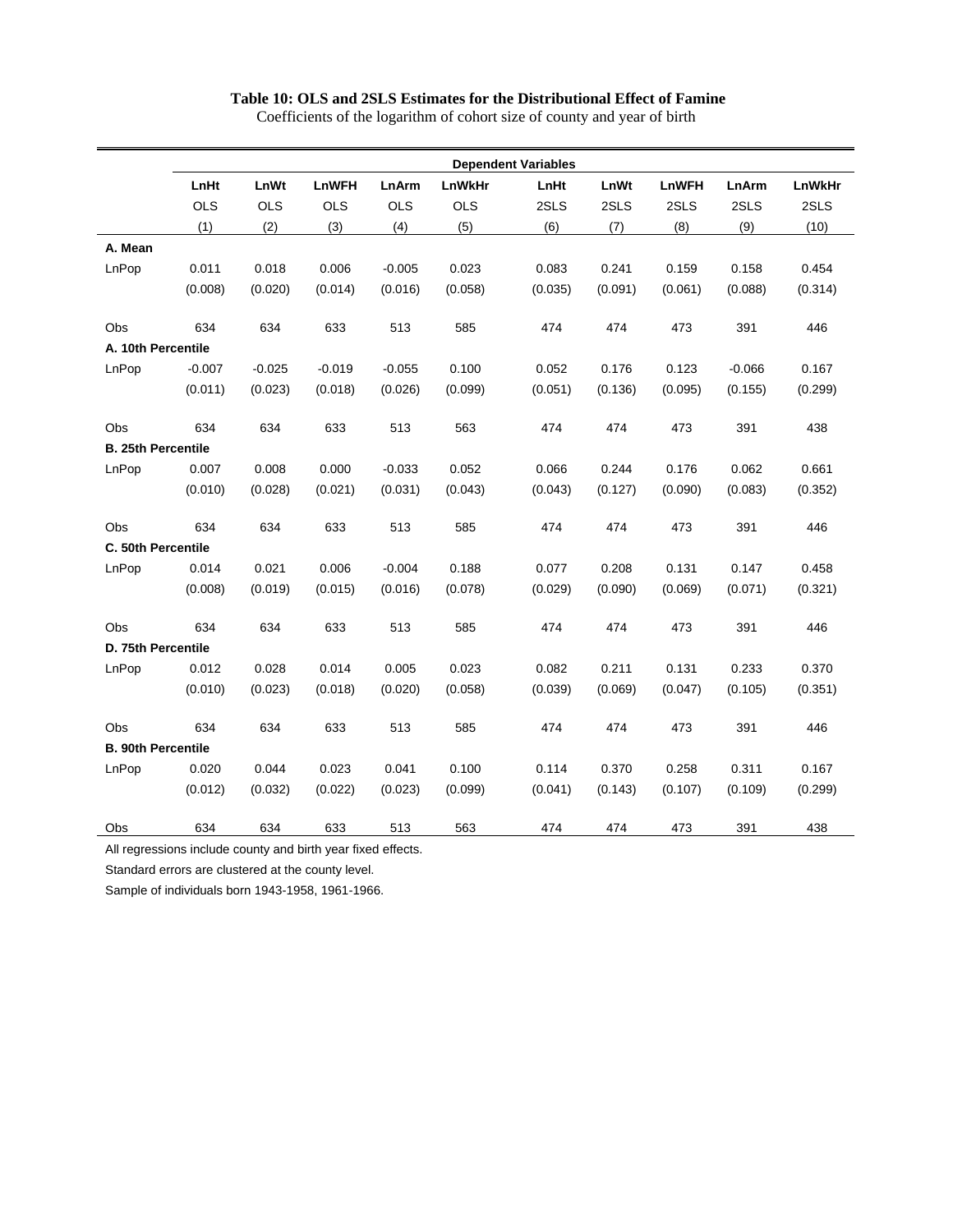# **Figure 1: Famine Intensity by County**



Note: *Lighter* shading reflects greater famine intensity.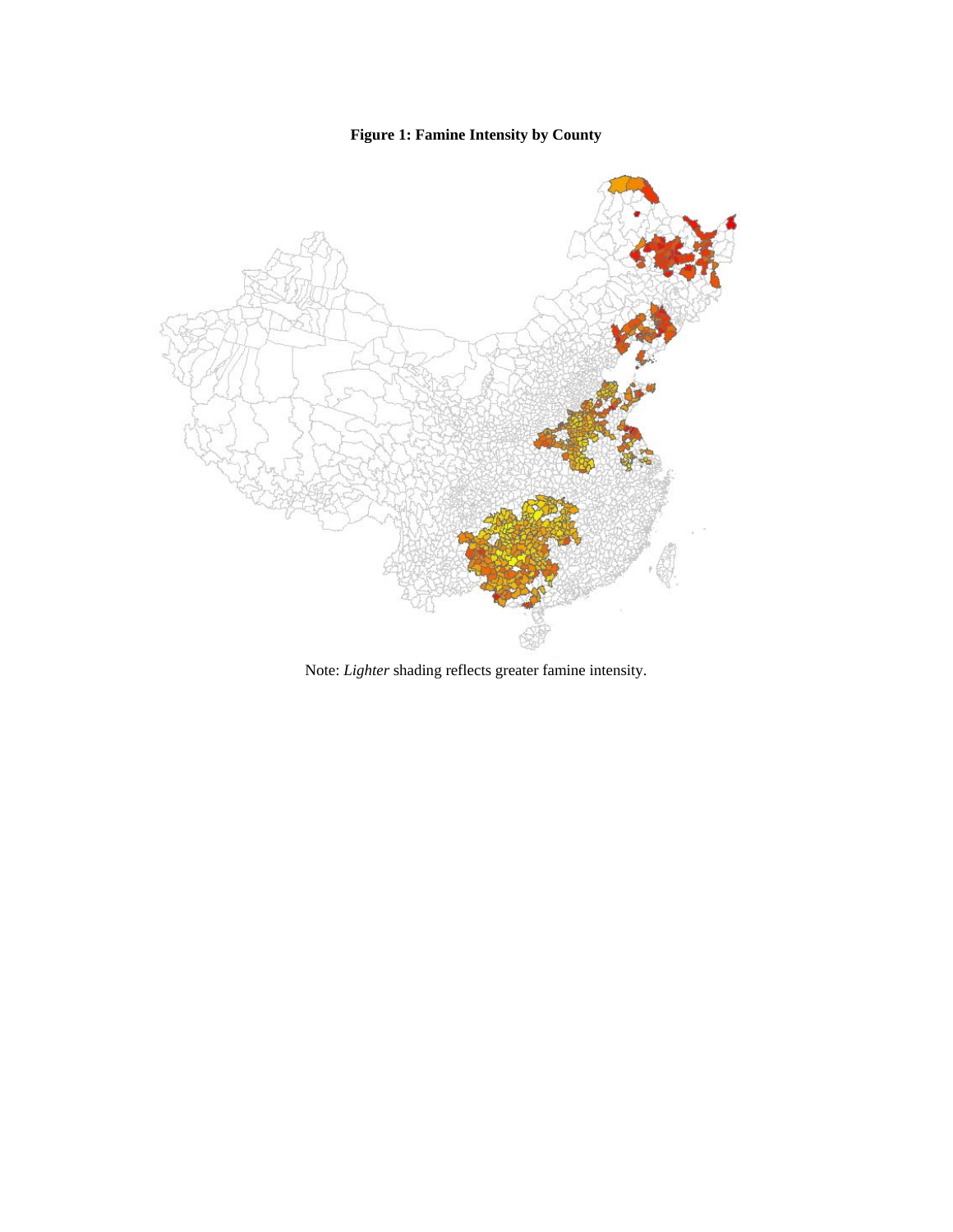

**Figure 2A: Sample Population by Birth Year in 1990** 



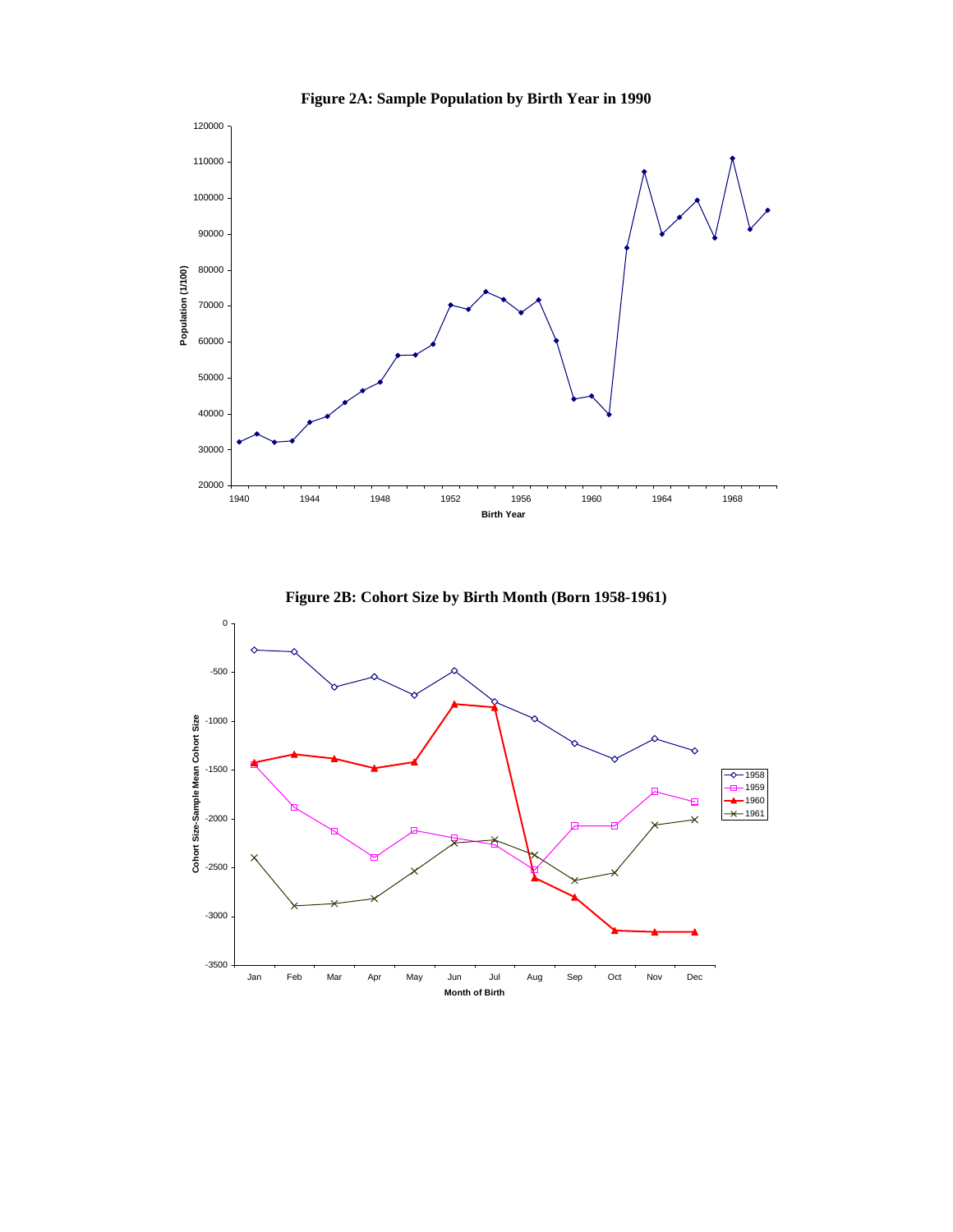

Notes: Rainfall is represented as the solid line. Temperature is represented as a dashed line. The vertical lines indicate the famine years.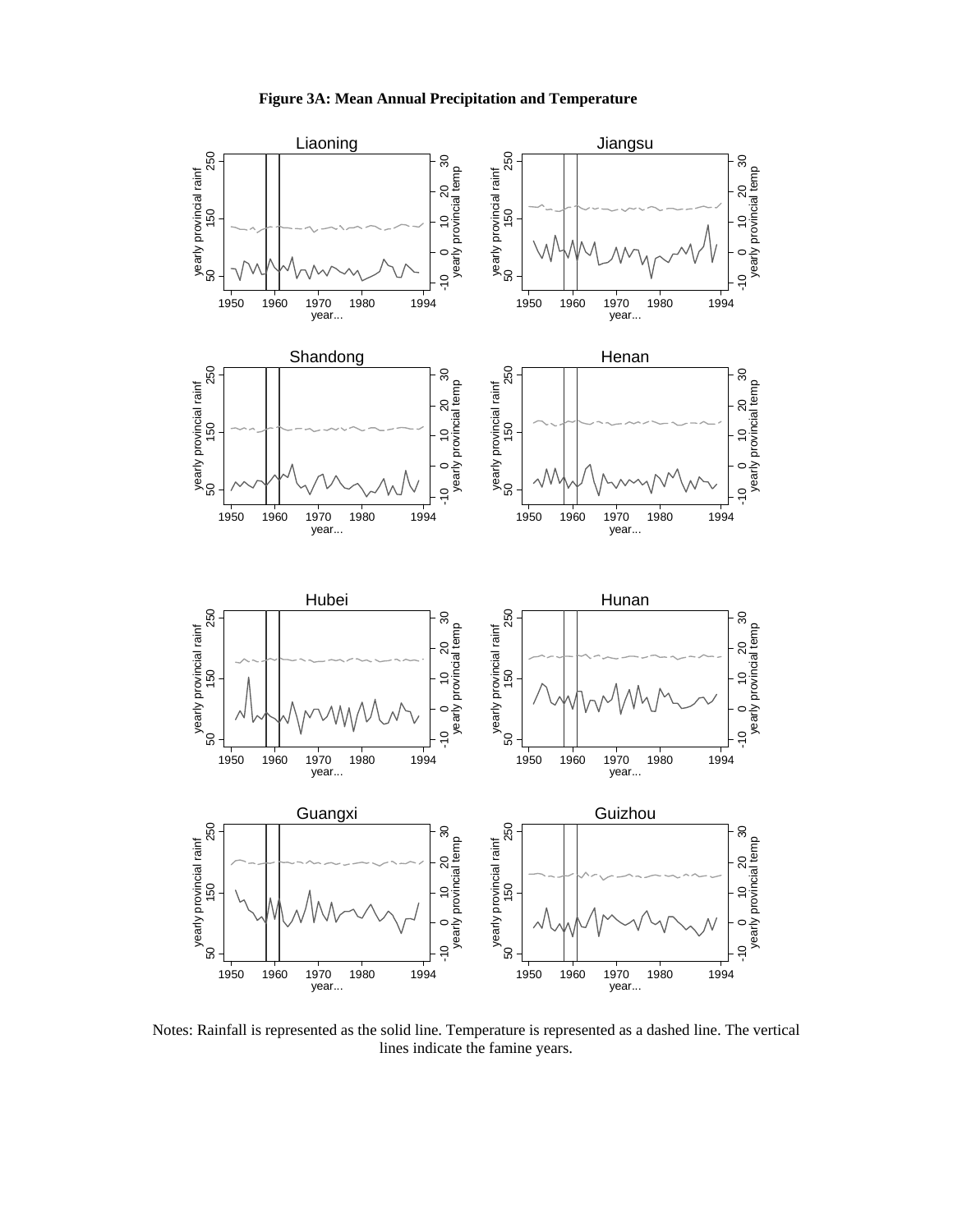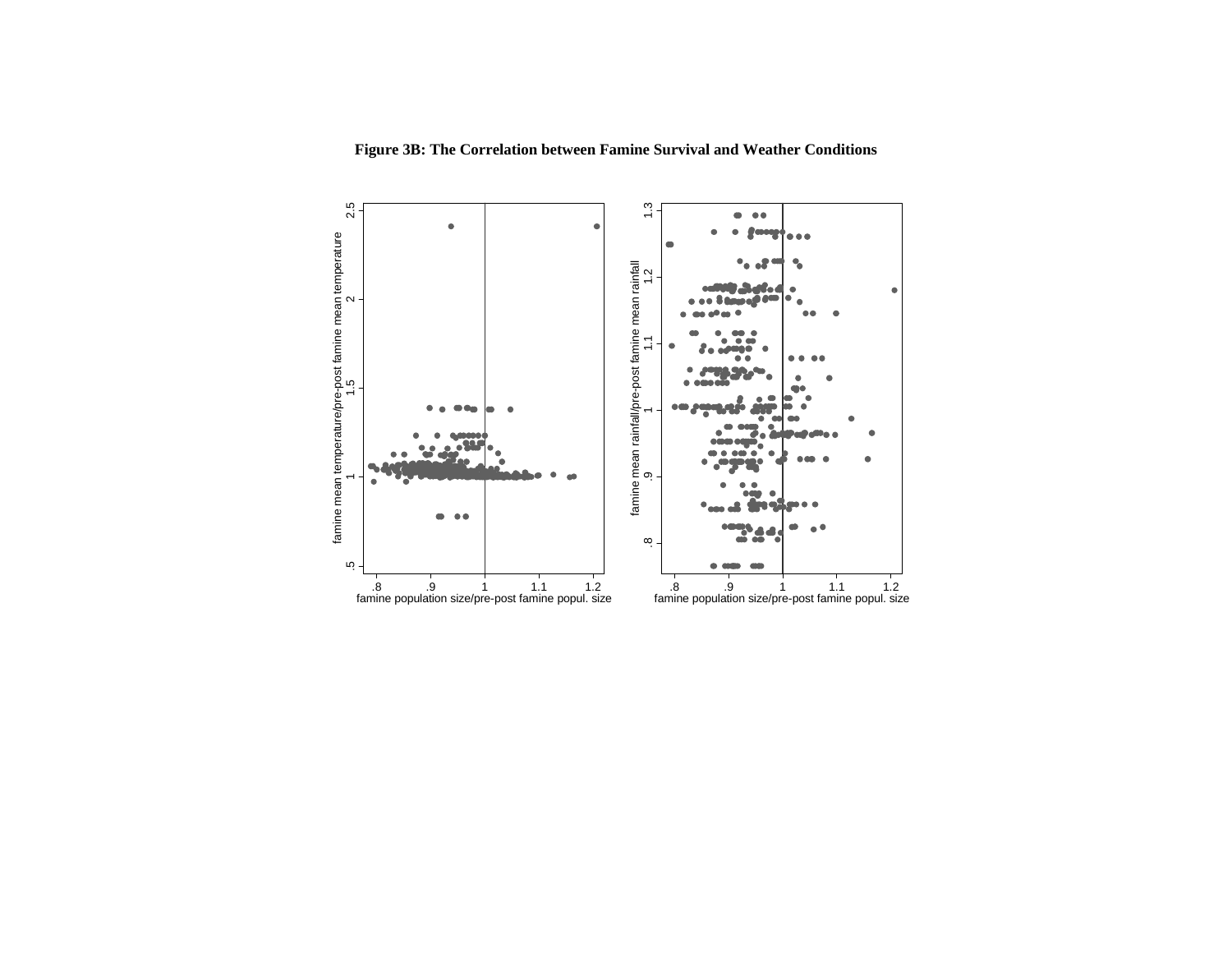

**Figure 4B: Grain Procurement Targets** 



Source: China Ministry of Internal Trade



**Figure 4D: Historical Rural Grain Retention** 



Source: Table 3 Column (3)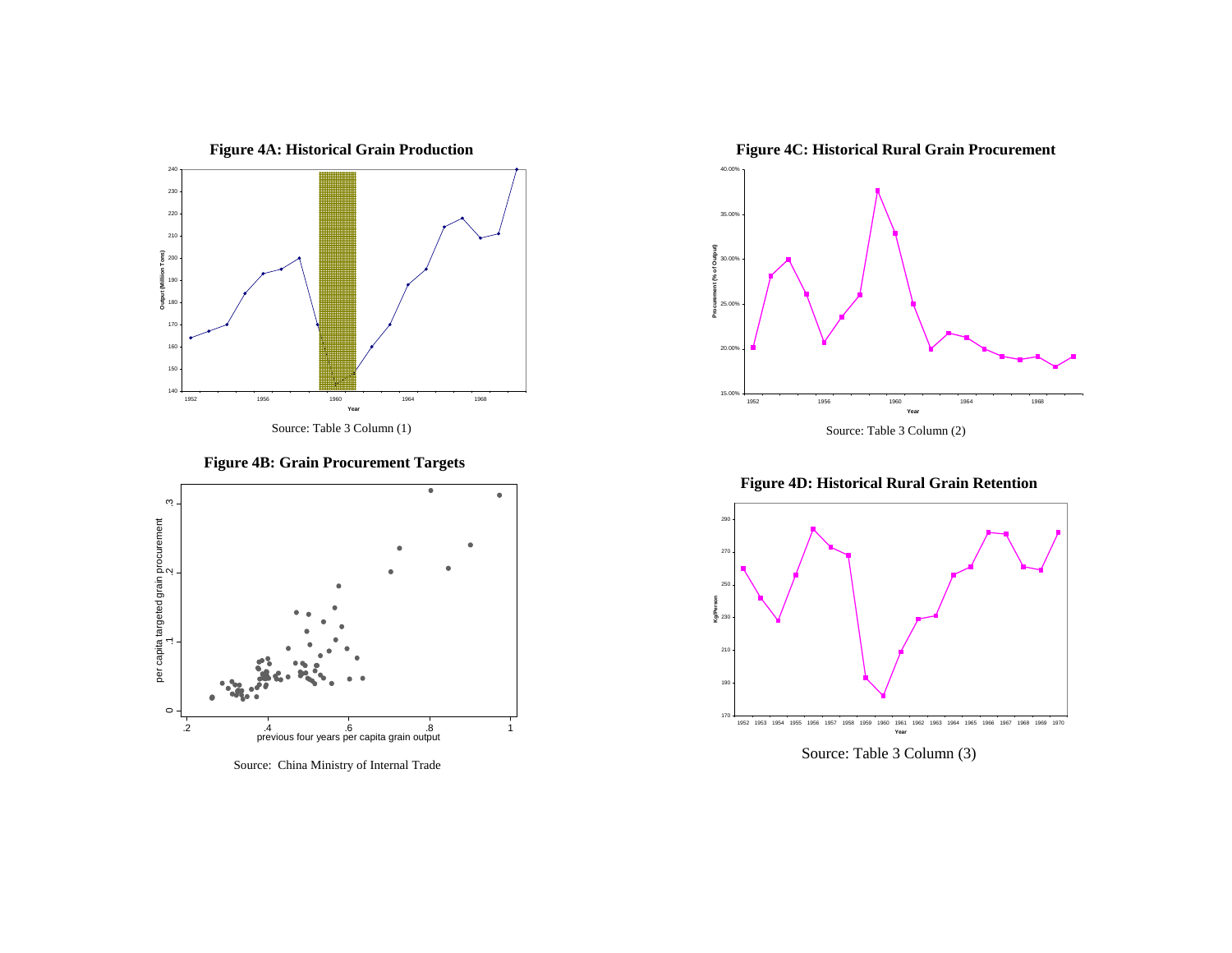

**Figure 5: Famine Intensity across Counties**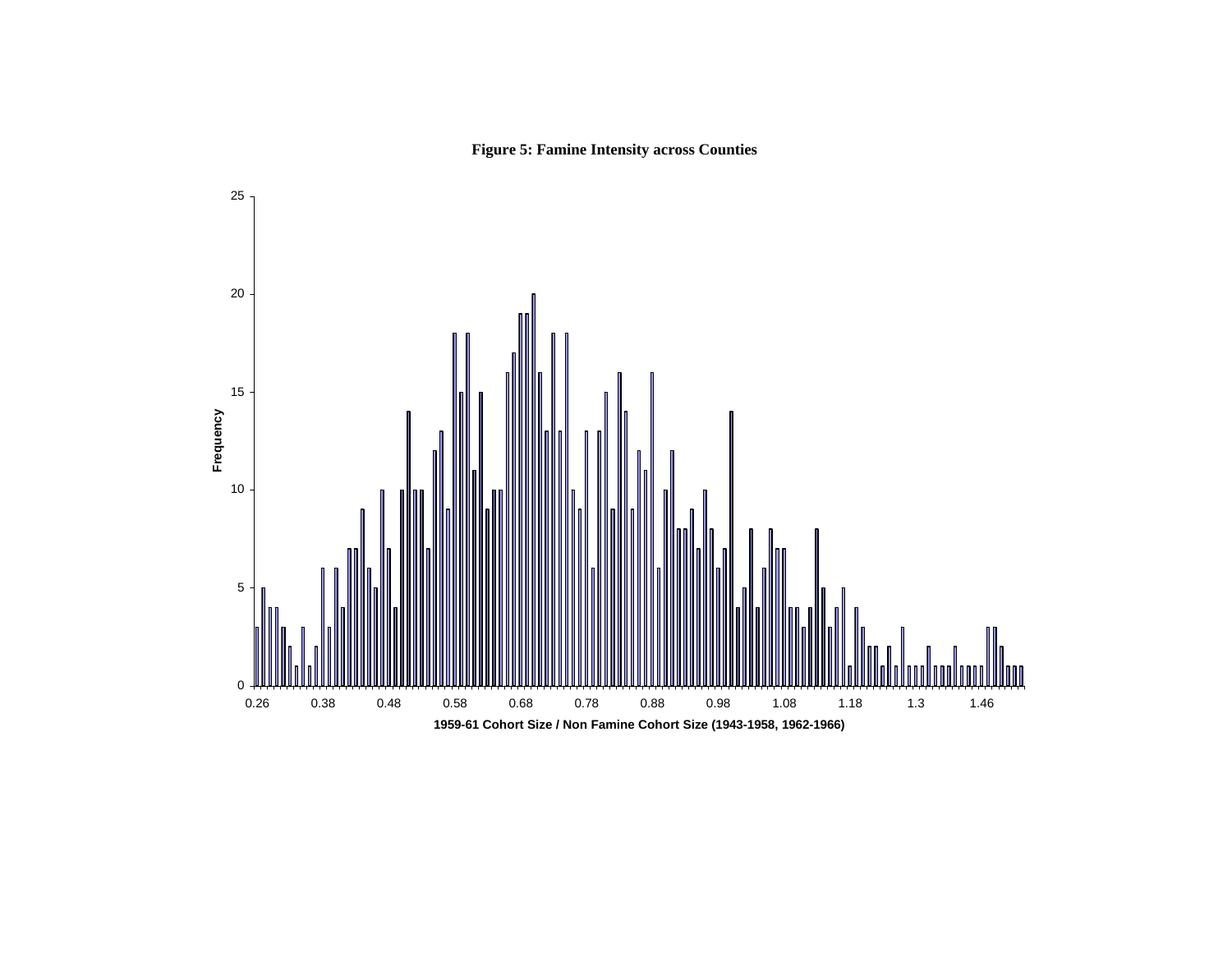





**Figure 6B: Educational Attainment by Birth Year in 1990** 



**Figure 6D: Weight by Birth Year** 



**Figure 6F: Upper Arm Circumference by Birth Year** 

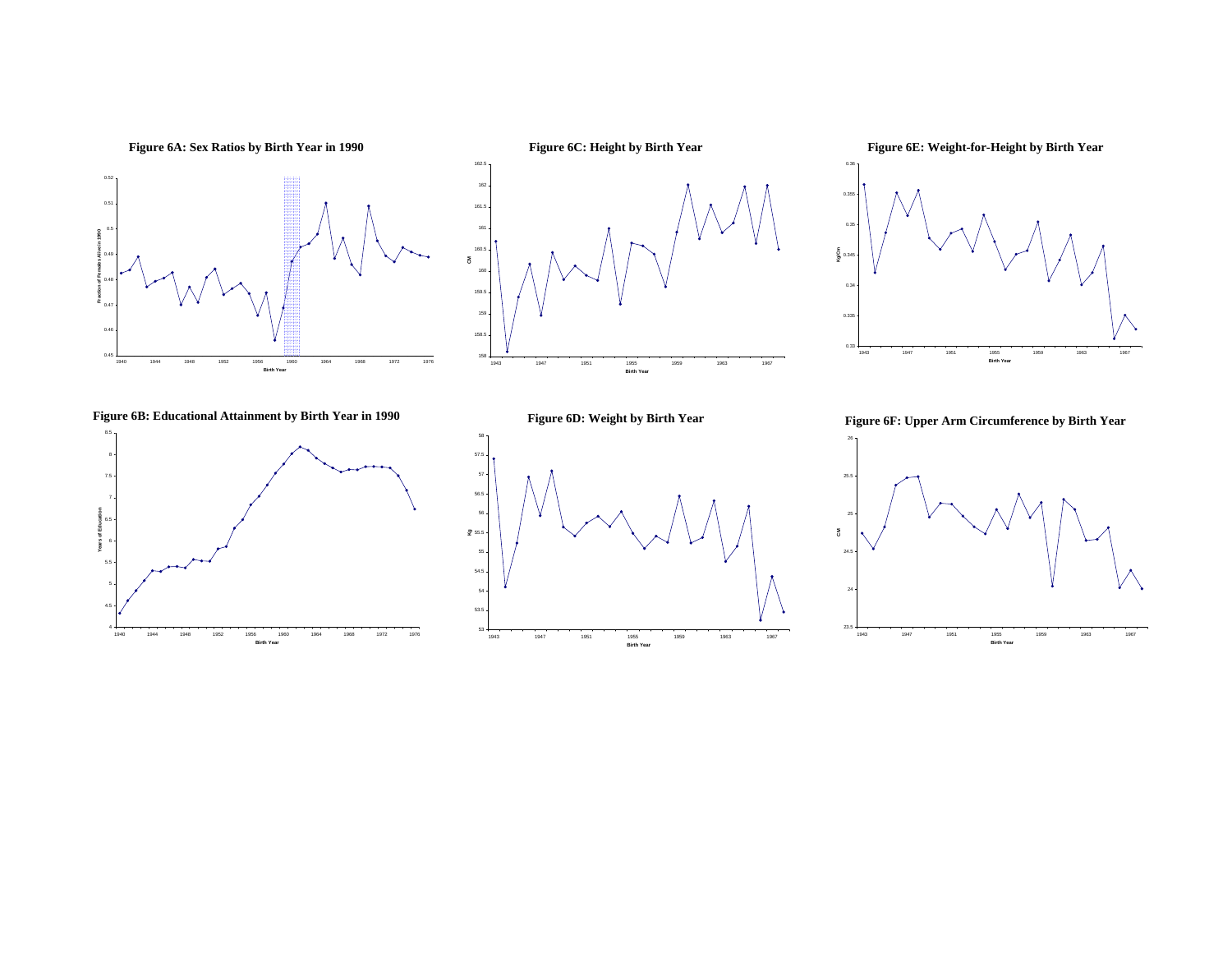

**Figure 7: The First Stage Effects of Normal Grain Production on Famine Intensity**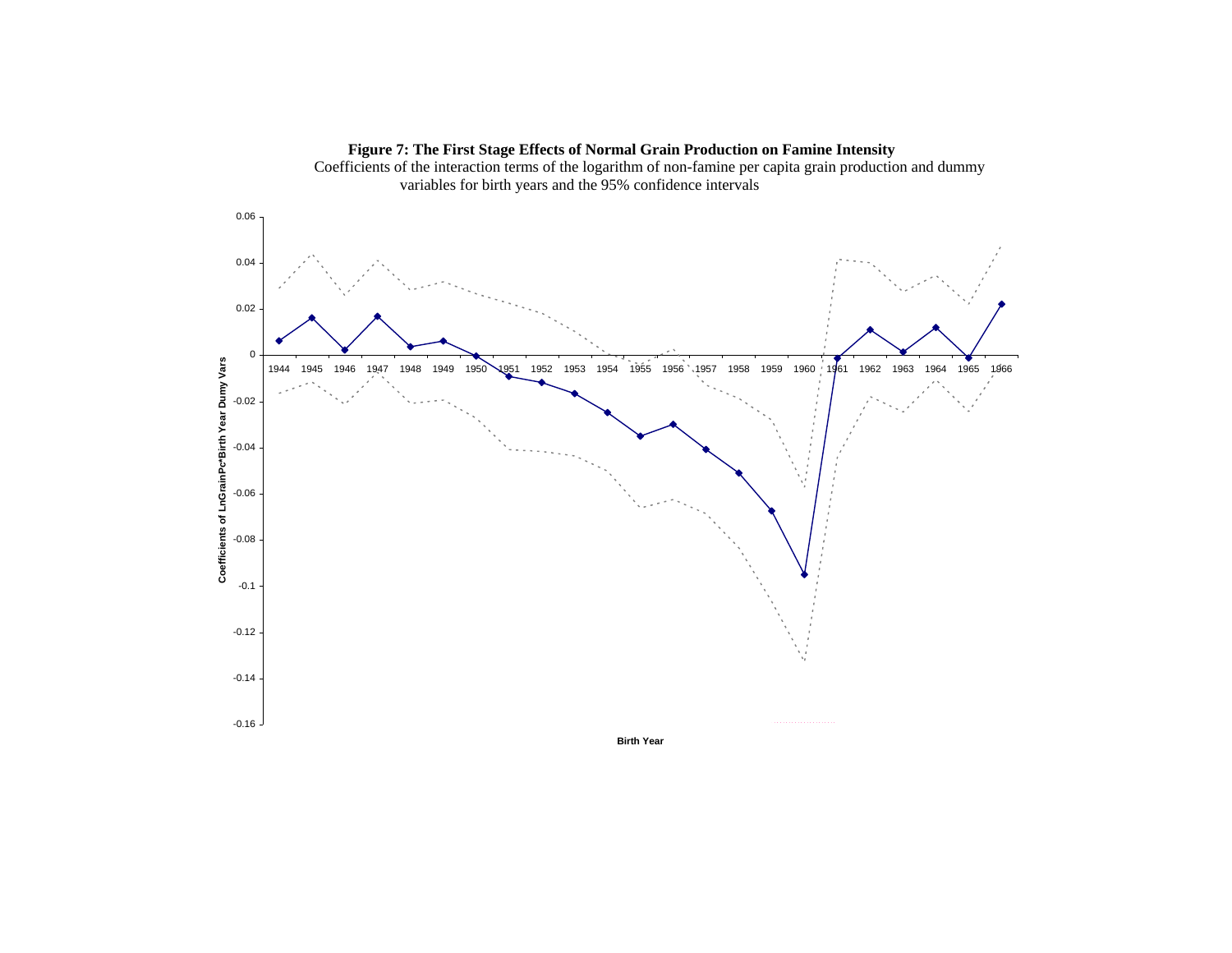

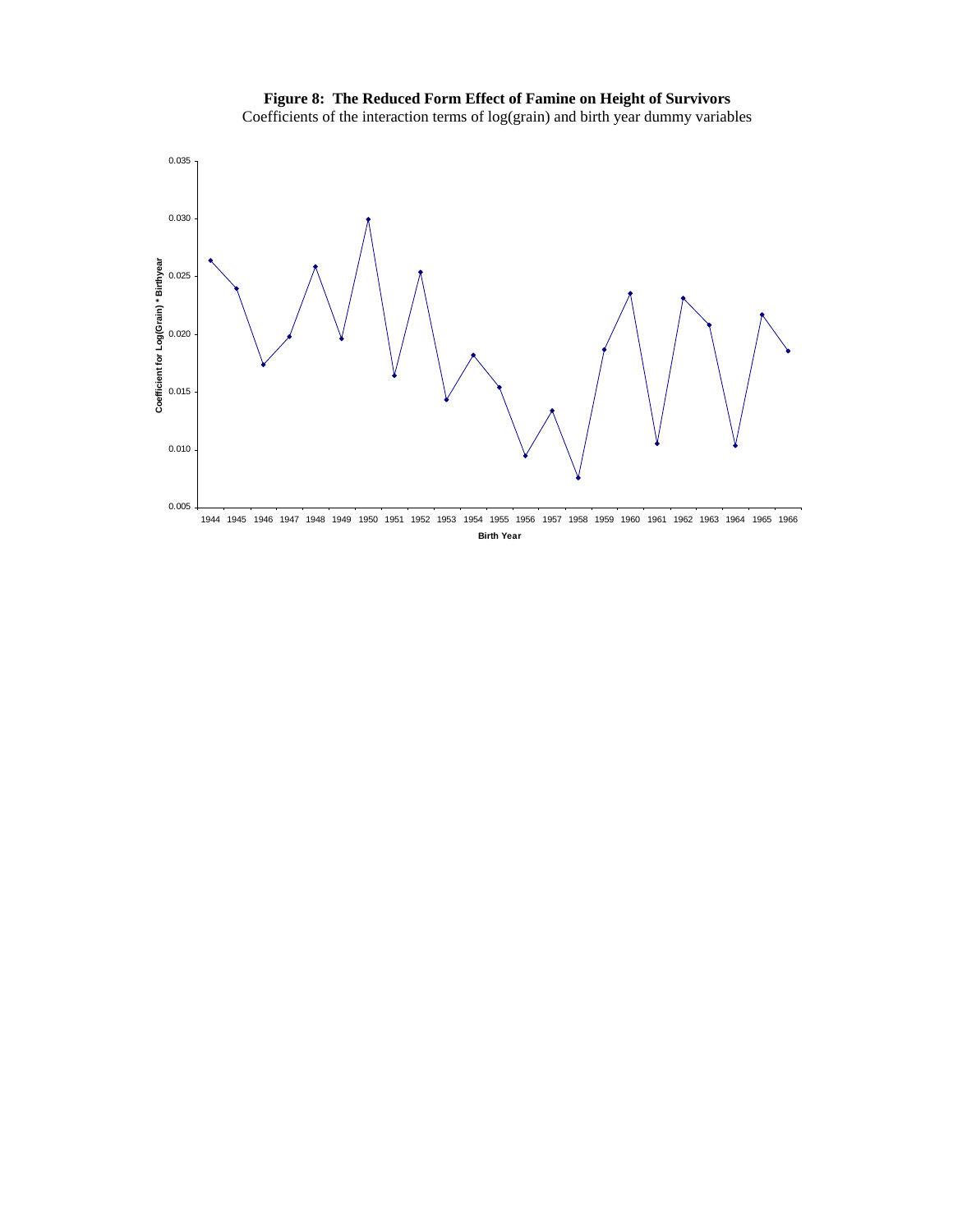**Figure 9A: Age, Sex and Regions Adjusted Height for Individuals Born during the Famine and Individuals born after the Famine** 



**Figure 9B: Age, Sex and Region Adjusted Height for Children of Famine Survivors and Children of Individuals born after the Famine** 



Note: Solid and dotted lines represent famine and non-famine cohorts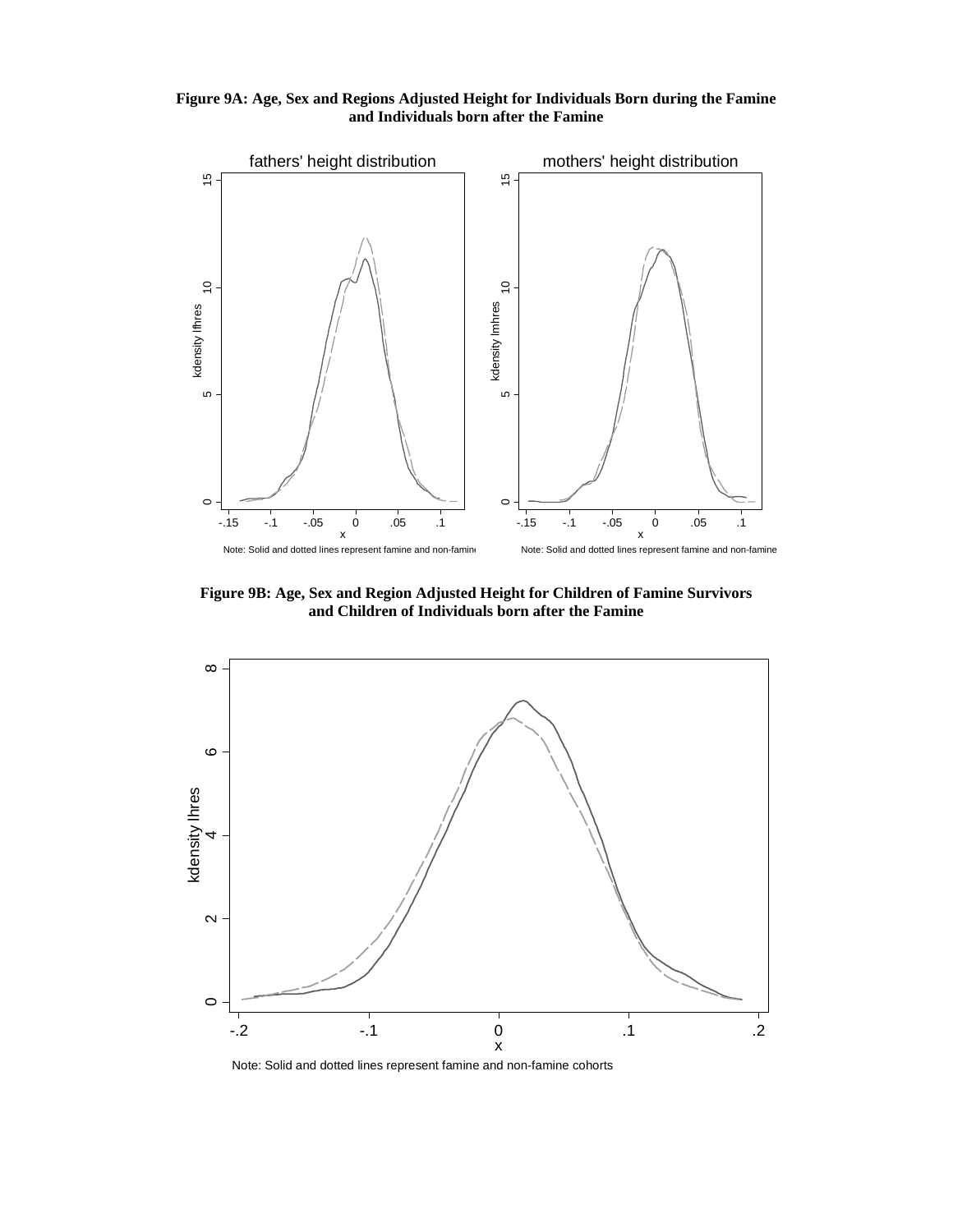

**Figure 10A: Calibrated Average Effect of Famine Exposure by Percentiles for 1958 Cohort (%)** 

**Figure 10B: Calibrated Average Effect of Famine Exposure by Percentiles for 1958 Cohort (Level)** 

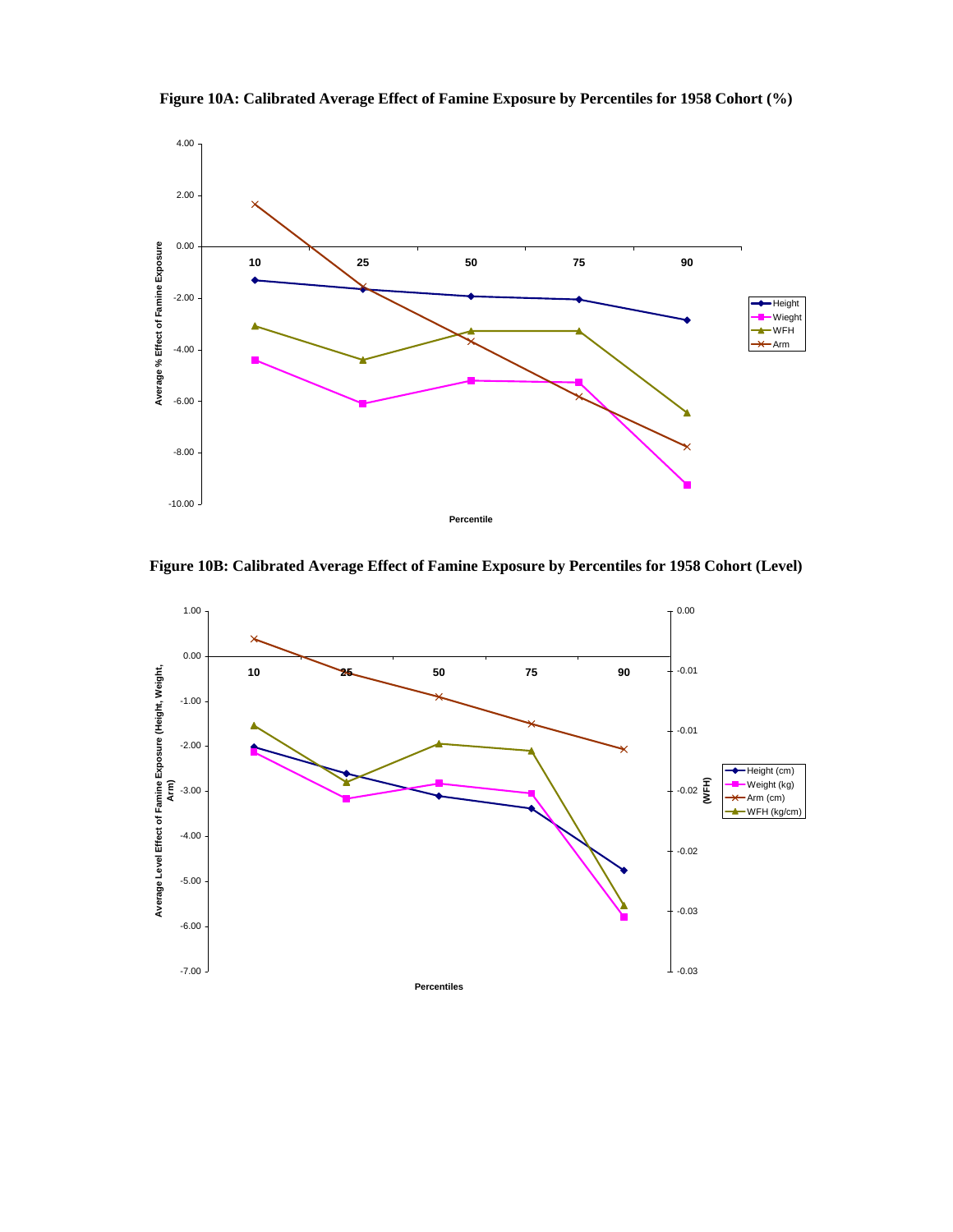# **Table A1: The Reduced Form Estimated Effect of Non-Famine Grain Production on Outcomes**

Coefficients of the interaction terms between the logarithm of non-famine per capita grain output and birth year dummy variables

|                     |          |          |          |          | <b>Dependent Variables</b> |              |               |          |          |          |
|---------------------|----------|----------|----------|----------|----------------------------|--------------|---------------|----------|----------|----------|
|                     | Sex      | LnEdu    | LnHeight | LnWeight | <b>LnWFH</b>               | <b>LnSys</b> | <b>LnDias</b> | LnArm    | LnSkin   | LnWorkHr |
|                     | (1)      | (2)      | (3)      | (4)      | (5)                        | (6)          | (7)           | (8)      | (9)      | (10)     |
| LnGrainPC*Born 1943 | $-0.029$ | 0.003    | 0.021    | 0.022    | $-0.001$                   | $-0.050$     | $-0.039$      | 0.000    | $-0.209$ | 0.030    |
|                     | (0.018)  | (0.009)  | (0.012)  | (0.014)  | (0.020)                    | (0.020)      | (0.019)       | (0.028)  | (0.132)  | (0.104)  |
| LnGrainPC*Born 1944 | $-0.006$ | $-0.002$ | 0.020    | 0.015    | 0.005                      | 0.005        | 0.013         | $-0.018$ | $-0.024$ | 0.016    |
|                     | (0.015)  | (0.008)  | (0.013)  | (0.031)  | (0.022)                    | (0.010)      | (0.020)       | (0.014)  | (0.110)  | (0.077)  |
| LnGrainPC*Born 1945 | $-0.016$ | 0.003    | 0.016    | 0.013    | 0.003                      | $-0.046$     | $-0.020$      | 0.010    | $-0.065$ | 0.067    |
|                     | (0.013)  | (0.012)  | (0.008)  | (0.021)  | (0.025)                    | (0.016)      | (0.022)       | (0.014)  | (0.140)  | (0.072)  |
| LnGrainPC*Born 1946 | $-0.024$ | 0.011    | 0.018    | 0.006    | 0.012                      | 0.001        | 0.015         | $-0.016$ | $-0.229$ | 0.045    |
|                     | (0.019)  | (0.011)  | (0.006)  | (0.012)  | (0.015)                    | (0.017)      | (0.026)       | (0.014)  | (0.148)  | (0.172)  |
| LnGrainPC*Born 1947 | $-0.030$ | 0.008    | 0.023    | 0.004    | 0.019                      | $-0.044$     | $-0.049$      | $-0.001$ | $-0.212$ | 0.199    |
|                     | (0.023)  | (0.010)  | (0.009)  | (0.018)  | (0.015)                    | (0.020)      | (0.007)       | (0.017)  | (0.114)  | (0.111)  |
| LnGrainPC*Born 1948 | $-0.005$ | 0.016    | 0.018    | 0.031    | $-0.013$                   | $-0.024$     | $-0.010$      | 0.011    | $-0.114$ | 0.116    |
|                     | (0.010)  | (0.010)  | (0.006)  | (0.011)  | (0.009)                    | (0.024)      | (0.025)       | (0.011)  | (0.094)  | (0.089)  |
| LnGrainPC*Born 1949 | $-0.021$ | 0.005    | 0.022    | 0.029    | $-0.007$                   | $-0.020$     | $-0.024$      | 0.006    | $-0.091$ | 0.024    |
|                     | (0.013)  | (0.010)  | (0.008)  | (0.011)  | (0.011)                    | (0.013)      | (0.021)       | (0.014)  | (0.083)  | (0.106)  |
| LnGrainPC*Born 1950 | $-0.029$ | 0.001    | 0.013    | 0.000    | 0.014                      | $-0.005$     | $-0.002$      | 0.013    | $-0.145$ | 0.327    |
|                     | (0.019)  | (0.010)  | (0.007)  | (0.027)  | (0.024)                    | (0.015)      | (0.019)       | (0.012)  | (0.147)  | (0.178)  |
| LnGrainPC*Born 1951 | $-0.021$ | 0.005    | 0.022    | 0.046    | $-0.029$                   | 0.010        | 0.018         | 0.034    | $-0.037$ | 0.053    |
|                     | (0.017)  | (0.011)  | (0.008)  | (0.024)  | (0.016)                    | (0.015)      | (0.027)       | (0.008)  | (0.098)  | (0.065)  |
| LnGrainPC*Born 1952 | $-0.010$ | 0.008    | 0.011    | 0.014    | $-0.003$                   | $-0.011$     | $-0.008$      | 0.005    | $-0.062$ | 0.114    |
|                     | (0.010)  | (0.010)  | (0.009)  | (0.011)  | (0.011)                    | (0.014)      | (0.018)       | (0.011)  | (0.071)  | (0.116)  |
| LnGrainPC*Born 1953 | $-0.032$ | 0.008    | 0.014    | $-0.004$ | 0.019                      | $-0.011$     | 0.005         | $-0.016$ | $-0.182$ | 0.008    |
|                     | (0.022)  | (0.012)  | (0.008)  | (0.015)  | (0.019)                    | (0.018)      | (0.015)       | (0.026)  | (0.148)  | (0.112)  |
| LnGrainPC*Born 1954 | $-0.026$ | 0.007    | 0.012    | $-0.008$ | 0.019                      | $-0.023$     | $-0.020$      | $-0.005$ | $-0.252$ | 0.025    |
|                     | (0.020)  | (0.013)  | (0.009)  | (0.015)  | (0.018)                    | (0.013)      | (0.018)       | (0.018)  | (0.140)  | (0.064)  |
| LnGrainPC*Born 1955 | $-0.008$ | 0.023    | 0.005    | $-0.019$ | 0.024                      | $-0.007$     | $-0.002$      | $-0.016$ | $-0.153$ | $-0.018$ |
|                     | (0.012)  | (0.012)  | (0.010)  | (0.018)  | (0.013)                    | (0.012)      | (0.023)       | (0.013)  | (0.126)  | (0.100)  |
| LnGrainPC*Born 1956 | $-0.026$ | 0.017    | 0.006    | $-0.001$ | 0.008                      | $-0.026$     | 0.008         | 0.017    | $-0.153$ | 0.062    |
|                     | (0.018)  | (0.013)  | (0.008)  | (0.020)  | (0.017)                    | (0.014)      | (0.026)       | (0.017)  | (0.122)  | (0.093)  |
| LnGrainPC*Born 1957 | $-0.017$ | 0.024    | 0.005    | $-0.013$ | 0.018                      | $-0.026$     | $-0.017$      | $-0.001$ | $-0.127$ | 0.028    |
|                     | (0.012)  | (0.012)  | (0.006)  | (0.012)  | (0.011)                    | (0.011)      | (0.016)       | (0.017)  | (0.063)  | (0.092)  |
| LnGrainPC*Born 1958 | $-0.036$ | 0.023    | 0.018    | 0.014    | 0.004                      | $-0.017$     | $-0.012$      | 0.012    | $-0.139$ | $-0.061$ |
|                     | (0.019)  | (0.013)  | (0.006)  | (0.018)  | (0.020)                    | (0.017)      | (0.021)       | (0.017)  | (0.123)  | (0.082)  |
| LnGrainPC*Born 1959 | $-0.029$ | 0.030    | 0.019    | 0.014    | 0.006                      | $-0.018$     | $-0.016$      | $-0.037$ | $-0.114$ | 0.013    |
|                     | (0.018)  | (0.012)  | (0.007)  | (0.017)  | (0.013)                    | (0.014)      | (0.021)       | (0.039)  | (0.084)  | (0.095)  |
| LnGrainPC*Born 1960 | $-0.011$ | 0.030    | 0.008    | $-0.010$ | 0.019                      | $-0.024$     | $-0.019$      | 0.012    | $-0.155$ | 0.016    |
|                     | (0.012)  | (0.015)  | (0.006)  | (0.017)  | (0.015)                    | (0.016)      | (0.019)       | (0.017)  | (0.094)  | (0.068)  |
| LnGrainPC*Born 1961 | $-0.021$ | 0.041    | 0.019    | 0.016    | 0.003                      | $-0.020$     | $-0.019$      | 0.014    | $-0.160$ | 0.124    |
|                     | (0.016)  | (0.013)  | (0.005)  | (0.012)  | (0.014)                    | (0.010)      | (0.020)       | (0.017)  | (0.129)  | (0.132)  |
| LnGrainPC*Born 1962 | $-0.021$ | 0.038    | 0.017    | 0.018    | $-0.001$                   | $-0.012$     | $-0.026$      | 0.021    | $-0.043$ | 0.055    |
|                     | (0.015)  | (0.014)  | (0.011)  | (0.026)  | (0.021)                    | (0.024)      | (0.041)       | (0.016)  | (0.139)  | (0.089)  |
| LnGrainPC*Born 1963 | $-0.017$ | 0.031    | 0.009    | 0.015    | $-0.006$                   | $-0.014$     | $-0.010$      | 0.018    | $-0.047$ | 0.094    |
|                     | (0.017)  | (0.014)  | (0.009)  | (0.017)  | (0.012)                    | (0.015)      | (0.028)       | (0.012)  | (0.122)  | (0.074)  |
| LnGrainPC*Born 1964 | $-0.024$ | 0.029    | 0.022    | 0.022    | 0.000                      | $-0.027$     | 0.003         | 0.014    | $-0.158$ | 0.141    |
|                     | (0.013)  | (0.015)  | (0.007)  | (0.017)  | (0.013)                    | (0.014)      | (0.025)       | (0.008)  | (0.120)  | (0.102)  |
| LnGrainPC*Born 1965 | $-0.027$ | 0.028    | 0.019    | 0.020    | $-0.001$                   | $-0.012$     | 0.010         | 0.021    | $-0.141$ | 0.067    |
|                     | (0.019)  | (0.013)  | (0.011)  | (0.013)  | (0.013)                    | (0.016)      | (0.017)       | (0.019)  | (0.164)  | (0.083)  |
|                     |          |          |          |          |                            |              |               |          |          |          |
| Observations        | 16192    | 16139    | 542      | 542      | 541                        | 542          | 542           | 443      | 381      | 644      |

All regressions include county and birth year fixed effects.

Standard errors are clustered at the county level.

Sample of individuals born during 1943-1966.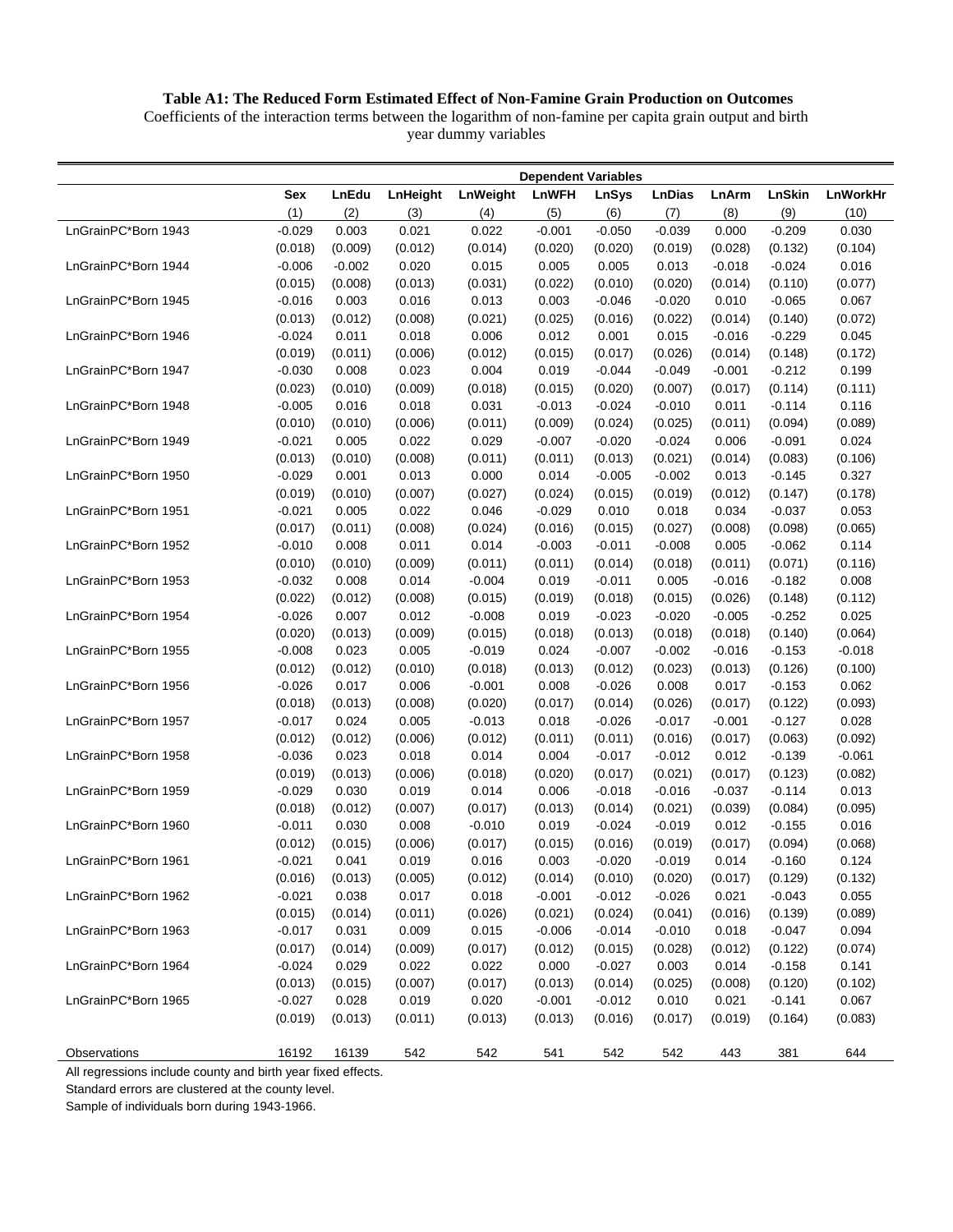# **Table A2: Descriptive Statistics by Percentiles**

|      | Height (Cm) | Weight (Kg) | WFH<br>(Kg/Cm) | Arm (Cm) | <b>Hrswk</b> |
|------|-------------|-------------|----------------|----------|--------------|
|      | (1)         | (2)         | (3)            | (4)      | (5)          |
| 10th | 155.30      | 48.50       | 0.31           | 23.11    | 42.00        |
| 25th | 158.15      | 51.90       | 0.32           | 23.73    | 47.00        |
| 50th | 161.40      | 54.40       | 0.34           | 24.63    | 48.41        |
| 75th | 165.02      | 57.78       | 0.36           | 25.83    | 52.43        |
| 90th | 167.00      | 62.67       | 0.38           | 26.64    | 56.33        |

Sample of individuals born during 1943-58, 1961-66.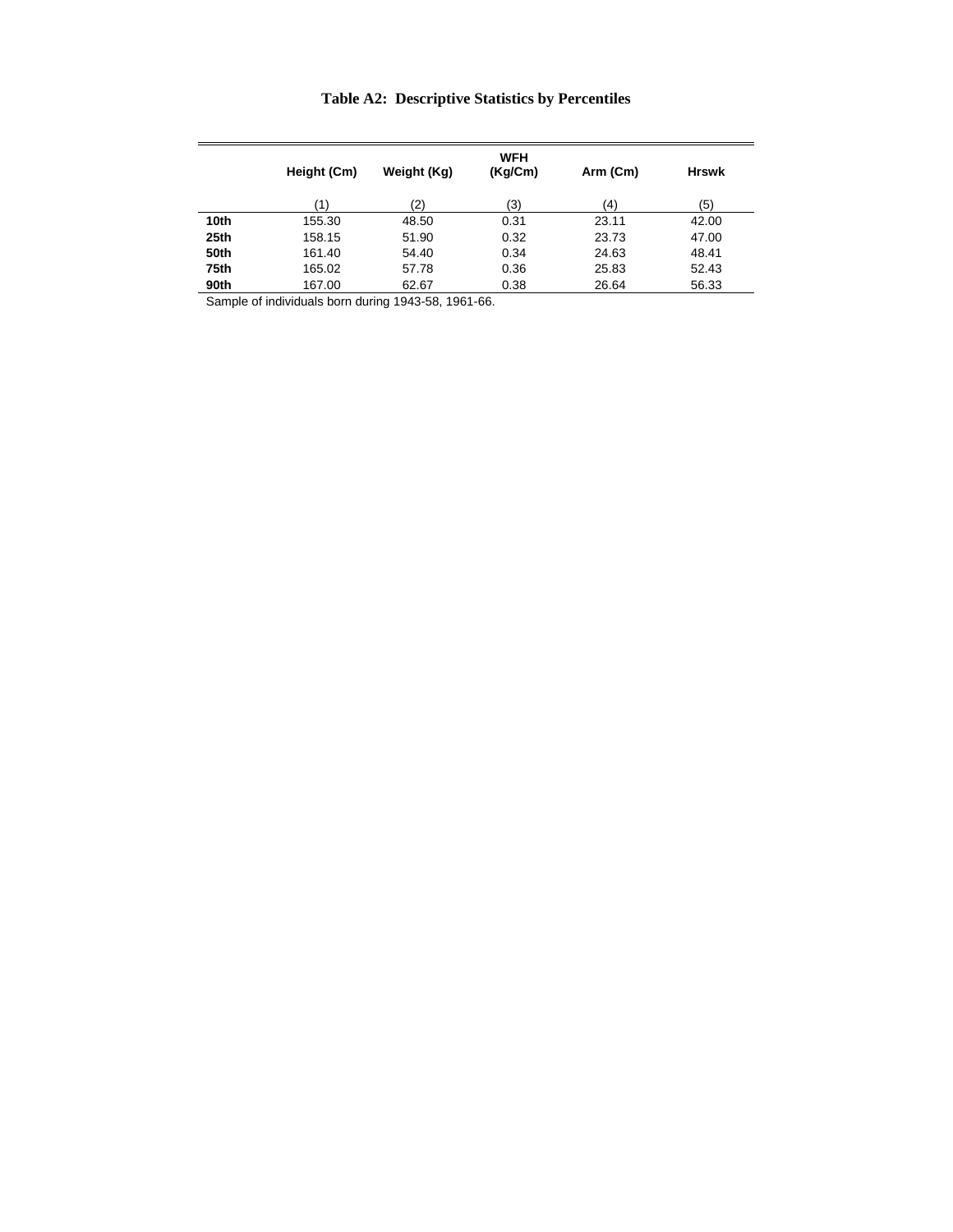| Table A3: Calibrated Average Effect of Famine by Quartiles for the 1958 Cohort |
|--------------------------------------------------------------------------------|
| <b>Restricted Sample excludes individual born 1959-1961</b>                    |

|      |                           | Height (Cm) | Weight (Kg) | WFH (Kg/Cm) | Arm (Cm)  | WorkHr (Hrs/Wk) |
|------|---------------------------|-------------|-------------|-------------|-----------|-----------------|
|      |                           | (1)         | (2)         | (3)         | (4)       | (5)             |
|      | Panel A. 1958 Cohort      |             |             |             |           |                 |
| Mean | %                         | $-2.075$    | $-6.025$    | $-3.975$    | $-3.950$  | $-11.350$       |
|      | level                     | $-3.336$    | $-3.376$    | $-0.014$    | $-0.987$  | $-5.372$        |
| 10   | $\%$                      | $-1.300$    | $-4.400$    | $-3.075$    | 1.650     | $-4.175$        |
|      | level                     | $-2.019$    | $-2.134$    | $-0.010$    | 0.381     | $-1.754$        |
| 25   | $\%$                      | $-1.650$    | $-6.100$    | $-4.400$    | $-1.550$  | $-16.525$       |
|      | level                     | $-2.609$    | $-3.166$    | $-0.014$    | $-0.368$  | $-7.767$        |
| 50   | %                         | $-1.925$    | $-5.200$    | $-3.275$    | $-3.675$  | $-11.450$       |
|      | level                     | $-3.107$    | $-2.829$    | $-0.011$    | $-0.905$  | $-5.543$        |
| 75   | %                         | $-2.050$    | $-5.275$    | $-3.275$    | $-5.825$  | $-9.250$        |
|      | level                     | $-3.383$    | $-3.048$    | $-0.012$    | $-1.505$  | $-4.850$        |
| 90   | %                         | $-2.850$    | $-9.250$    | $-6.450$    | $-7.775$  | $-4.175$        |
|      | level                     | $-4.760$    | $-5.797$    | $-0.025$    | $-2.071$  | $-2.352$        |
|      | Panel B. 1959-1960 Cohort |             |             |             |           |                 |
| mean | %                         | $-4.150$    | $-12.050$   | $-7.950$    | $-7.900$  | $-22.700$       |
|      | level                     | $-6.672$    | $-6.751$    | $-0.028$    | $-1.974$  | $-10.744$       |
| 10   | $\%$                      | $-2.600$    | $-8.800$    | $-6.150$    | 3.300     | $-8.350$        |
|      | level                     | $-4.038$    | $-4.268$    | $-0.019$    | 0.763     | $-3.507$        |
| 25   | %                         | $-5.700$    | $-18.500$   | $-12.900$   | $-15.550$ | $-8.350$        |
|      | level                     | $-9.015$    | $-9.602$    | $-0.042$    | $-3.691$  | $-3.925$        |
| 50   | %                         | 0.000       | 0.000       | 0.000       | 0.000     | 0.000           |
|      | level                     | 0.000       | 0.000       | 0.000       | 0.000     | 0.000           |
| 75   | $\%$                      | $-4.100$    | $-10.550$   | $-6.550$    | $-11.650$ | $-18.500$       |
|      | level                     | $-6.766$    | $-6.096$    | $-0.023$    | $-3.010$  | $-9.699$        |
| 90   | $\%$                      | $-5.700$    | $-18.500$   | $-12.900$   | $-15.550$ | $-8.350$        |
|      | level                     | $-9.519$    | $-11.594$   | $-0.049$    | $-4.143$  | $-4.704$        |

Effect  $(\%)$  = (the percentage of people "missing" during the famine cohort"  $-$  see Figure 1)  $*$  estimated 2SLS coefficients.

Effect (Levels) = Effect of famine (%) \* Sample Mean of Outcome